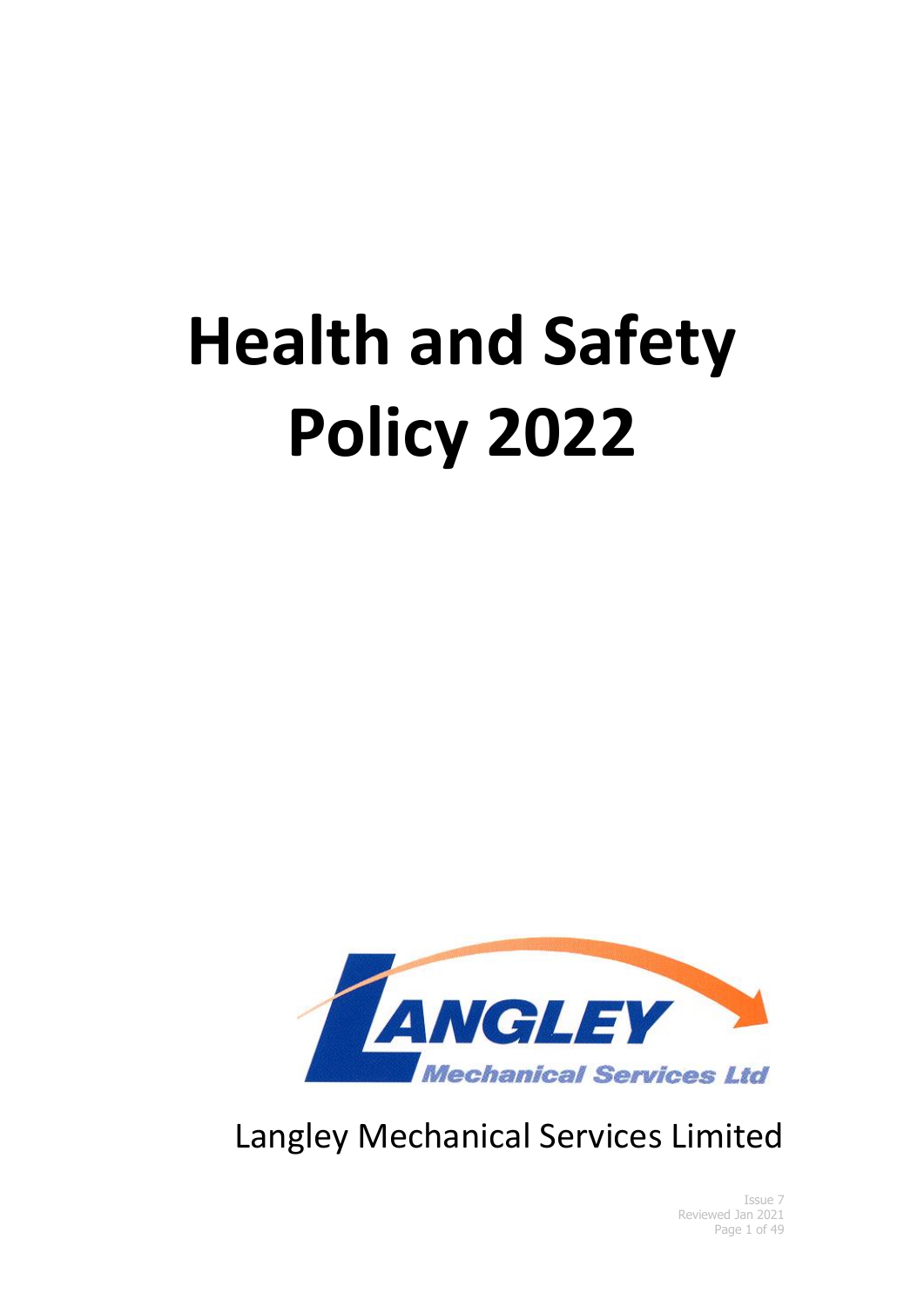# Health and Safety policy document

#### AMMENDMENT AND REVIEW REGISTER

| Date              | Section/safe<br>system of work | Description of amendment                                            | Issue no       |
|-------------------|--------------------------------|---------------------------------------------------------------------|----------------|
| Feb <sub>09</sub> | General use of<br>step ladders | Introduction of safe system                                         | 01             |
| Feb 09            | Method statement               | Introduction of battery washing<br>task                             | 01             |
| Feb <sub>09</sub> | Method statement               | Introduction of engineers<br>general task                           | 01             |
| Feb <sub>09</sub> | Work instruction               | Use of the high level work<br>platform                              | 01             |
| Feb <sub>09</sub> | <b>Checklist</b>               | Introduction of the hand<br>condition checklist                     | 0 <sub>1</sub> |
| Nov 12            | H&S coordinator                | Introduction of responsibilities                                    | 01             |
| Nov 12            | First aid kits                 | Location of kits amended                                            | 01             |
| <b>Mar 13</b>     | Working at height              | Amended WAH at customer<br>premises                                 | 01             |
| Jan 17            | General policy                 | Removed all references to<br>E Sweet and replaced with<br>A Radford | 01             |
| <b>Jan 18</b>     | General policy                 | Annual review                                                       | 01             |
| <b>Jan 19</b>     | General policy                 | Annual review                                                       | 01             |
| <b>Jan 20</b>     | General policy                 | Annual review                                                       | 05             |
| Jan 21            | General policy                 | Annual review                                                       | 06             |
| <b>Jan 22</b>     | <b>General policy</b>          | Annual review                                                       | 07             |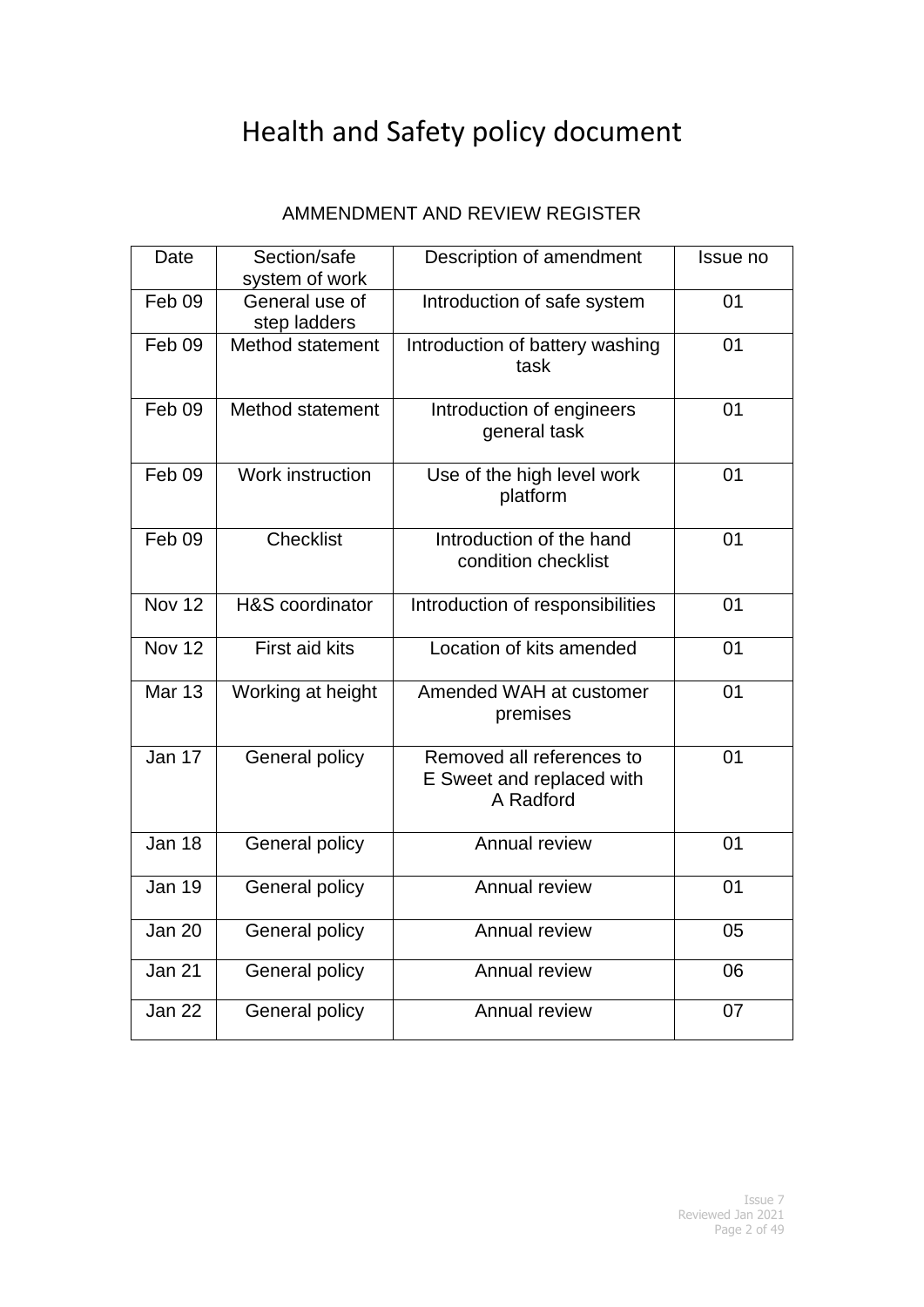#### Date of Review

| Date             | By who                  | Signature |
|------------------|-------------------------|-----------|
| May 2010         | E Baker                 |           |
| November 2012    | E Baker/P Towlson       |           |
| May 2014         | E Baker / P Towlson     |           |
| <b>June 2015</b> | A Radford               |           |
|                  | P Towlson               |           |
| January 2017     | A Radford (service mgr) |           |
| January 2018     | P Towlson (H&S co-      |           |
|                  | ordinator)              |           |
| January 2019     | P Towlson (H&S co-      |           |
|                  | ordinator)              |           |
| January 2020     | P Towlson (H & S        |           |
|                  | Manager)                |           |
| January 2021     | P Towlson (H & S        |           |
|                  | Manager)                |           |
| January 2022     | P Towlson (H & S        |           |
|                  | Manager)                |           |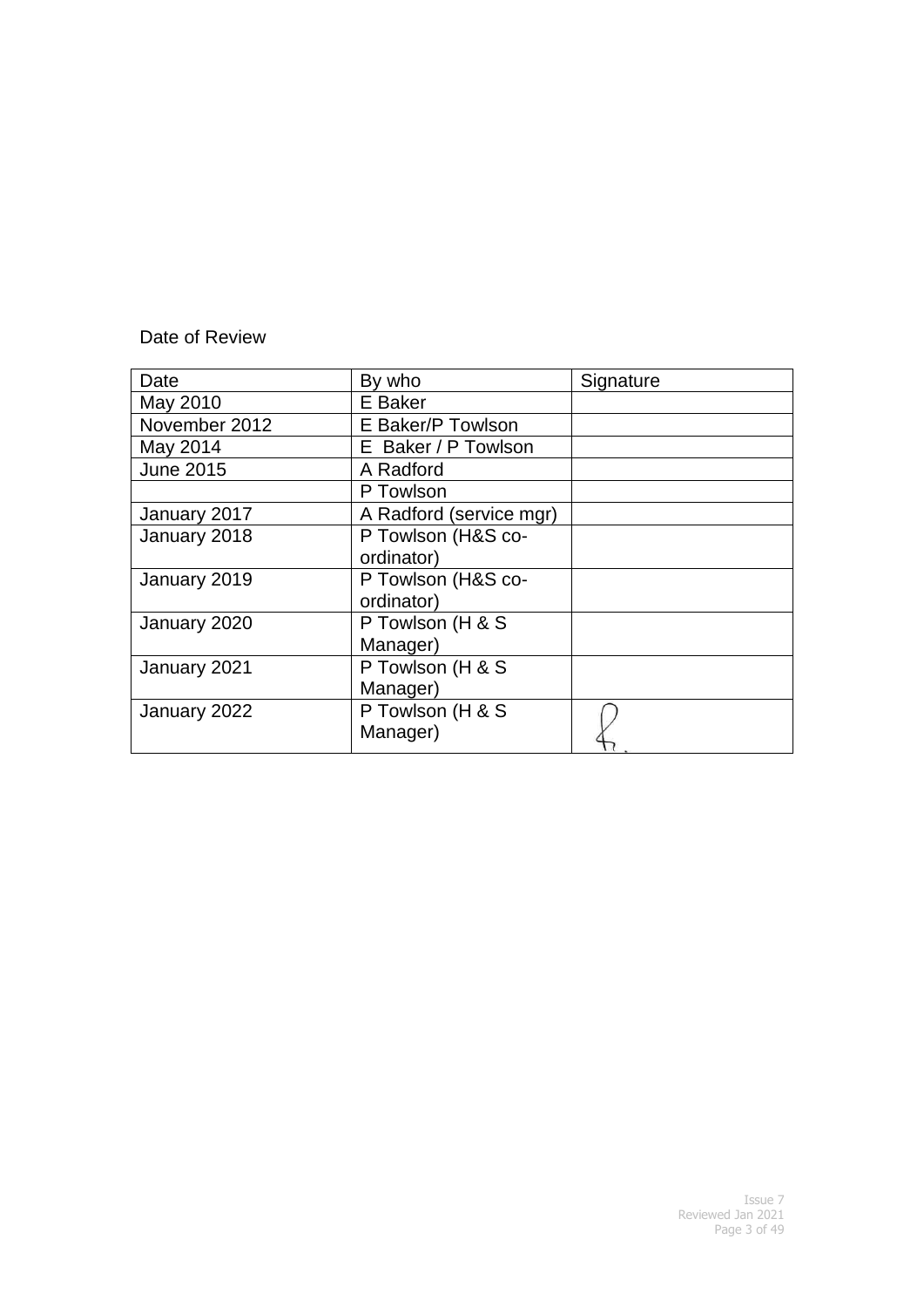#### **Contents List**

| Page | Topic                                                  |  |  |
|------|--------------------------------------------------------|--|--|
| 7    | Health and safety policy statement                     |  |  |
| 8    | Environmental policy statement                         |  |  |
| 9    | Equal opportunity policy statement                     |  |  |
|      | 10 Drug and alcohol policy statement                   |  |  |
|      | 11 Mental health and wellbeing policy statement        |  |  |
|      | 12 Organisation structure for health and safety        |  |  |
|      | 13 Directors health and safety responsibilities        |  |  |
|      | 14 Employee health and safety responsibilities         |  |  |
|      | 15 Health and safety risks arising from our activities |  |  |
|      | 16 General risks presented                             |  |  |
|      | 17 General risks presented (continued)                 |  |  |
|      | 18 General risks presented (continued)                 |  |  |
|      | 19 General risks presented (continued)                 |  |  |
|      | 20 Safe plant and equipment                            |  |  |
|      | Electrical<br>а.                                       |  |  |
|      | Fire<br>b.                                             |  |  |

- Safe handling and use of substances
- Lone working
- Reporting of diseases and dangerous occurrences-encompassing accident investigation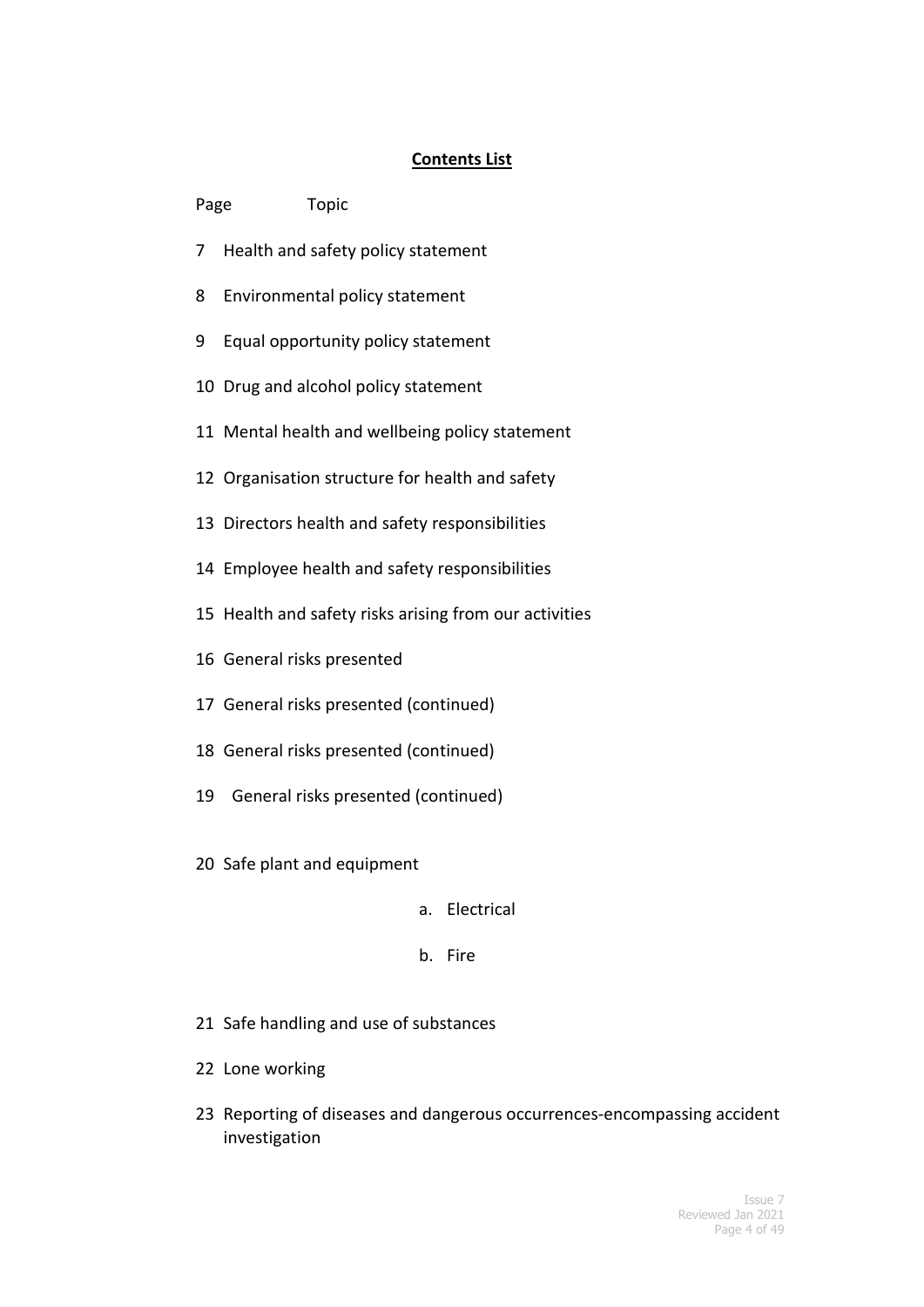- Reporting of injuries, diseases and dangerous occurrences-encompassing accident investigation (continued)
- First aid
- Monitoring
- Emergency procedures and fire evacuation
- Waste disposal

Information, instruction and supervision

- Manual handling
- Personal protective equipment (PPE)

Display screen equipment

Working at height

Training and authorisation

Employee acknowledgment of responsibility

- Serious and imminent danger
- Safety signs and notices
- Housekeeping
- Safe use of step ladders
- Safe use of step ladders (continued)
- Method statement-battery washing task
- Method statement-battery washing task (continued)
- Method statement-battery washing task (continued)
- Method statement-battery washing task (continued)
- Method statement-engineers general task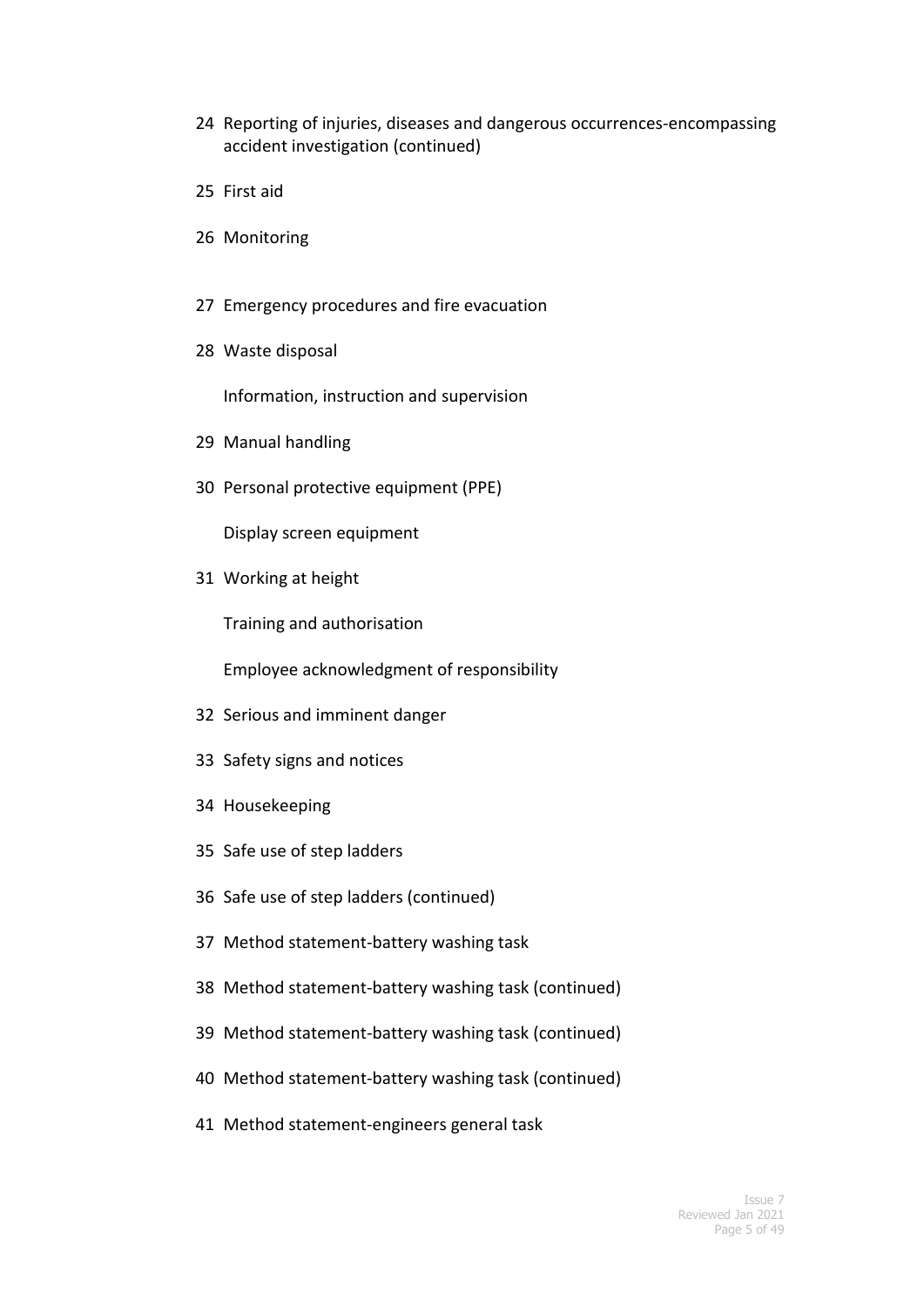- 42 Method statement-engineers general task PPE
- 43 Method statement-engineers general task (continued) -COSHH register
- 44 Method statement-engineers general task (continued) -COSHH register
- 45 Method statement-engineers general task (continued)
- 46 Method statement engineers general task (continued)
- 47 Employee acknowledgment of responsibility
- 48 Employee acknowledgment of responsibility (continued)
- 49 Hand condition checklist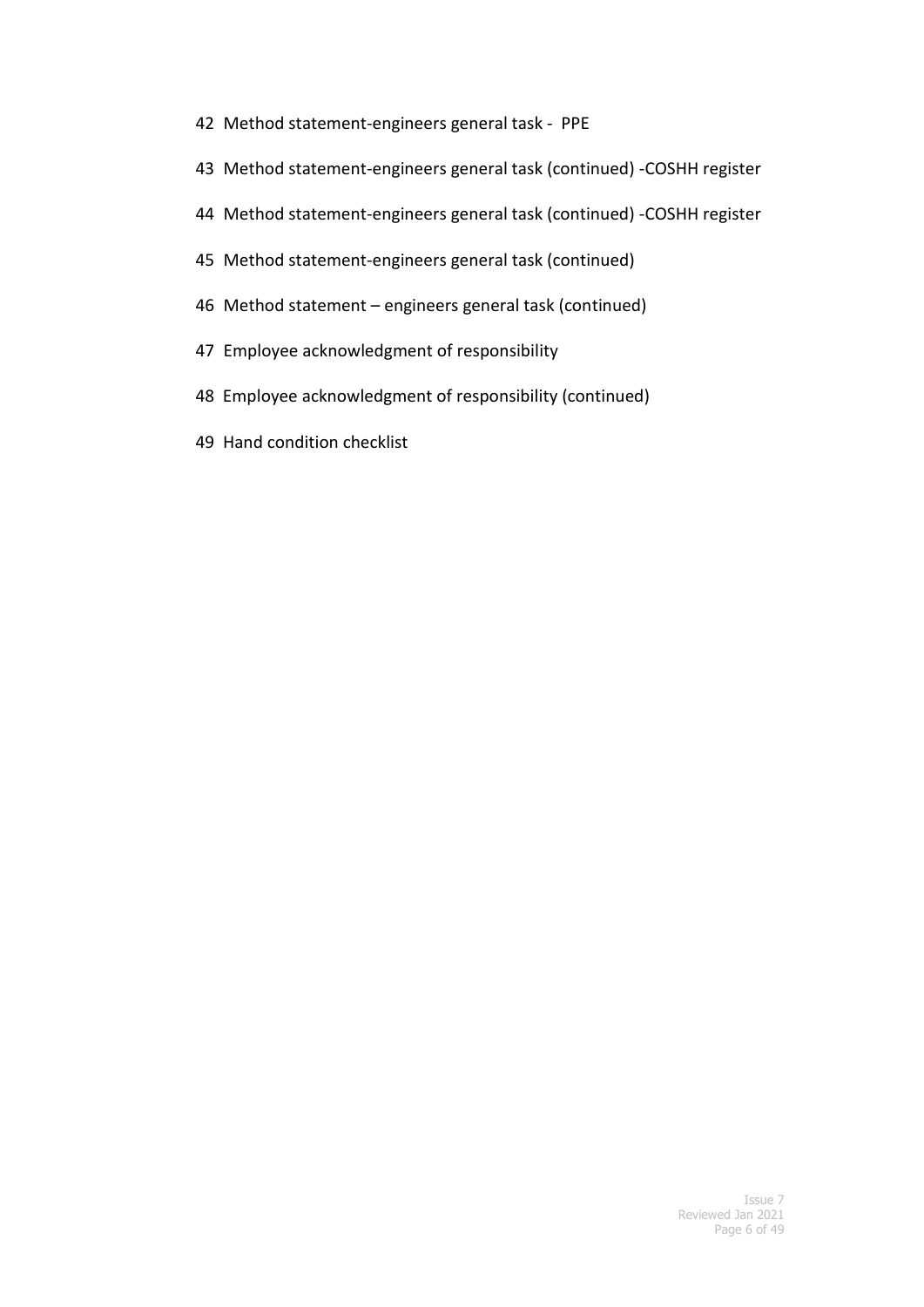

## HEALTH & SAFETY POLICY STATEMENT

# The directors, managers and members of staff acknowledge that health and safety plays an important part of our everyday business.

# To this end we will commit to;

- Providing adequate control of the health and safety risks arising from our work activities;
- Consult with our employees on matters affecting their health and safety
- Provide and maintain a safe working environment and equipment;
- Ensure safe handling and use of substances;
- Provide information, instruction and supervision for employees;
- Ensure so far as is reasonably practicable that all employees and subcontractors are competent to do their tasks, and where appropriate to give them adequate training;
- Prevent accidents and cases of work-related ill health;
- Maintain safe and healthy working conditions, and to review and revise this policy at regular intervals.

Signed

 $R$  upsell  $-$ 

Date; Jan 2022

Review Date; Jan 2023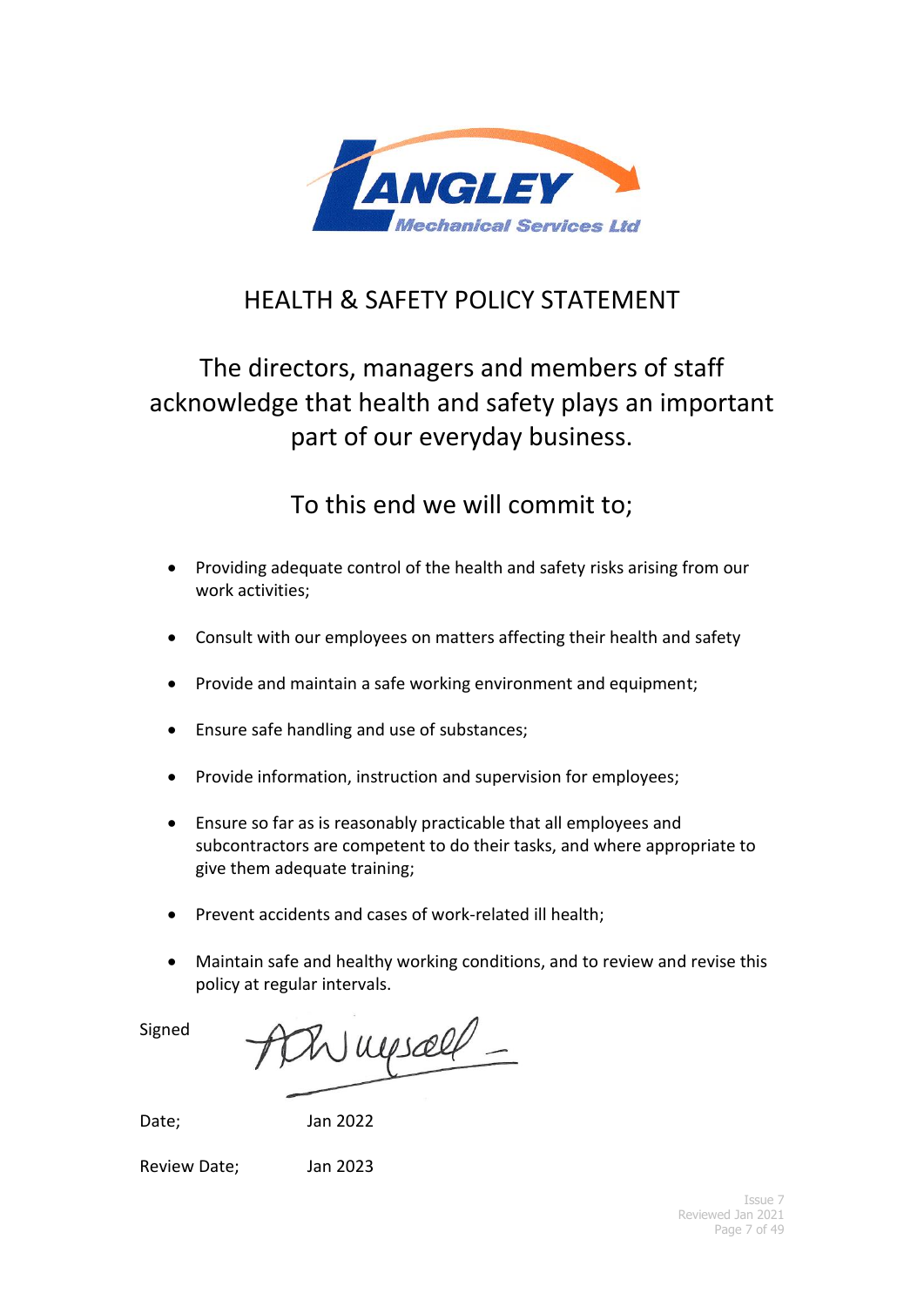

#### ENVIRONMENTAL POLICY STATEMENT

It is the policy of Langley Mechanical Services Limited to provide and maintain environmental working conditions, which are safe and without risk to the health of employees, the community at large and the natural habitat by;

- Providing and maintaining environmentally safe equipment, materials and systems of work and workplace.
- Controlling the use of hazardous substances, the emission of noise, air and water pollutants and the discharge of toxic or obnoxious waste.
- Implementing environmentally safe practices and procedures in connection with the use, handling, storage, transport and disposal of articles and substances.
- Providing information, instruction and training for employees to enable them to understand their responsibilities with their place of work.
- Developing, implementing and reviewing policies and procedures to develop environmental conditions, which are without risk to the well being of the workforce, our customers, the local community or the natural habitat.

Th myself -

Signature

Date; Jan 2022

Review Date; Jan 2023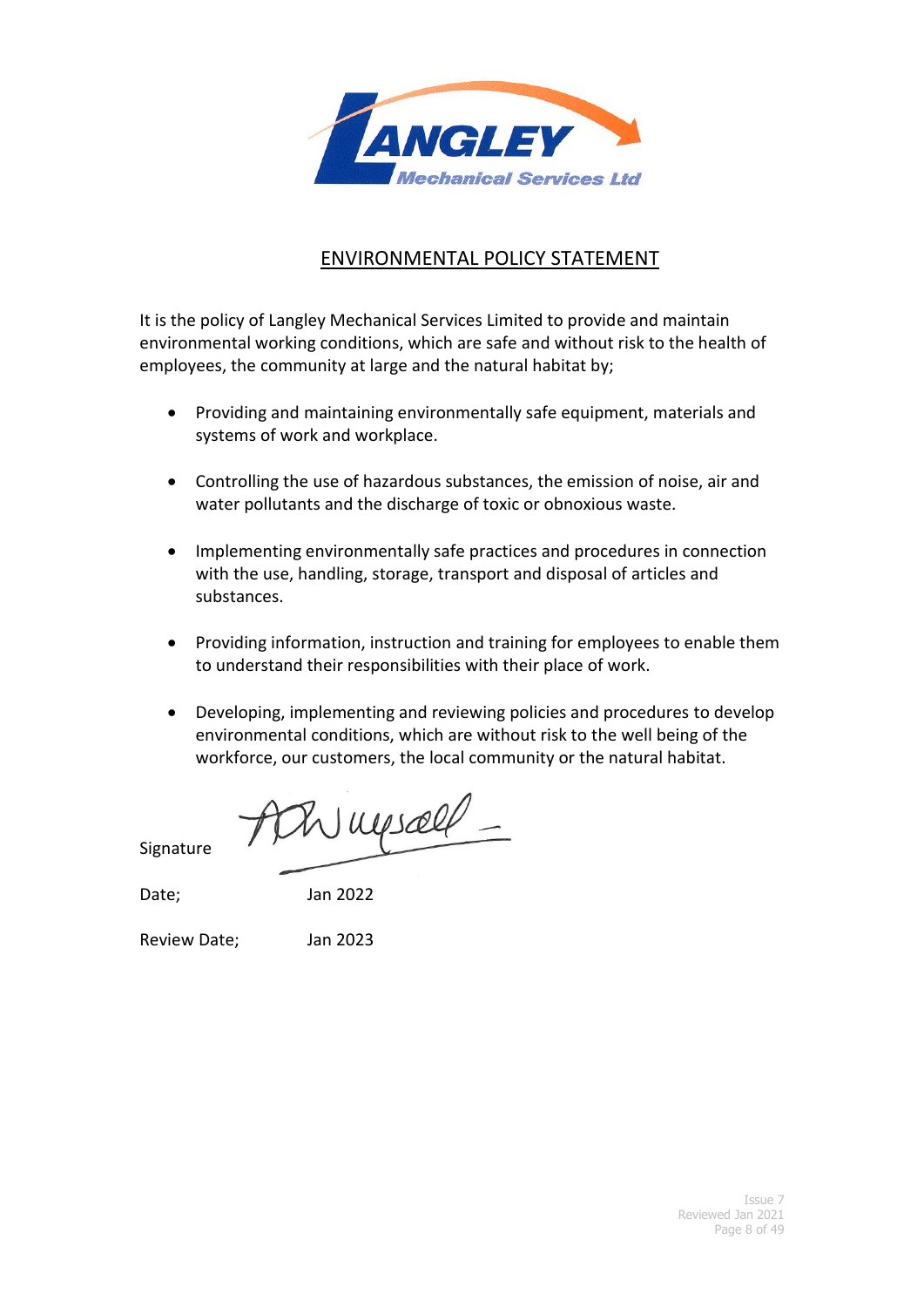

## Equal opportunities policy statement

Langley Mechanical Services Ltd is committed to ensuring that no employee or job applicant is discriminated against, either directly or indirectly, on the grounds of gender, race, colour, nationality, ethnic origin, marital status, religion or disability. This commitment applies to all aspects of employment outlined below:

- Recruitment and selection
- Promotion and career advancement and opportunities
- Training
- Terms and conditions of employment including associated benefits
- Handling of any grievance or disciplinary matters
- Dismissal and redundancy
- Retirement

The Company will keep its policy under review in light of any statutory changes and will remedy any application of our policies which we feel will improve equality for all.

Signed: Andrew Whysall MD.

Achimesall -

Date 14.1.22

Issue 7 Reviewed Jan 2021 Page 9 of 49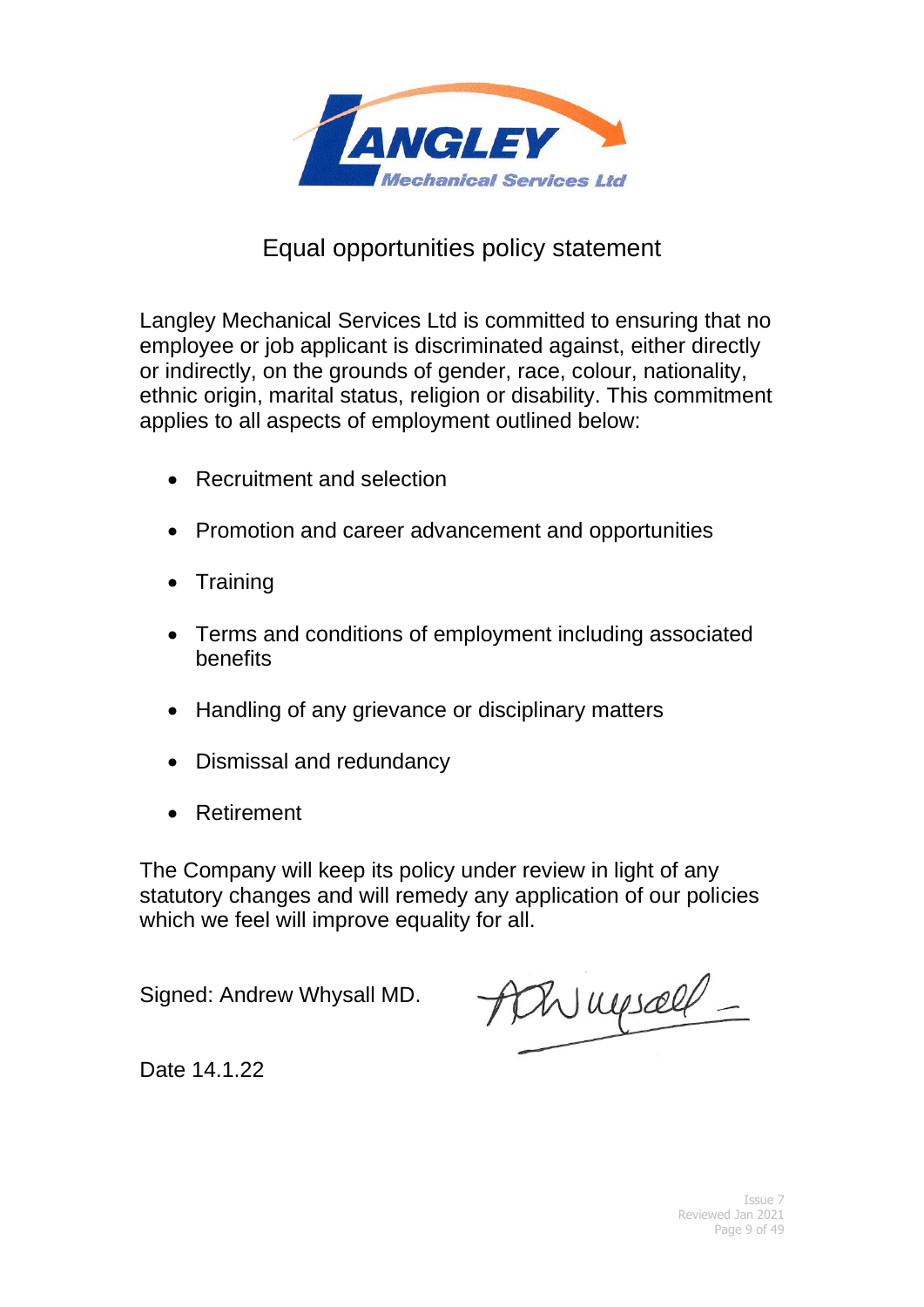

## DRUG AND ALCOHOL POLICY

Langley Mechanical Services Ltd operates a drug and alcohol policy which is strictly enforced. All employees, third party contractors working on our behalf and supplier contractors carrying out repairs within our depot are subject to the requirements of the policy.

We do not have the facility for drug or alcohol testing but anyone suspected of being under the influence of either will be dealt with as set out below:

- **Langley Mechanical employee** will not be allowed to continue working and will be sent home. Those employees having company vehicles will not be allowed to drive themselves home using their company vehicle, other arrangements will be made for them. A review of the situation and action plan will be carried out as soon as the employee has returned to work.
- **Contractor employee** working on a Langley customer site on our behalf will be stopped from working. Their employer will be informed of the situation and asked to remove their employee from site. The employer will be expected take the necessary precautions to ensure that this situation doesn't reoccur.
- **Supplier contractor** working in Langley depot (such as plumber, electrician etc) will be removed from depot. Their employer will be informed and will be expected take the necessary precautions to ensure that this situation doesn't reoccur.

The Company will keep this policy under constant review or at least annually

Signed: Andrew Whysall MD.

Achinessell -

Date 14.1.22

Issue 7 Reviewed Jan 2021 Page 10 of 49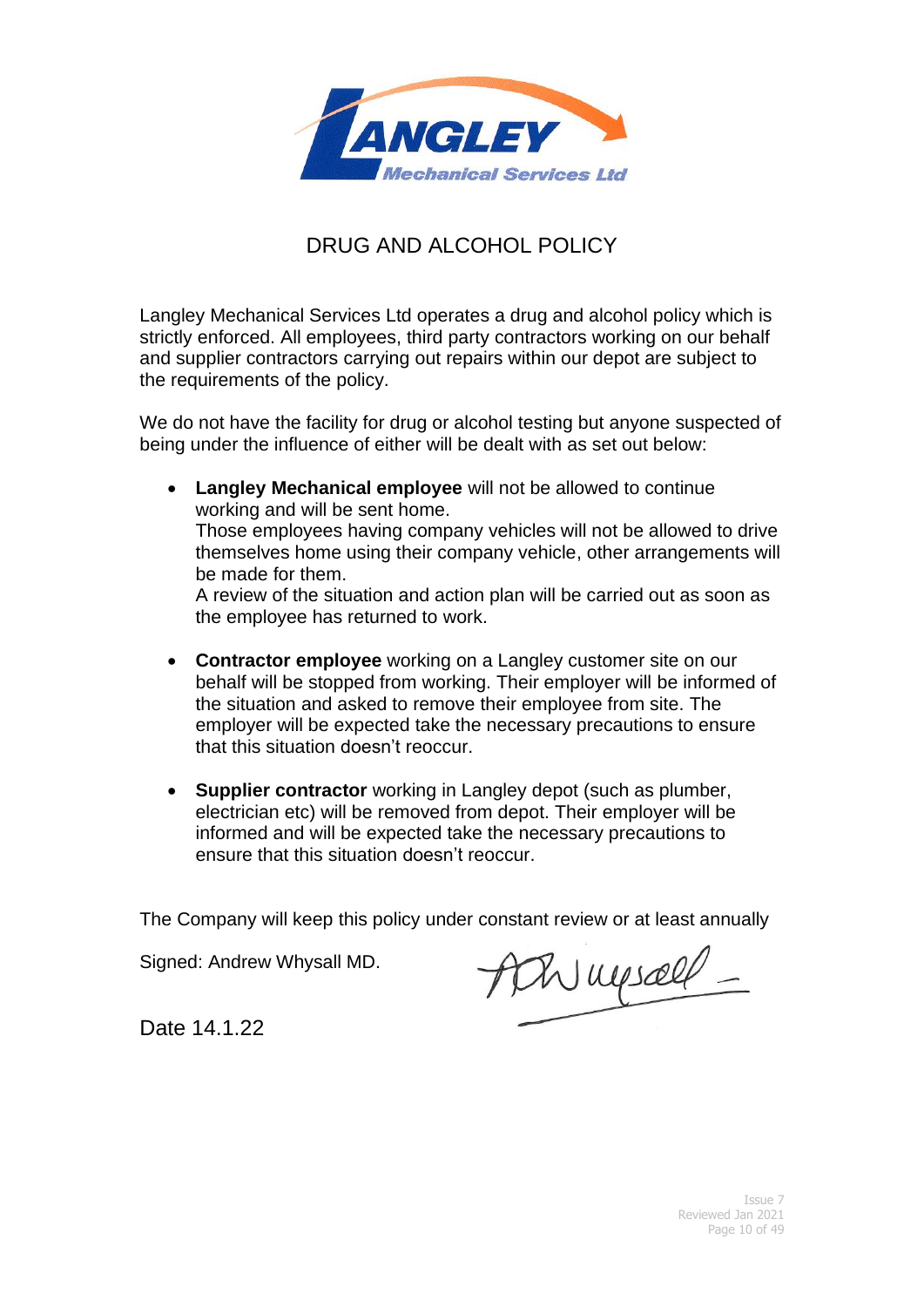

#### Mental health and wellbeing policy statement

Langley Mechanical Services recognise the importance of good mental health and wellbeing for all our employees. We aim to create a supportive workplace culture and tackle factors that may have a negative impact on the mental health of our staff. To this end we will commit to:

- Give employees information on mental health issues to help raise awareness
- Deliver non-judgemental support to any staff experiencing a mental health issue
- Supply a mental health first aider who can support staff with mental health issues and information
- Treat all matters relating to staff mental ill health in the strictest confidence
- Create a culture where employees do not feel ashamed or embarrassed if they do experience a mental health episode
- Carry out regular mental health and wellbeing at work risk assessments

Wuysell -

Signature

Date; Jan 2022

Review Date; Jan 2023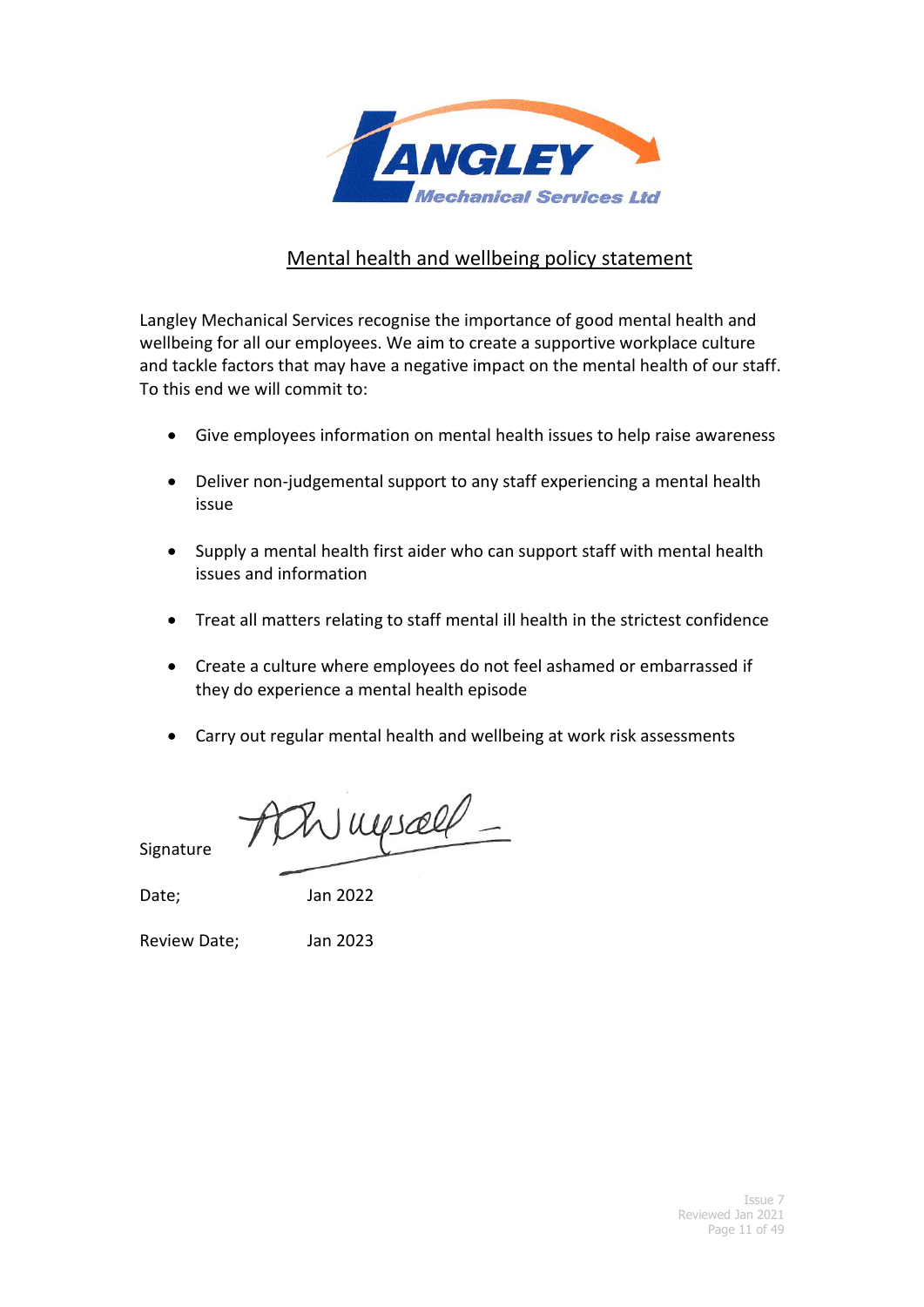## **LANGLEY MECHANICAL SERVICES LIMITED**

Organisation structure for Health and Safety purposes

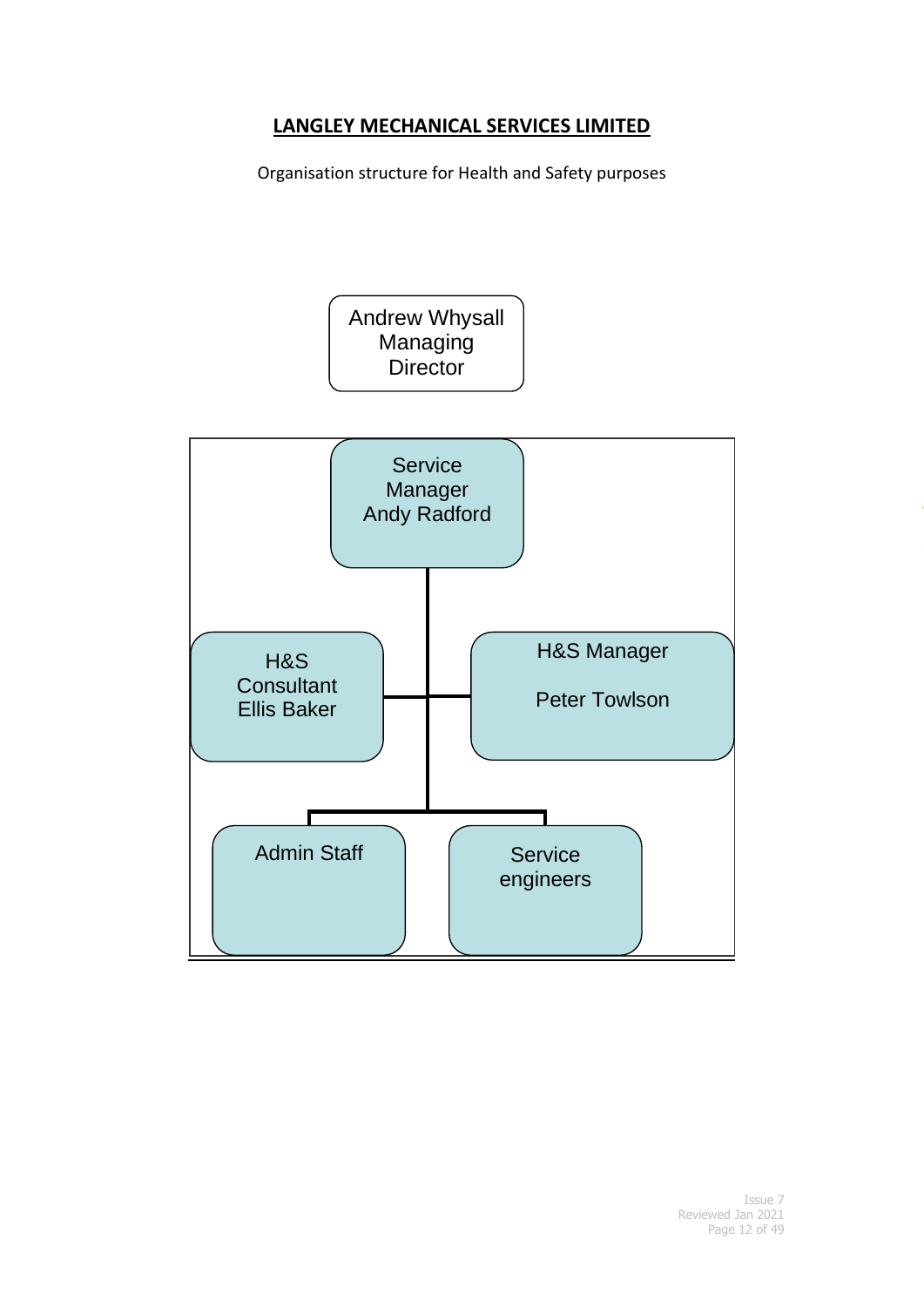#### DIRECTORS HEALTH, SAFETY AND ENVIRONMENTAL RESPONSIBILITIES

The overall and final responsibility for Health, Safety and Environmental issues lies with all the directors of the company not withstanding this Andy Radford shall ensure that,

- o The responsibility for health, safety and environmental issues are delegated appropriately and maintained during all work activities.
- o Make provision to ensure that funds are available and allocated for the continual improvement of the health, safety and environmental performance of the company.
- o Cooperate with external agencies on all aspects related to health, safety and the environment.
- o Ensure that where subcontractors are employed that they are conversant with the standards expected when working on behalf of Langley Mechanical Services Limited.
- o Ensure cooperation between all parties in reducing the companies' environmental impact on all aspects adversely affecting the environment.
- o Ensure that necessary training is organised so that all employees are able to carry out their jobs safely.

#### HEALTH, SAFETY AND ENVIRONMENTAL RESPONSIBILITIES-H&S Manager

The health and safety Manager role has been designated to Peter Towlson who will ensure that,

- o The health & safety policy documentation is updated as required
- o Current copies of health and safety documentation are available for our own staff & customers when requested
- o Workplace assessments and audits are conducted to ensure a safe working environment is maintained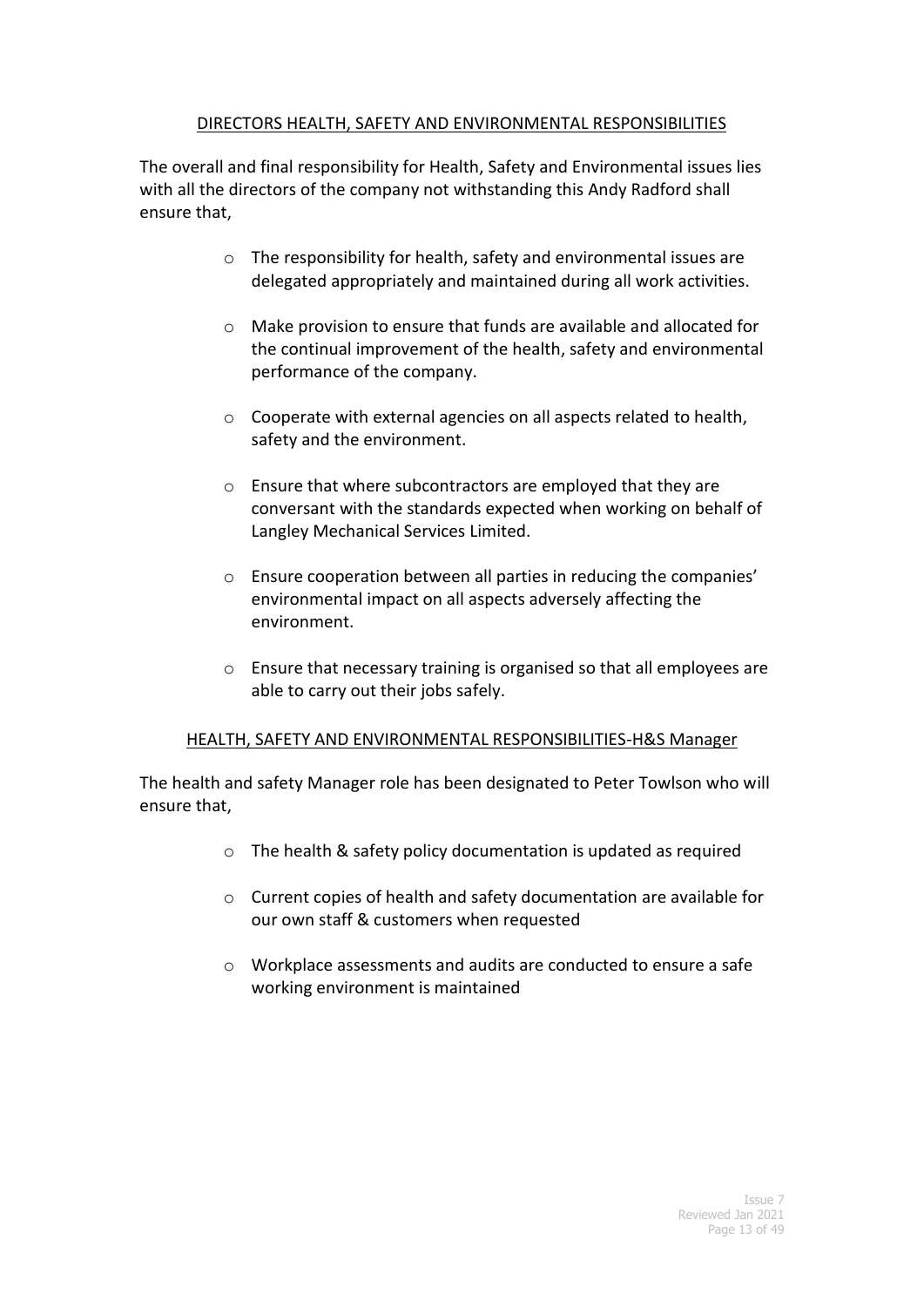## EMPLOYEE HEALTH AND SAFETY RESPONSIBILITIES

If you are a member of Langley Mechanical Services Limited you must play your part in ensuring a safe working environment by;

- o Working safely and in accordance with our safety policy
- o Operate all equipment in accordance with your training
- o When and if required to wear relevant and designated PPE as the job and site conditions dictate.
- o Be aware of all possible dangers to yourself, colleagues and others who may be affected by your actions
- o To follow safety procedures and instructions given by members of your own department and other members of the companies management
- o Report all accidents, damage to property, and equipment to your line leader immediately
- o When carrying out on site activities report to your customer/site contact any risk to health and safety as soon as you notice it
- o For each site you frequent understand the emergency procedures required in the event of a medical emergency or a fire

## YOU MUST ACTIVELY CARRY OUT YOUR HEALTH AND SAFETY RESPONSIBILITIES

#### HELP US MAINTAIN OUR SAFE WORKING ENVIRONMENT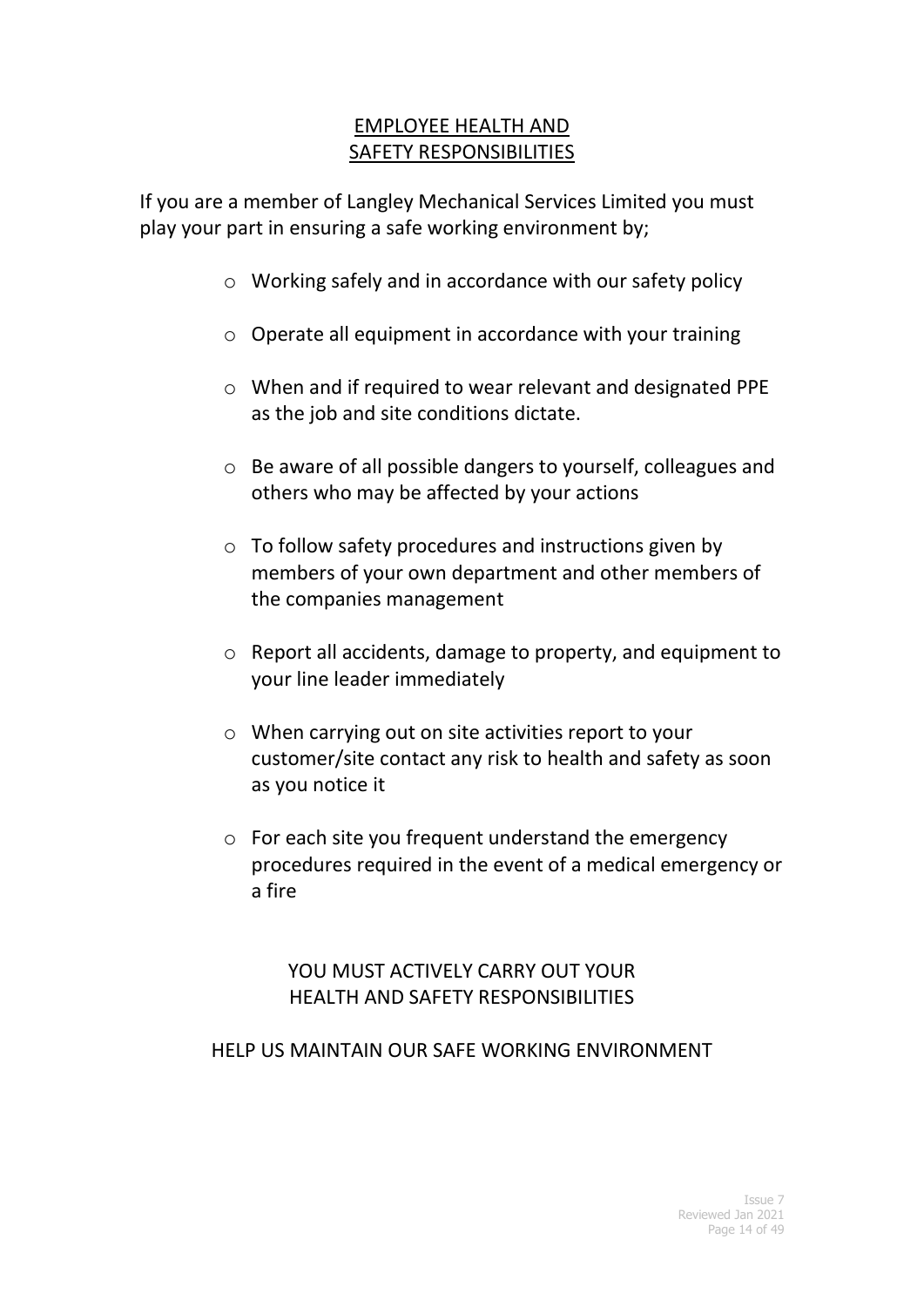#### Health and Safety risks arising from our work activities

• Generic risk assessments will be undertaken by:

#### Andy Radford, Ellis Baker and Peter Towlson

- Each engineer will undertake a dynamic risk assessment before starting any job
	- Any concerning findings of the assessments will be reported to:

#### Andy Radford and Peter Towlson

- The above person will then be responsible for ensuring the action required is implemented and will check that the implemented actions have removed or reduced the risks to an acceptable level.
- Assessments will be reviewed annually or when the work activity changes, whichever is soonest.
- Our procedure for risk assessment is held under a separate cover.

#### Pregnant, young and home workers

• An independent risk assessment shall be carried out when workers become pregnant, are deemed to be at risk due to their inexperience i.e. 16-18 years old or carry out normal working activities from home.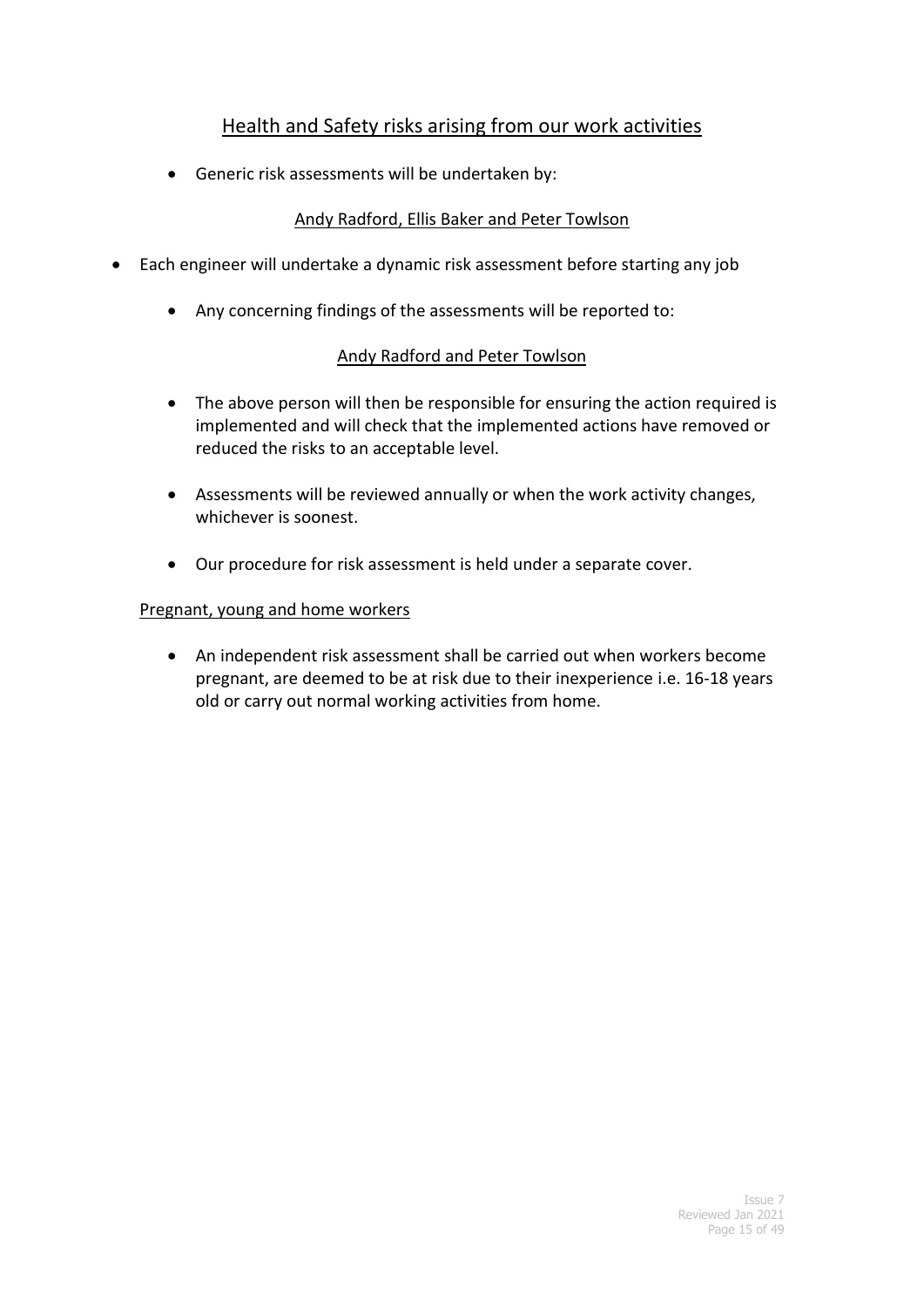#### General risks presented within the working environment at Langley Mechanical Services Limited

| General risk             | Control measures                                                                                                  |  |
|--------------------------|-------------------------------------------------------------------------------------------------------------------|--|
| General vehicle          | All visitors' vehicles shall be directed and parked to the                                                        |  |
| movement                 | front of both units                                                                                               |  |
|                          | Vehicle movement shall be kept to a minimum speed                                                                 |  |
|                          | necessary to carry out the task                                                                                   |  |
|                          |                                                                                                                   |  |
|                          | If a driver has to negotiate a blind corner the vehicle's<br>horn is to be sounded to warn others of the vehicles |  |
|                          | approach                                                                                                          |  |
|                          |                                                                                                                   |  |
|                          | Where possible vehicles shall be reversed into position                                                           |  |
| Slips, trips and falls   | All tooling, cables and hoses shall be put away once the                                                          |  |
|                          | item has been used and finished with                                                                              |  |
|                          | No tooling, cables, hoses or boxes shall be stored within                                                         |  |
|                          | established walkways                                                                                              |  |
|                          |                                                                                                                   |  |
| Working at height        | While at the company depot all work at height is to be<br>carried out under the direct supervision of Andy        |  |
|                          | Radford                                                                                                           |  |
|                          |                                                                                                                   |  |
|                          | All step ladders and platforms are to be inspected for<br>good working order before use. Any found to be unsafe   |  |
|                          | are to be disposed of.                                                                                            |  |
|                          |                                                                                                                   |  |
|                          | While at a customer site, engineers are to work within<br>the method statement and be supervised during the       |  |
|                          | work                                                                                                              |  |
|                          |                                                                                                                   |  |
| Use of hazardous         | All hazardous substances are to be used in accordance                                                             |  |
| substances               | with their safety data sheet                                                                                      |  |
|                          | PPE is to be worn in accordance with the safety data                                                              |  |
|                          | sheet and the relevant method statement                                                                           |  |
| Visitors and contractors | All visitors and contractors must sign in the visitor book                                                        |  |
| activities               | at the reception                                                                                                  |  |
|                          |                                                                                                                   |  |
|                          | All visitors and contractors are escorted around site by a<br>member of our staff                                 |  |
|                          |                                                                                                                   |  |
|                          | All contractors working in depot must be proven to be                                                             |  |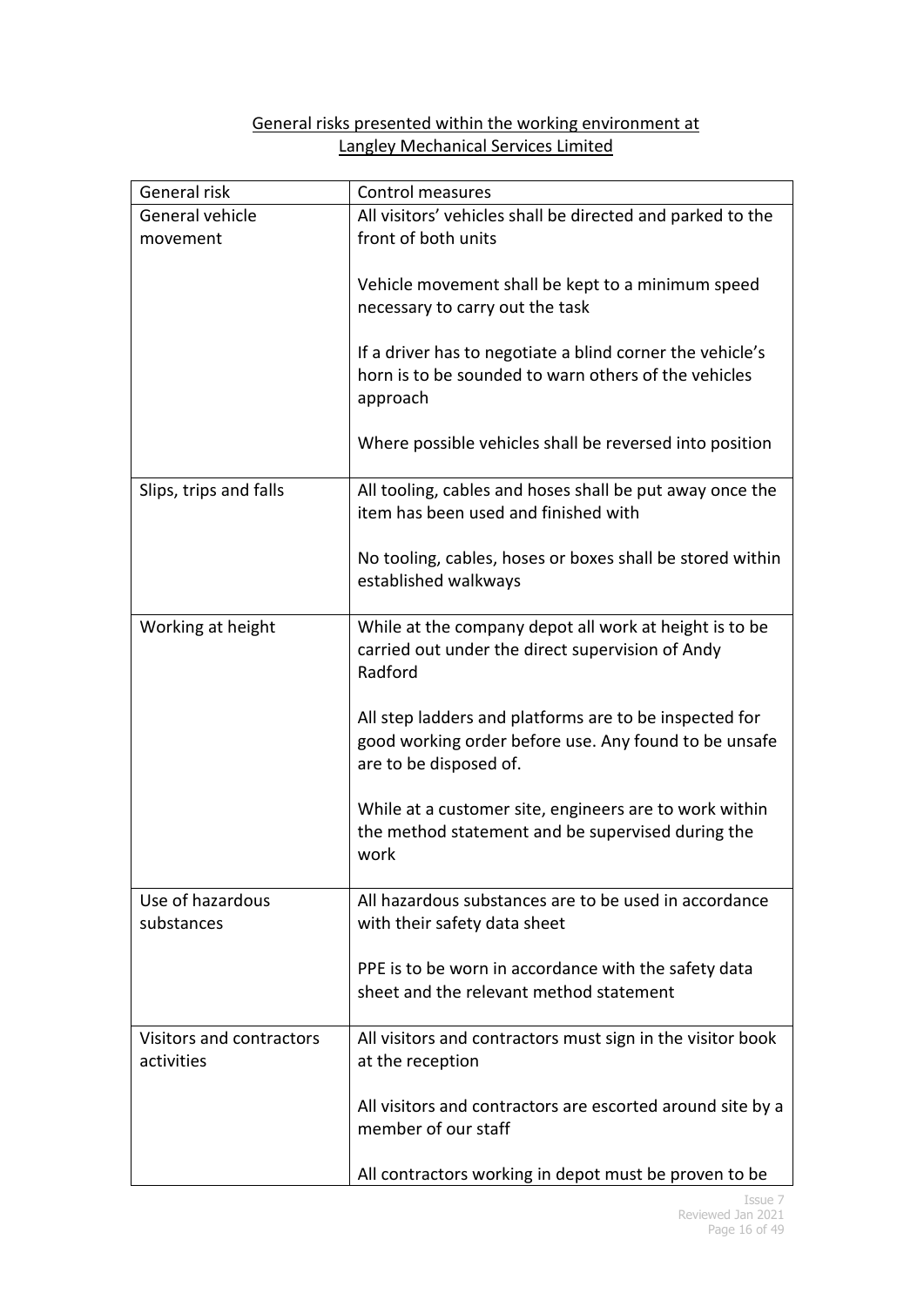|                        | competent and fully insured                                                                                                                                                                                     |  |
|------------------------|-----------------------------------------------------------------------------------------------------------------------------------------------------------------------------------------------------------------|--|
|                        | All contractors working in depot must be issued with a<br>"Permit to work" before starting the task                                                                                                             |  |
| Compressed air         | Eye wear to be worn when using air lines                                                                                                                                                                        |  |
|                        | Air lines not to be used to "blow off" settled dust from<br>clothing                                                                                                                                            |  |
| Coronavirus (Covid 19) | Follow the latest national / local guidelines                                                                                                                                                                   |  |
|                        | The risk assessment for Covid 19 is kept under a<br>separate cover                                                                                                                                              |  |
| Use of hand tools      | Prior to use all hand tools are to be visually inspected,<br>any deficiencies or damage to tooling is to be reported<br>back to the service manager and either repaired (by<br>competent person) or replaced.   |  |
|                        | Safety devices are to be checked before use, any hand<br>tools found with safety devices not functioning correctly<br>are to be removed from operation and either repaired<br>(by competent person) or replaced |  |
| Safety footwear        | Safety footwear is to be worn in all areas where there is<br>significant risk of slips, trips or items being dropped<br>onto feet.                                                                              |  |
| Fire                   | Smoking is prohibited within any part of any building on<br>our site                                                                                                                                            |  |
|                        | All extinguishers and fire alarm systems are maintained<br>by external contractors                                                                                                                              |  |
|                        | Alarm and fire fighting media is present throughout site                                                                                                                                                        |  |
|                        | Evacuation routes are kept clear and unobstructed<br>throughout the site                                                                                                                                        |  |
|                        | All waste rags (oil, paint, solvent, etc soaked) are to be<br>disposed of into steel bins before cease work                                                                                                     |  |
| Handling of components | Where possible the movement of components is to be<br>carried out by mechanical means i.e. trolleys, pallet<br>trucks, forklift trucks etc                                                                      |  |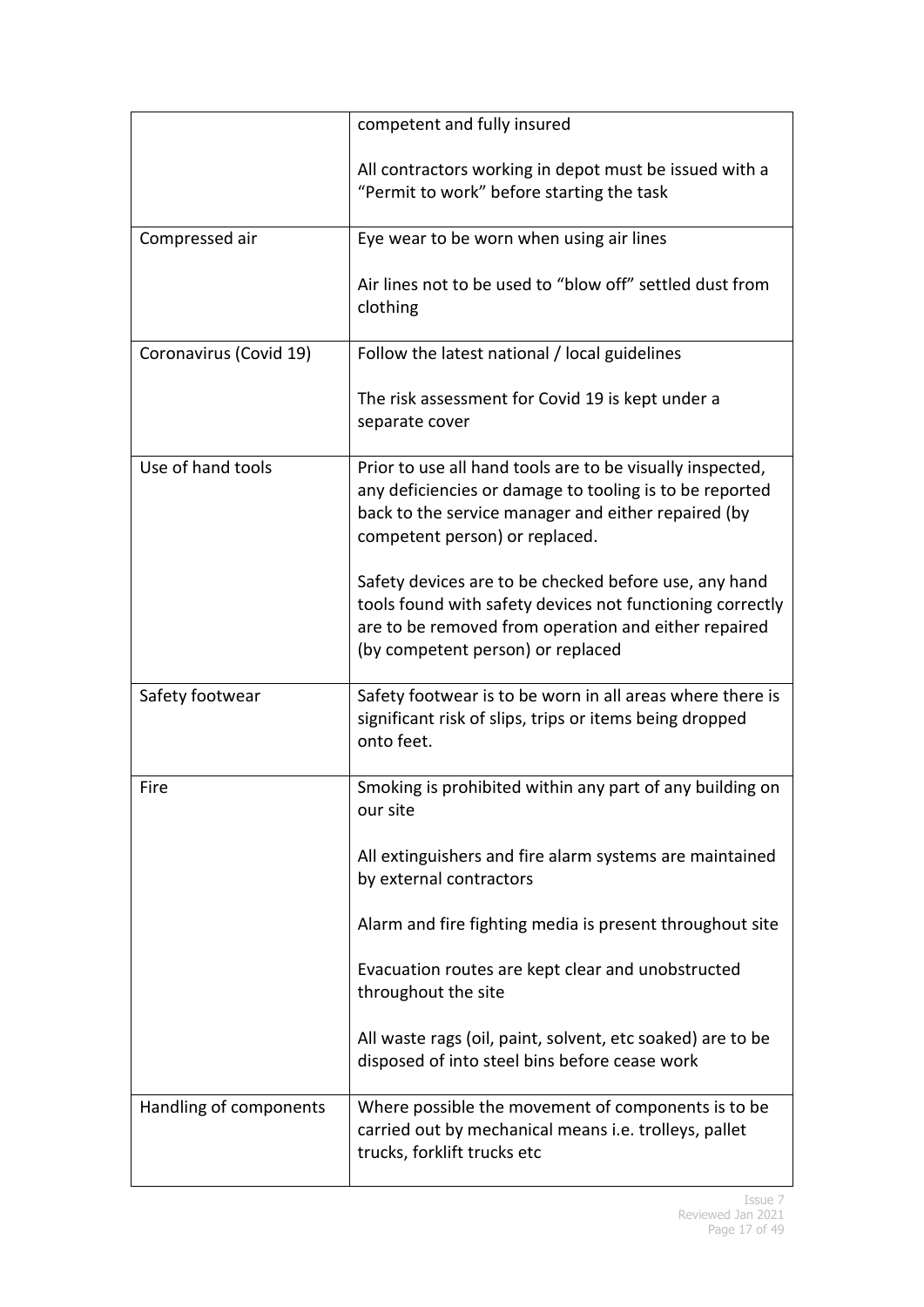| Use of DSE/VDU's                                             | All users of DSE/VDU's are to complete an analysis/risk<br>assessment of their work station                                                      |  |
|--------------------------------------------------------------|--------------------------------------------------------------------------------------------------------------------------------------------------|--|
| Workplace transport,<br>customers premises                   | At initial contract/planning stage the customer is<br>requested to allow the engineer to work within an area<br>away from general vehicle routes |  |
|                                                              | All engineers wear hi visibility equipment                                                                                                       |  |
|                                                              | Engineers are to make their work area as safe as<br>possible from site traffic by the use of barriers, cones<br>and flashing beacons             |  |
| General risk                                                 | <b>Control measures</b>                                                                                                                          |  |
| Lone working                                                 | The Service Planner maintains a daily log of where each<br>engineer is due to work and is in contact with each<br>engineer by phone              |  |
|                                                              | Engineers are to sign in and out of each customer site                                                                                           |  |
| Welding and hot work                                         | All welding is to be carried out by trained and<br>authorised engineers                                                                          |  |
|                                                              | All welding must be carried out behind screens                                                                                                   |  |
|                                                              | All hot work must cease at least 30 minutes before the<br>end of the working day                                                                 |  |
| Use of gas cylinders                                         | Cylinders are to be secured by a restraining chain when<br>not in use                                                                            |  |
|                                                              | A bottle trolley/welding rig is to be used to move the<br>cylinders around the premises                                                          |  |
|                                                              | Welding is only to be carried out by competent and<br>authorised engineers                                                                       |  |
| Handling of oil covered<br>components, contact<br>dermatitis | All staff handling oil covered components are to wear<br>suitable personal protective gloves to prevent direct<br>contact                        |  |
|                                                              | Engineers are to inform Peter Towlson should they be<br>aware of any change to their skin colour, texture or<br>sensation                        |  |
| Use of mobile phones                                         | It is illegal to use a mobile phone while driving and is<br>therefore strictly prohibited by Langleys.                                           |  |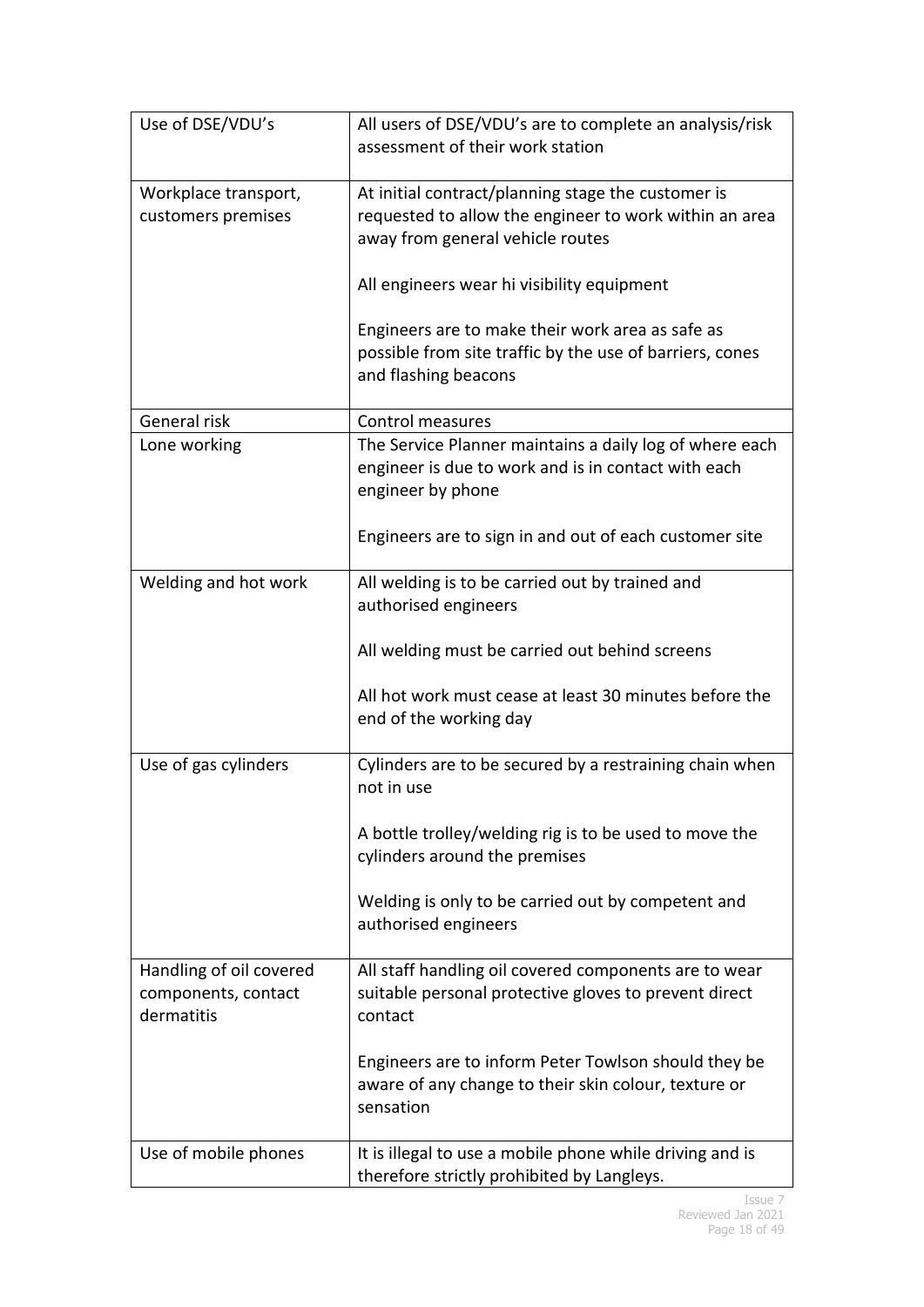| Except in the following two exceptions:                                                                                                                                                                                               |  |
|---------------------------------------------------------------------------------------------------------------------------------------------------------------------------------------------------------------------------------------|--|
| 1) Calls to 999 or 112 in a genuine emergency<br>where it would be unsafe or impractical to stop.<br>2) Hands-free phones can be used while driving but<br>must not cause a distraction or have an adverse<br>effect on your driving. |  |
|                                                                                                                                                                                                                                       |  |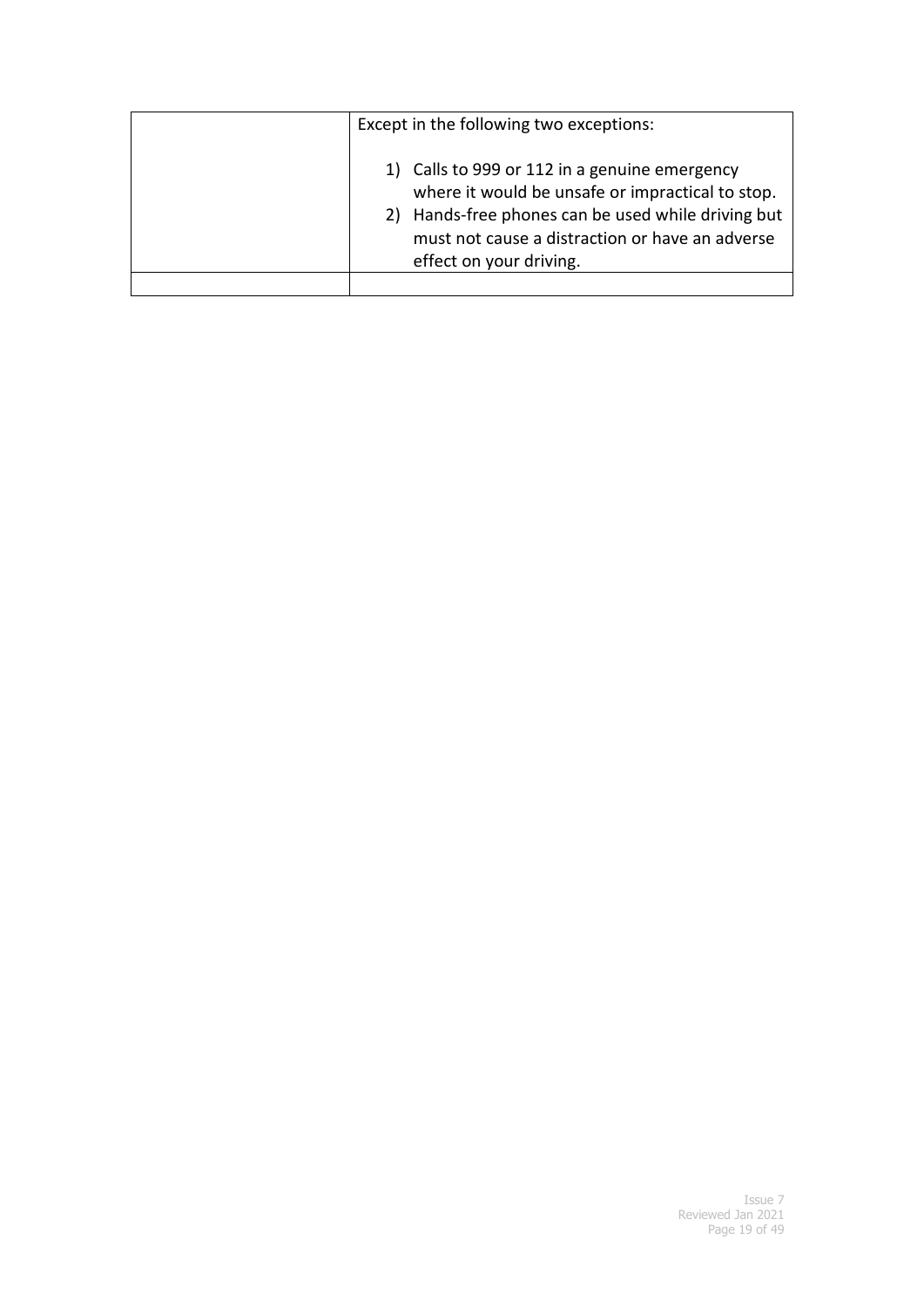#### SAFE PLANT AND EQUIPMENT

#### Electrical

- The Unit 11 premises electrical system is maintained by Amber Valley District council all recommendations made will be passed to either Sheila Whysall or Andy Radford.
- The main office, the Paint shop, and the truck storage buildings electrical systems are the responsibility of Langley Mechanical and must be checked at least every five years and any recommendations reviewed by Sheila Whysall and Andrew Whysall.
- Once in possession of any recommendations given to the company Sheila Whysall and Andy Radford will be responsible for ensuring the action points are completed.
- Portable appliances are subject to periodic inspection and test, the record for all tests is to be maintained by Peter Towlson
- Prior to using any portable appliance, a visual check must be made to identify any damage, cable tears, cracked casings, etc. If damage is found on any portable appliance it must not be used but must either be repaired by a competent person or replaced.

#### Fire

- The fire appliances situated at the companies' Unit 11 are maintained by a contractor nominated by Amber Valley Borough Council, all recommendations made by the nominated contractor will be passed to either Sheila Whysall or Andy Radford
- Once in possession of any recommendations given to the company Sheila Whysall and Andy Radford will be responsible for ensuring the action points are completed.
- Fire appliances in all other buildings are the property of Langley Mechanical and maintained by a third party on their behalf
- Fire alarm testing is to be carried out on a weekly basis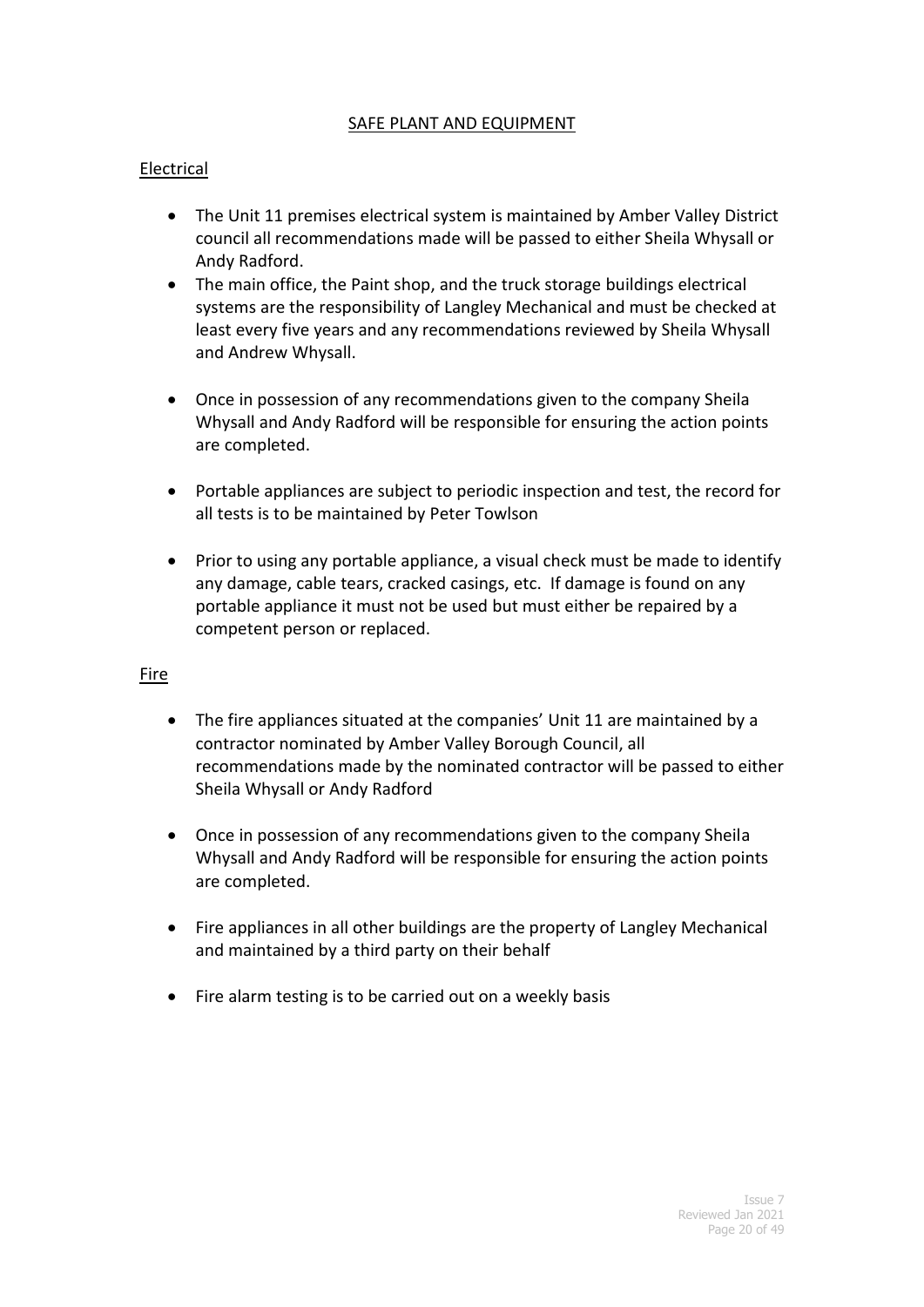#### Safe Handling and use of Substances

- All substances brought onto the premises (for use by either our own employees or contractors) requiring an assessment under the present COSHH requirements will be identified by Peter Towlson. These substances will be logged onto the COSHH register and a COSHH risk assessment carried out.
- Ellis Baker will be responsible for conducting initial coshh assessments using the protocols outlined through the Health and Safety Executives web site coshh essentials. This can be accessed via the HSE home page or direct at www.coshh-essentials.org
- Once assessed any follow up recommendations shall be passed to either Sheila Whysall or Andy Radford for action.
- Sheila Whysall or Andy Radford will be responsible for ensuring that all relevant employees are informed about the COSHH assessments and measures to be taken to reduce the hazards presented to employees.
- Assessments will be reviewed periodically or when the work activity changes, which ever is soonest.
- All substances carried and used by service engineers will be risk assessed as above with the significant findings (including the PPE to be worn) will be annotated within the engineers method statement

#### General use of substances, oils, greases, etc

Before the use of any substance a check should be made in the section marked hazardous substances within the engineer's method statement. Detailed within this section is the requirement to wear specific items of personal protective equipment and where further control measures may be required such as ensuring good ventilation. All items of personal protective equipment must be worn before you use the substance and remain on until you have finished.

#### **Warning**

**Please note that warning labels on any container of chemicals, paint, oils or any hazardous substance are there for your safety and offer important health and safety information. These must never be removed or defaced even if the container is empty.**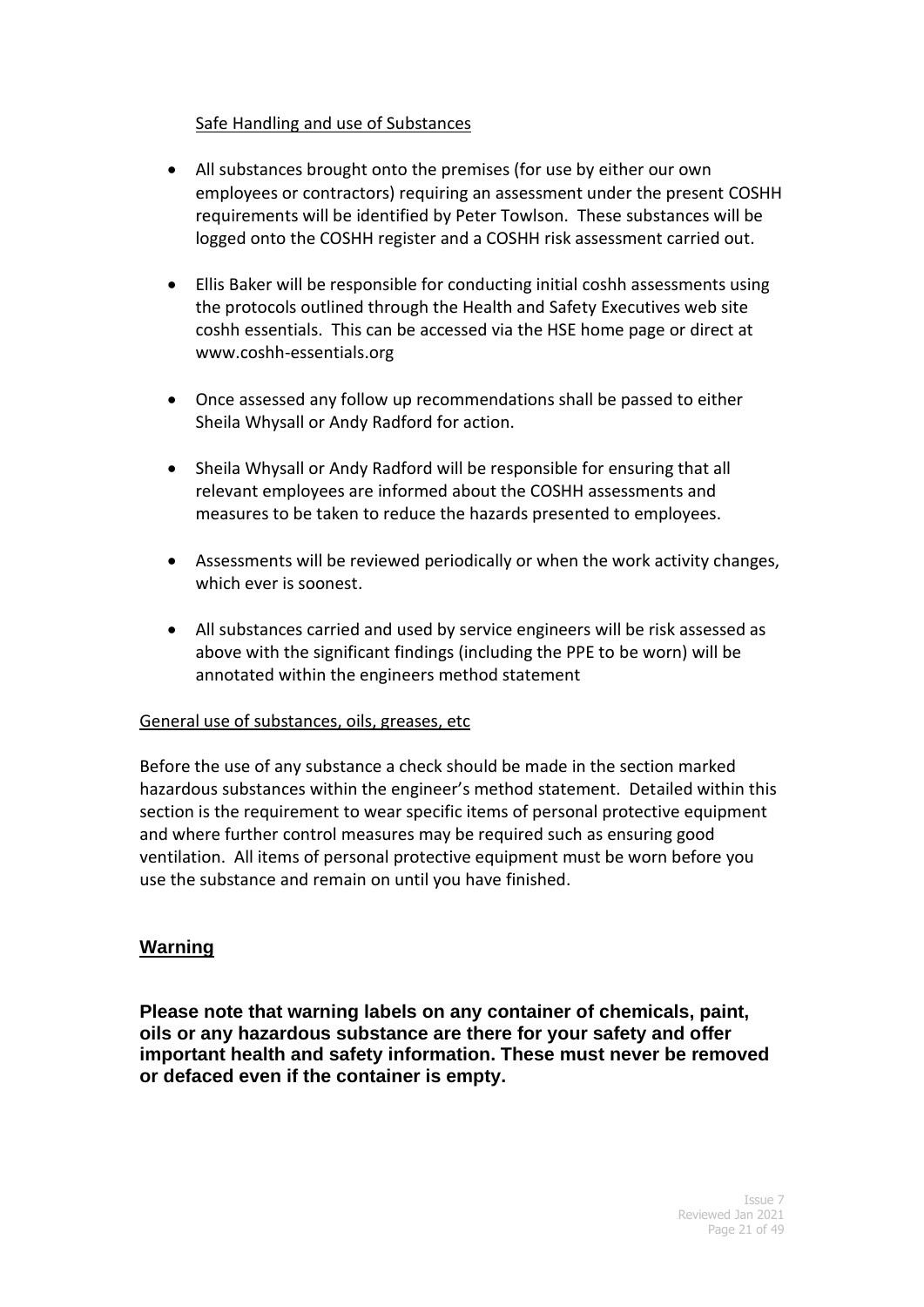## LONE WORKING

Lone working, be it working late after hours or work away from the companies main operating premises can be hazardous. When working alone,

#### Responsibilities

#### Andy Radford

- The responsibility for knowing the location of each engineer is to be known by Andy Radford and in his absence other members of the office staff.
- A list of contact numbers of all engineers is to be maintained and updated periodically
- Engineers working alone in the Paintshop to have and use the two-way radio

#### Engineers

- Ensure that another member of staff knows where you are and your expected return time.
- You have your regular mobile phone with you.
- Should you be at a customer premises then all information given to visitors is to be adhered to at all times.
- Any specific PPE is worn and additional safety information and site-specific guidelines adhered to.

#### Working from home

Since Covid 19 it is far more likely that office staff will work from home from time to time.

Even when this is the case, Langley Mechanical still have a responsibility for the health, safety and wellbeing of those employees and the following guidelines will apply:

- If possible, find a dedicated area for home work area
- Carry out a work-station risk assessment of your work area and make the necessary arrangements with regards to seating, alignment of monitor and keyboard etc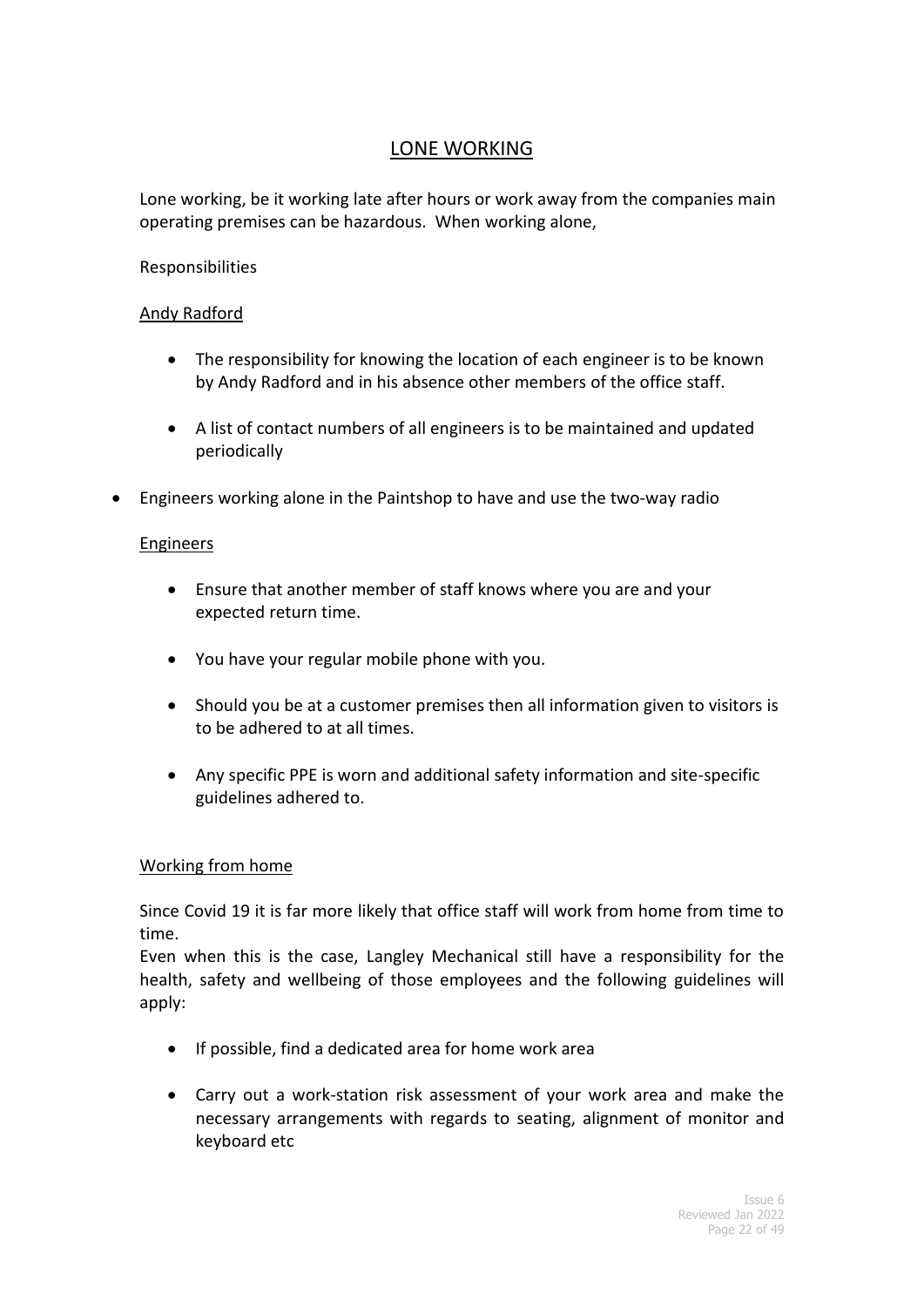- Take regular breaks away from your desk
- Use separate monitor, keyboard and mouse as opposed to laptop
- Create sufficient working space
- Have appropriate lighting
- Keep in contact with other colleagues during the working day
- Do not be tempted to extra excessive hours just because its convenient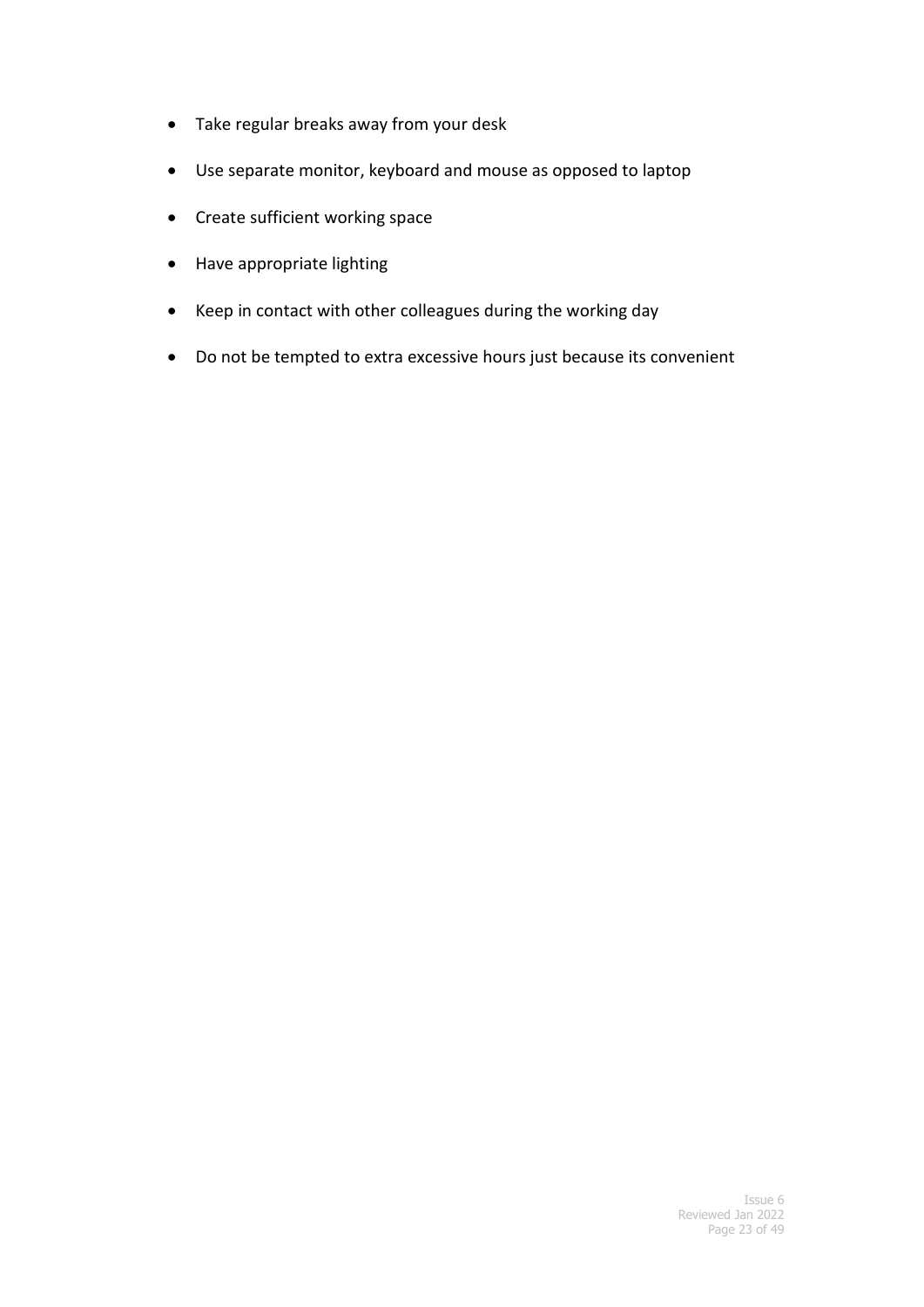## SAFE SYSTEM OF WORK

## REPORTING OF INJURIES, DISEASES AND DANGEROUS OCCURRENCES REGULATIONS 2013 (R.I.D.D.O.R) ENCOMPASING ACCIDENT INVESTIGATION

#### 1.0 Introduction

All injuries, illnesses or dangerous occurrences that are work related, no matter how minor they may appear to be at the time, must be reported to the below;

#### When working from the company main depot;

Andy Radford / Peter Towlson

When working at a customer premises;

The customer site contact

Andy Radford / Peter Towlson

The record of the accident including the full details of the incident are to be recorded by both the host company and ourselves.

2.0 Additional information

The Management of Health and Safety Regulations 1999 The Reporting of Injuries Diseases and Dangerous Occurrences Regulations 2013

3.0 Responsibilities

Peter Towlson / Andy Radford are responsible for completing the accident book and for carrying out initial investigations.

Should a further investigation be deemed as appropriate the company external health and safety advisor will be informed.

- 4.0 Procedure
- 4.1 Andy Radford is to investigate any accident/incident in which harm did actually occur or had the potential to occur.
- 4.2 The company health and safety advisor is to be informed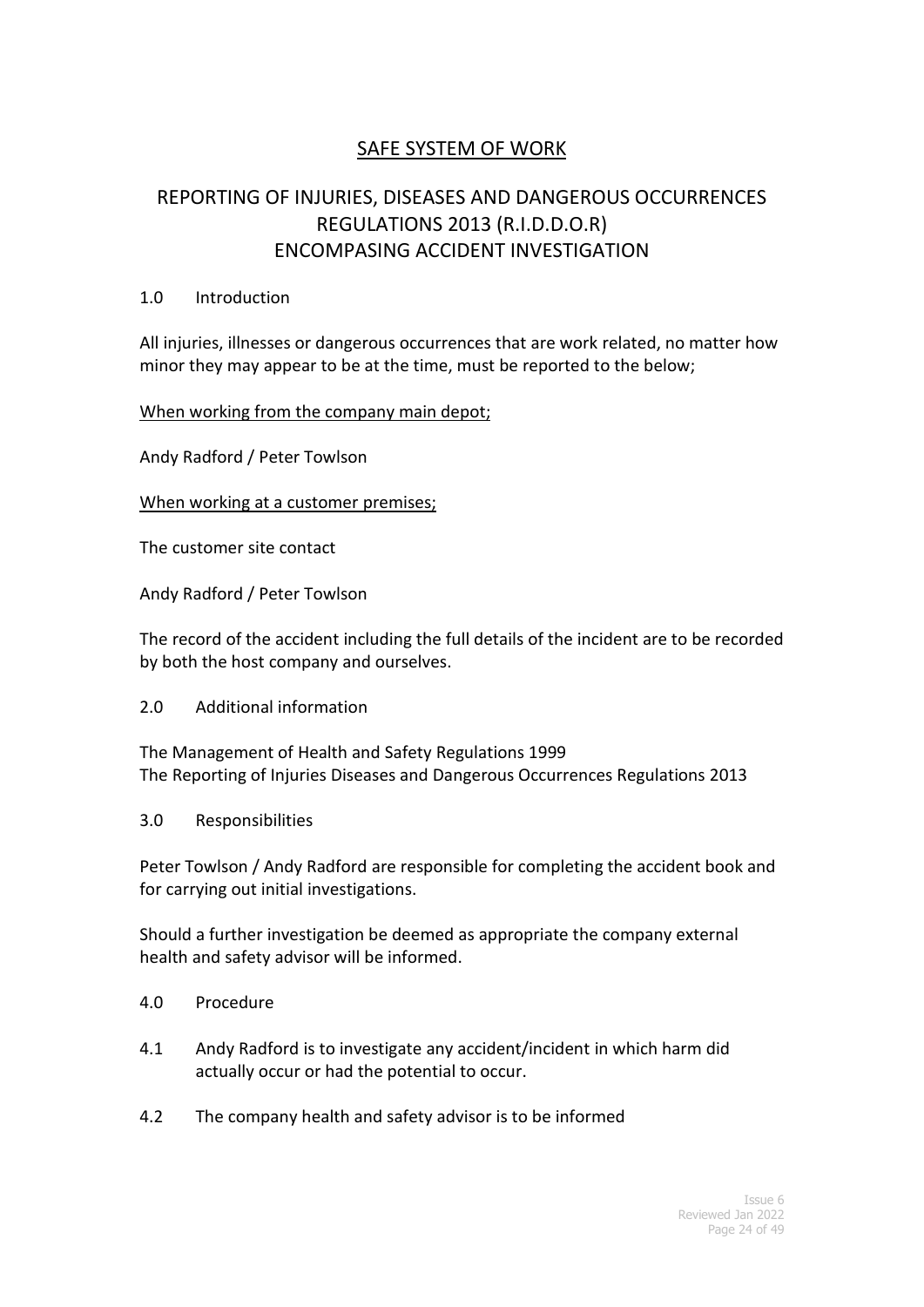- 4.3 The accident reporting book must be completed
- 4.4 The initial incident/accident form must be completed.
- 4.5 All documentation must be collated relative to the incident this may include but not be limited to;
	- 4.4.1 Any witness statements of those who have information relative to the incident/accident. Contact details of those involved must be included.
	- 4.4.2 Photographs of the incident/accident site.
	- 4.4.3 Dimensions/sizes of any relevant distances i.e. fall, drop or trip heights, distances/sizes, etc
	- 4.4.4 Details of any Police, HSE or EHO officers involved
	- 4.4.5 Previous relevant maintenance records
	- 4.4.6 Details of any relevant training
	- 4.4.7 Copies of any previously carried out risk assessment
	- 4.4.8 Copies of any method statements, safe systems of work or safe working procedures being followed
	- 4.4.9 Copies of any safety data sheets for any substances involved in the incident/accident
- 4.5 All documentation must be held for a minimum of three years from the date of the incident/accident and indefinitely should the incident/accident involve any substances, which may create or give rise to a medical condition in the future i.e. occupational asthma.
- 4.6 Following the occurrence of an incident/accident the companies' management must meet to discuss the possibility of involving the companies' insurer.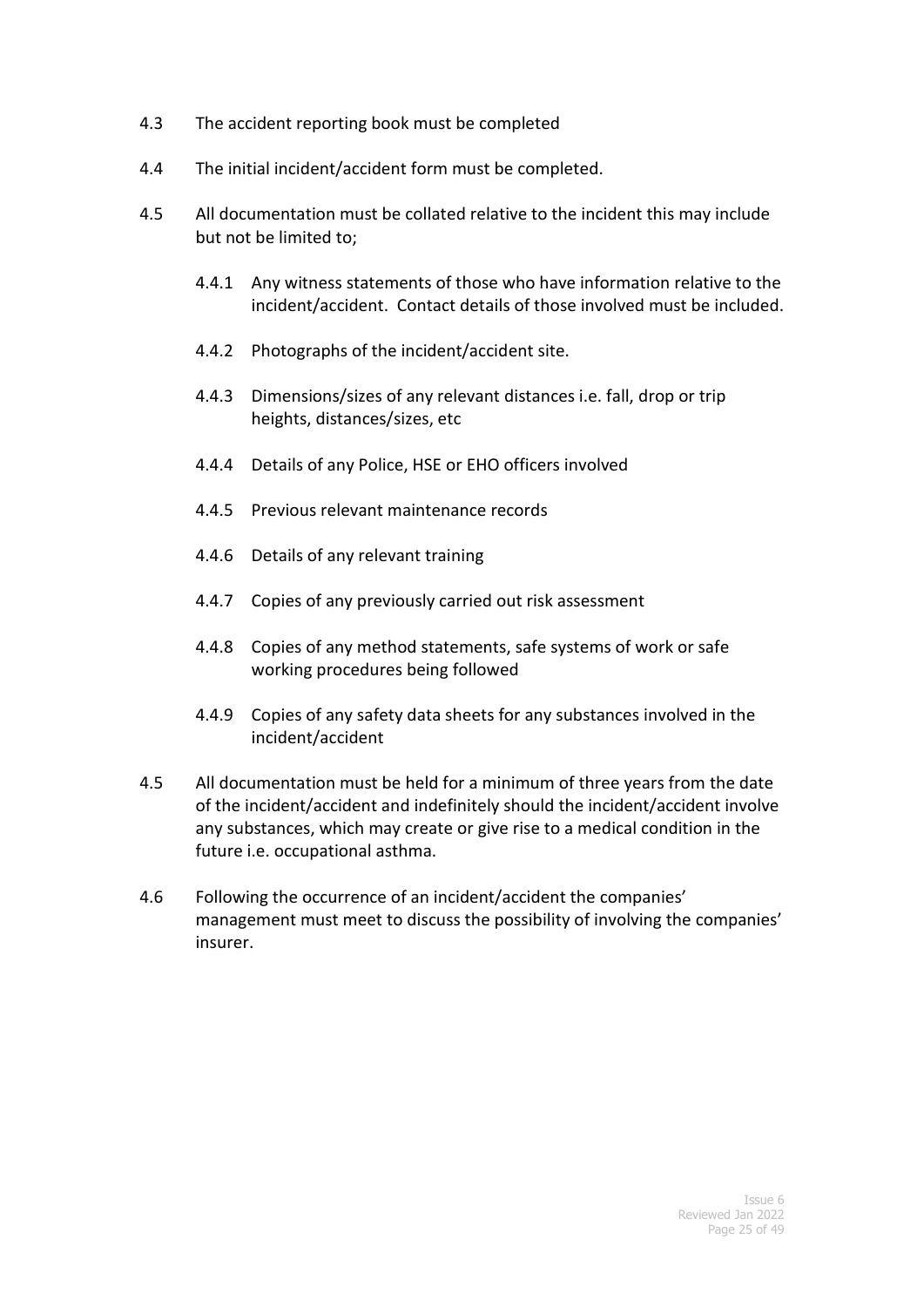#### FIRST AID

#### At the companies main operating office

The first aid requirements of the main operating office has been risk assessed, the results of the assessment indicate that the premises require one appointed person on site at all times.

| The First Aid Boxes are located in the | Cabinet in the kitchenette<br>Administration office |
|----------------------------------------|-----------------------------------------------------|
| The on-site first aider is;            | Peter Towlson                                       |

• The appointed person(s) designated to maintain the stocks within the first aid kits is;

Peter Towlson

- All accidents and cases of work-related ill health are to be recorded in the accident book.
- The companies accident book is kept by: Peter Towlson
- Andy Radford, Pete Towlson or Ellis Baker is responsible for reporting accidents, diseases and dangerous occurrences to the enforcing authority.
- The first aider is responsible for completing the initial accident investigation form.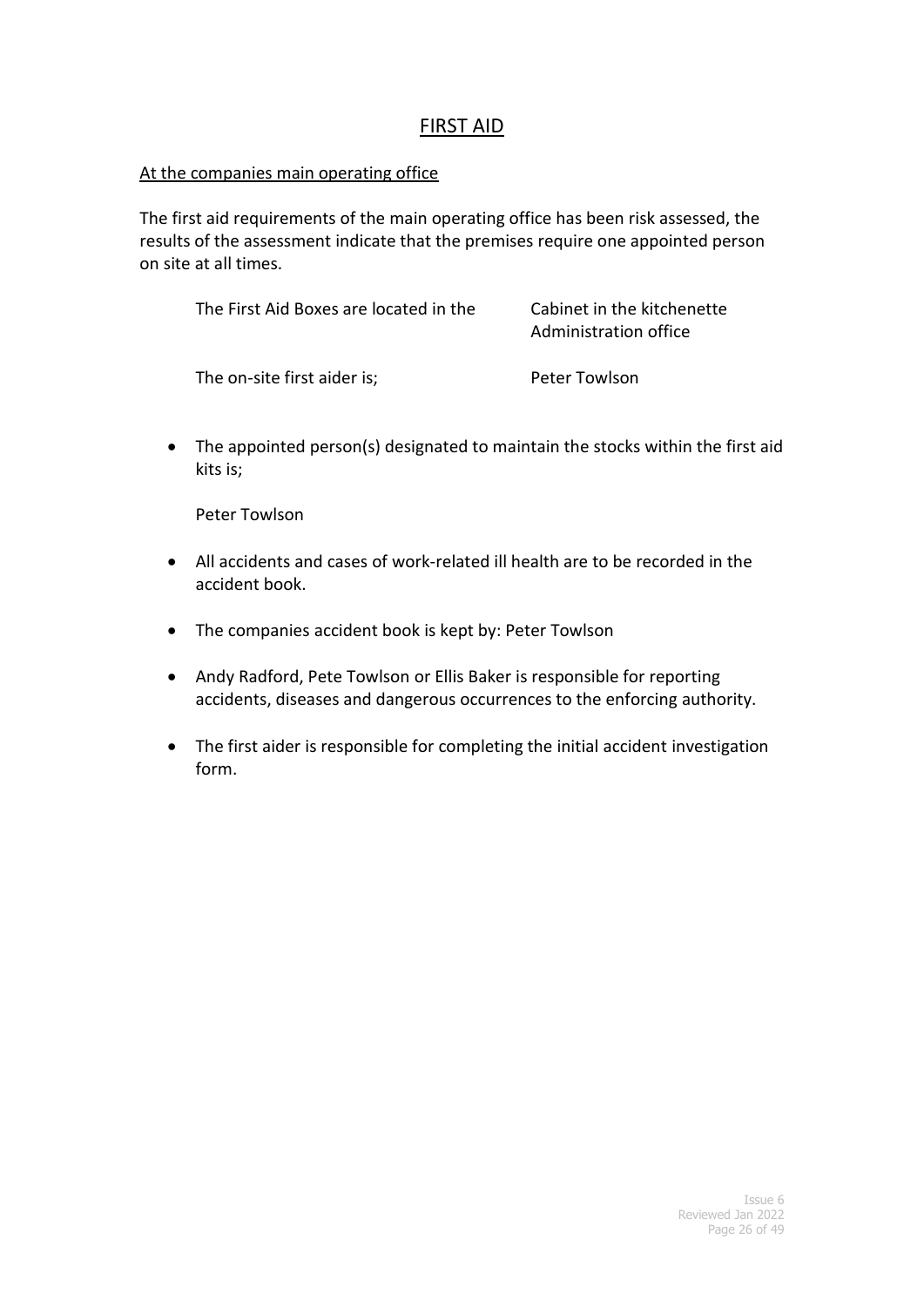#### MONITORING

To check our working conditions, and ensure our safe working practices are being followed, we will:

- Ensure all staff are aware of this policy statement and are acting upon it.
- This policy will be bought to the attention of all staff
- Monitor all working areas regularly to ensure employees are following the advice contained in this policy statement.
- Make regular checks of all areas to ensure working conditions and systems of work are in accordance with this policy statement.
- Carry out spot checks and inspections of working areas during working hours.
- Andy Radford, Peter Towlson and Ellis Baker are responsible for investigating accidents.
- Sheila Whysall or Andy Radford are responsible for acting upon investigation findings to prevent a reoccurrence.
- Site visits are to be made by any the health and safety manager to ensure that all staff and engineers are working within a safe working environment. Site visits will be recorded and significant findings actioned as appropriate.
- We do not carry out formal testing of employees for being under the influence of alcohol or drugs. If however a member of the management have reasonable grounds to suspect that this does appear to be the case then the company will take the appropriate action against that employee.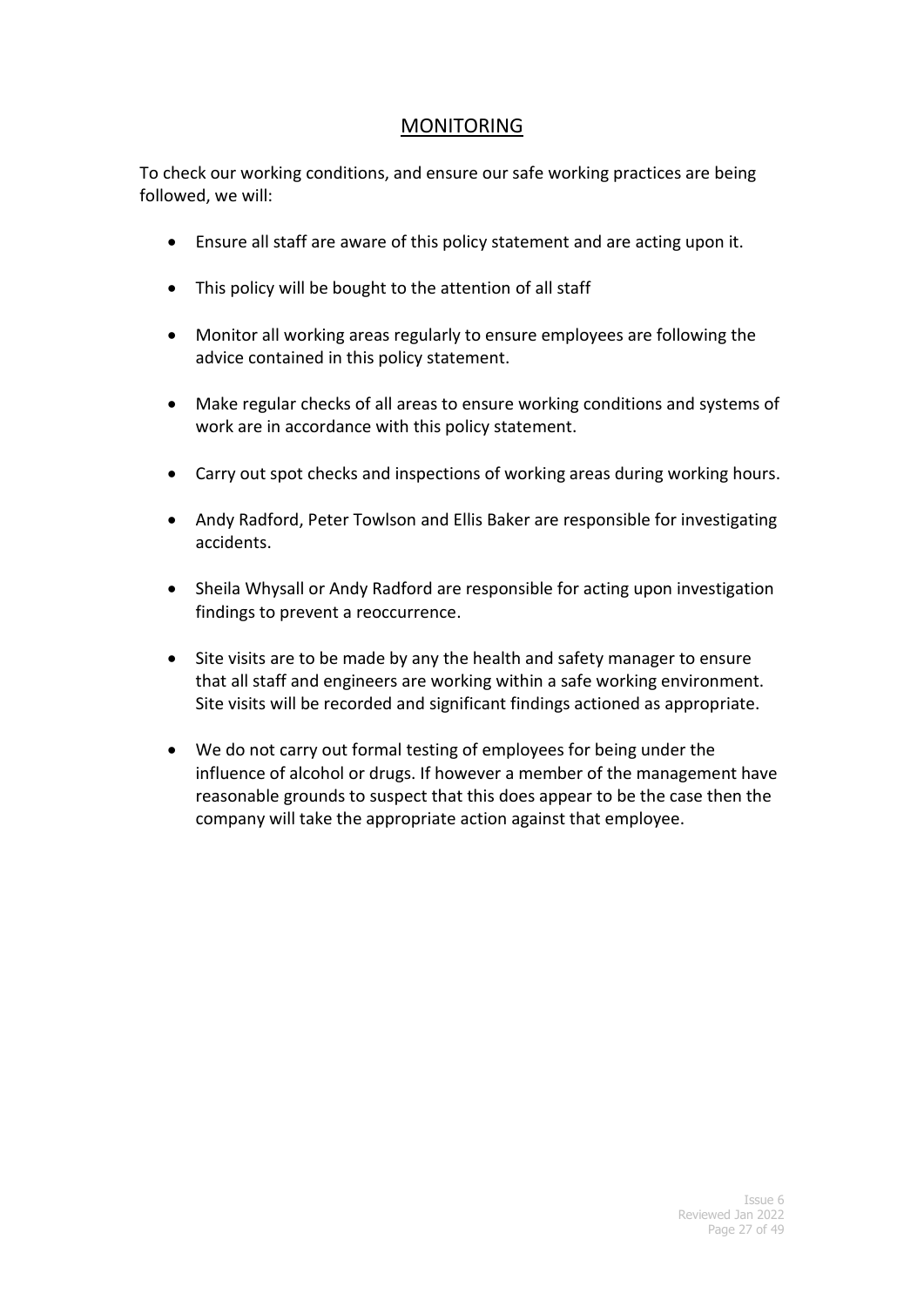## EMERGENCY PROCEDURES FIRE AND EVACUATION

Andy Radford is responsible for ensuring the fire risk assessment is undertaken and implemented.

Fire Extinguishers are maintained and serviced by the preferred contractor appointed by Amber Valley Borough Council (in the case of unit 11) and by Langleys in the case of all other buildings

Evacuation notices and extinguishers will be checked periodically

Extinguisher types and locations are listed under a separate cover

Fire evacuation procedures;

- On hearing the alarm all staff will leave the building by the nearest available exit.
- Once out of the building the most senior person is to conduct a head count at the assembly point (located in the car park, to the front of the building).
- A roll call will be taken to ensure that all people are accounted for
- Andy Radford/ Peter Towlson are to call 999 to inform the emergency services that there is a fire at the premises.
- The most senior person is to ensure a call has been made to the emergency services stating, "a fire is in progress at Langley Mechanical Services Limited, Langley Bridge Industrial Estate, Derby Road, Eastwood, NG16 3RZ"
- The most senior person on site is to liaise with the fire service's attending officer as they arrive and offer assistance as required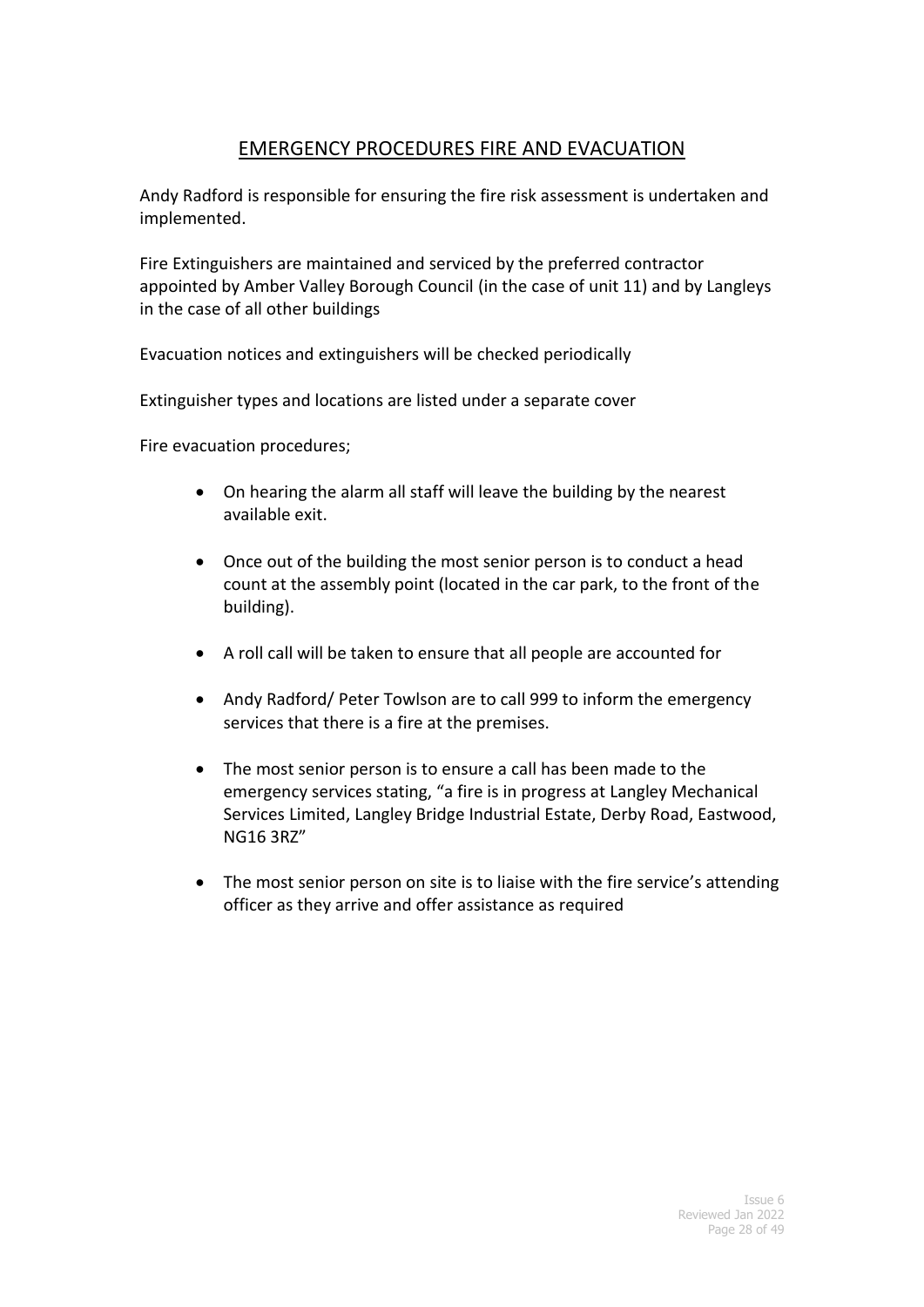#### WASTE DISPOSAL

All waste likely to aid combustion i.e. oil, paint, solvent soaked rags are to be disposed of into steel bins with the lids secured before cease work

#### INFORMATION, INSTRUCTION AND SUPERVISION

The Health and Safety Law Poster detailing points of contact is displayed on the workshop notice board

• Health and Safety advice is available from either;

| Amber Valley district council | 01773 570 222 |
|-------------------------------|---------------|
| Ellis Baker                   | 07986 214 510 |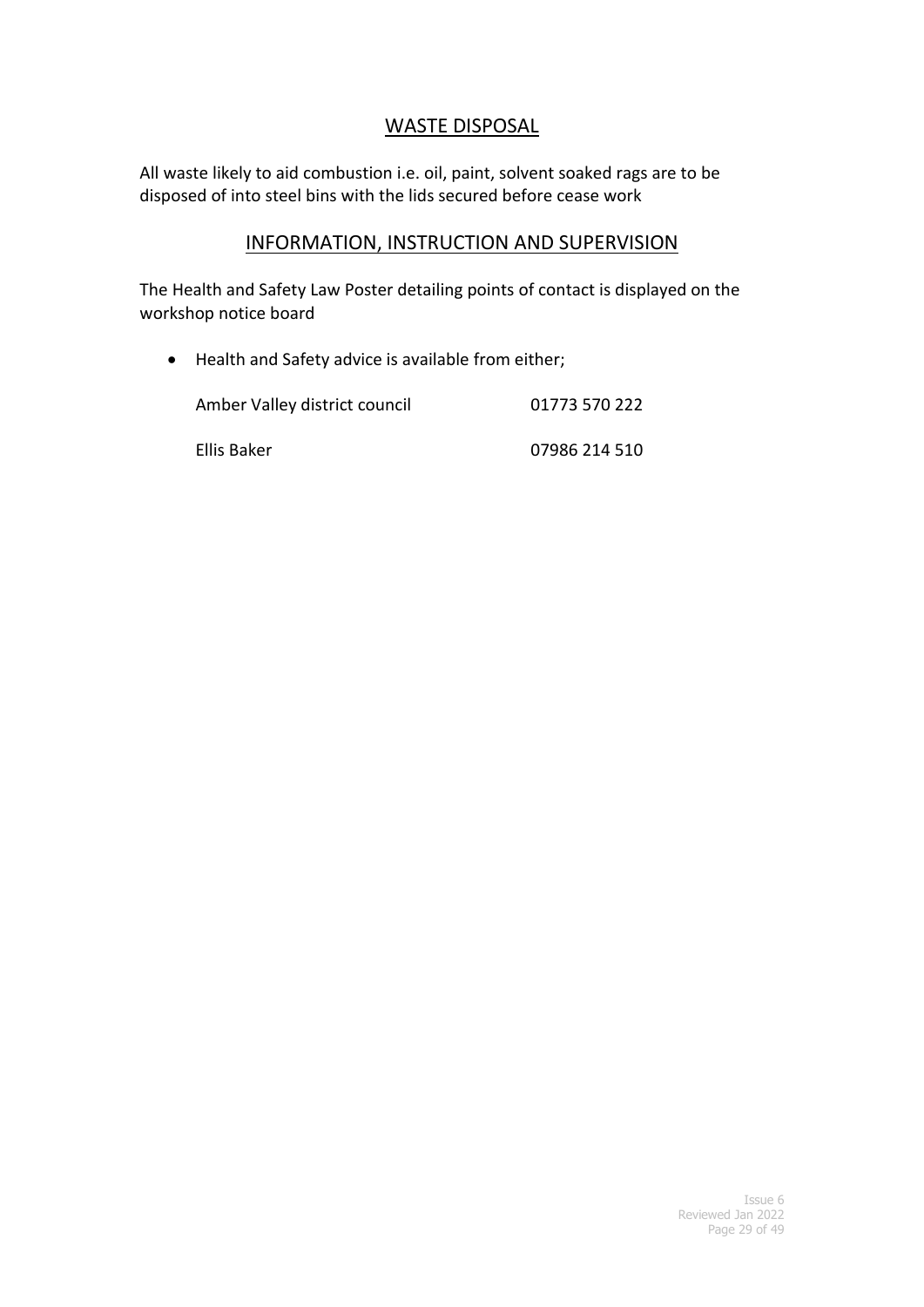#### MANUAL HANDLING

- Where handling tasks take place, members of staff must in the first instance use some form of mechanical lifting/handling aide such as pallet trucks, trolleys, fork lift trucks, etc
- Where the use of lifting/handling aides are not possible the lift is to be assessed and where possible the lift is to be conducted by two or more persons (team lifting) where this is practicable
- Where the use of lifting/handling aides and team lifting is not practicable operators must ensure they are capable of lifting and handling the load before commencing the lift, where single operator lifting must take place the following must be considered throughout the lift

#### **PRINCIPLES FOR SAFE LIFTING**



#### **WHERE POSSIBLE**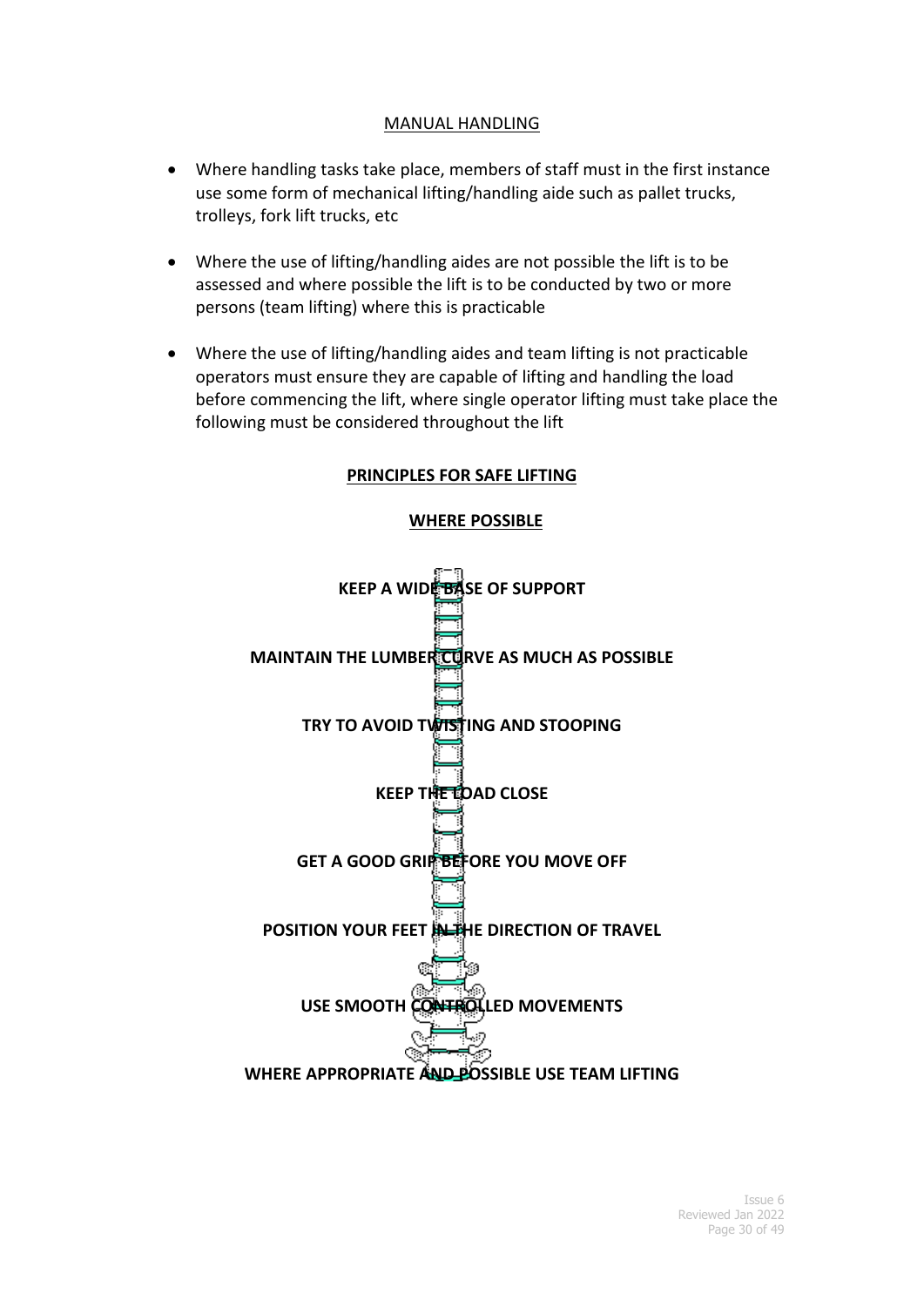#### PERSONAL PROTECTIVE EQUIPMENT (PPE)

- PPE supplied by the company shall be worn by each member of staff as and when appropriate
- Issued PPE is signed as received in the issue and receipt register held within each member of staff's personnel file held within the administration office
- Mandatory PPE situations shall be identified by risk assessment with signage displayed in each area
- Specific PPE is to be worn by engineers when working at customers premises, where these items are over and above the accepted PPE supplied by Langley Mechanical Services Limited the supply of additional PPE will be made by the customer

#### DISPLAY SCREEN EQUIPMENT

All personnel who have been identified as users of display screen equipment must have their workstations subject to analysis to ensure that potential harm can be identified at an early stage with control measures implemented to ensure no adverse effects to the user.

- Andy Radford is responsible for ensuring that all relevant existing staff and all new starters carry out a self questionnaire
- It is the responsibility of each member of staff to report all instances of discomfort which could be attribute to DSE work to either Andy Radford or Peter Towlson
- New starters are to complete the workstation analysis within the first week of their employment. The completed questionnaire is to be evaluated by Andy Radford and the companies' health and safety advisor. Any recommendations will be documented and completed within agreed time scales.
- On going analysis will be carried out periodically as and when new starters commence employment.
- Each completed analysis is to be held and recorded on either hard copy within the health and safety paper system or held electronically on the companies' network.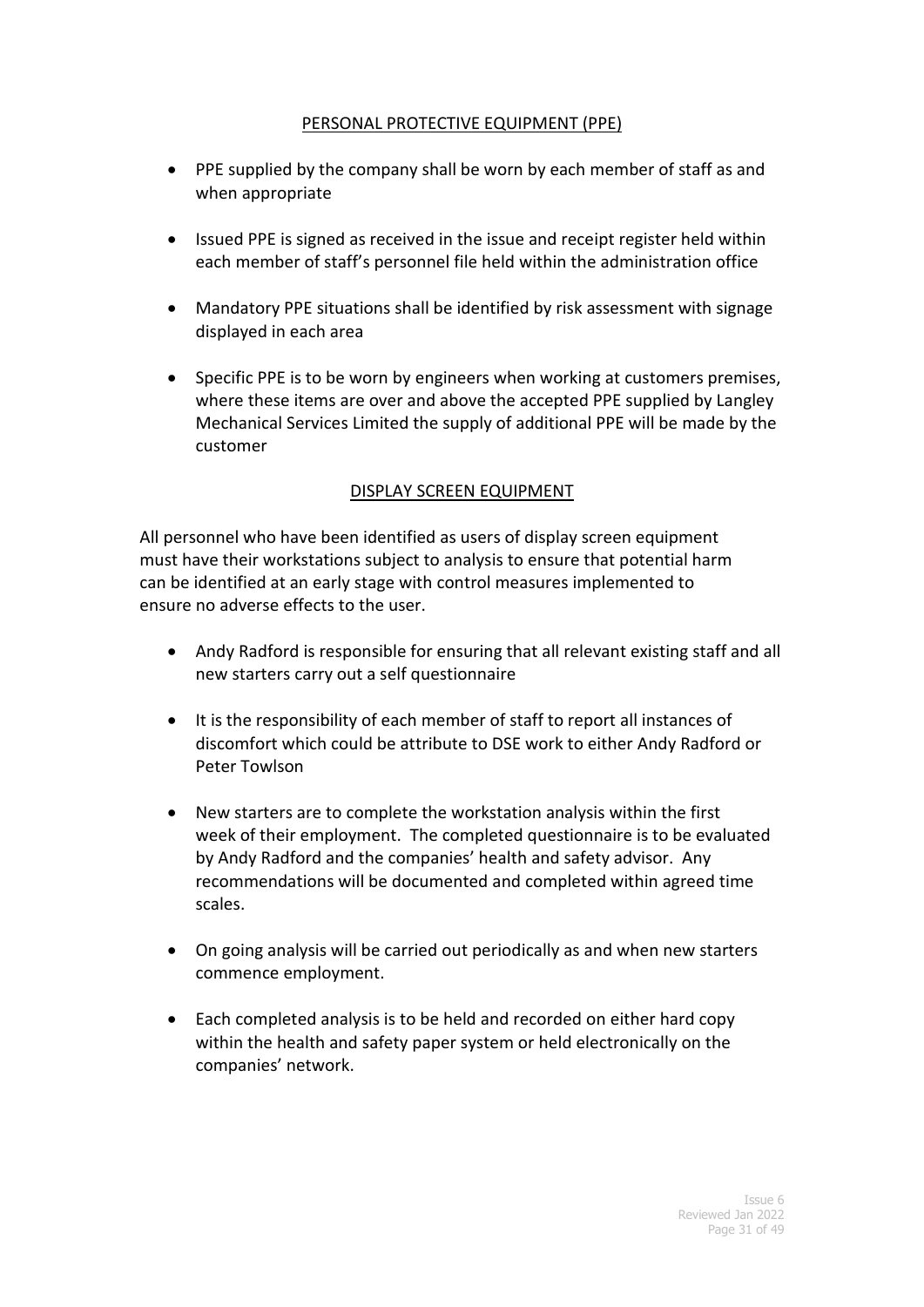#### WORKING AT HEIGHT

Working at height must be strictly controlled both at the company depot and when working at a customer premises (working at height includes work which could cause injury from a fall-in the case of working near a vehicle inspection pit)

Any work at height carried out at the depot must be authorised and supervised by Andy Radford

*While at a customer's premises, if your work requires you to work at height which is outside of your normal scope of work, you are to carry out a risk assessment of the work to ensure that all reasonably foreseeable hazards have been identified & adequately controlled. In carrying out the assessment you should ask for help from the customer if the risk can be reduced further with their advice or assistance. If the work/risk cannot be adequately controlled work is to be stopped & head office is to be informed of the situation.*

The following apply to all engineers while on a customer premises;

- You may be asked to wear a harness when working where there is a risk of falling
- If you are working from a cage, scissor lift or cherry picker the item of equipment must have been checked with a brief report on the effective condition of the equipment recorded by the client/customer-this may be kept with the cage if not you should ask to see it before using the equipment
- You must report any safety hazard regarding the working task to the duty holder at the premises you are at, in addition to this you are to report the same to Andy Radford as soon as possible
- As a contractor you must also use the equipment provided for you

If you have any safety concerns over what is being asked of you while on site, you are to report the situation to Andy Radford immediately

#### TRAINING AND AUTHORISATION

Unless you have been trained and are expressly authorised to use items of plant and equipment you are forbidden to use such items

#### EMPLOYEE ACKNOWLEDGMENT OF RESPONSIBILITY

A sign off sheet for each of our employees acknowledging their roles and responsibilities is located to the rear of this policy manual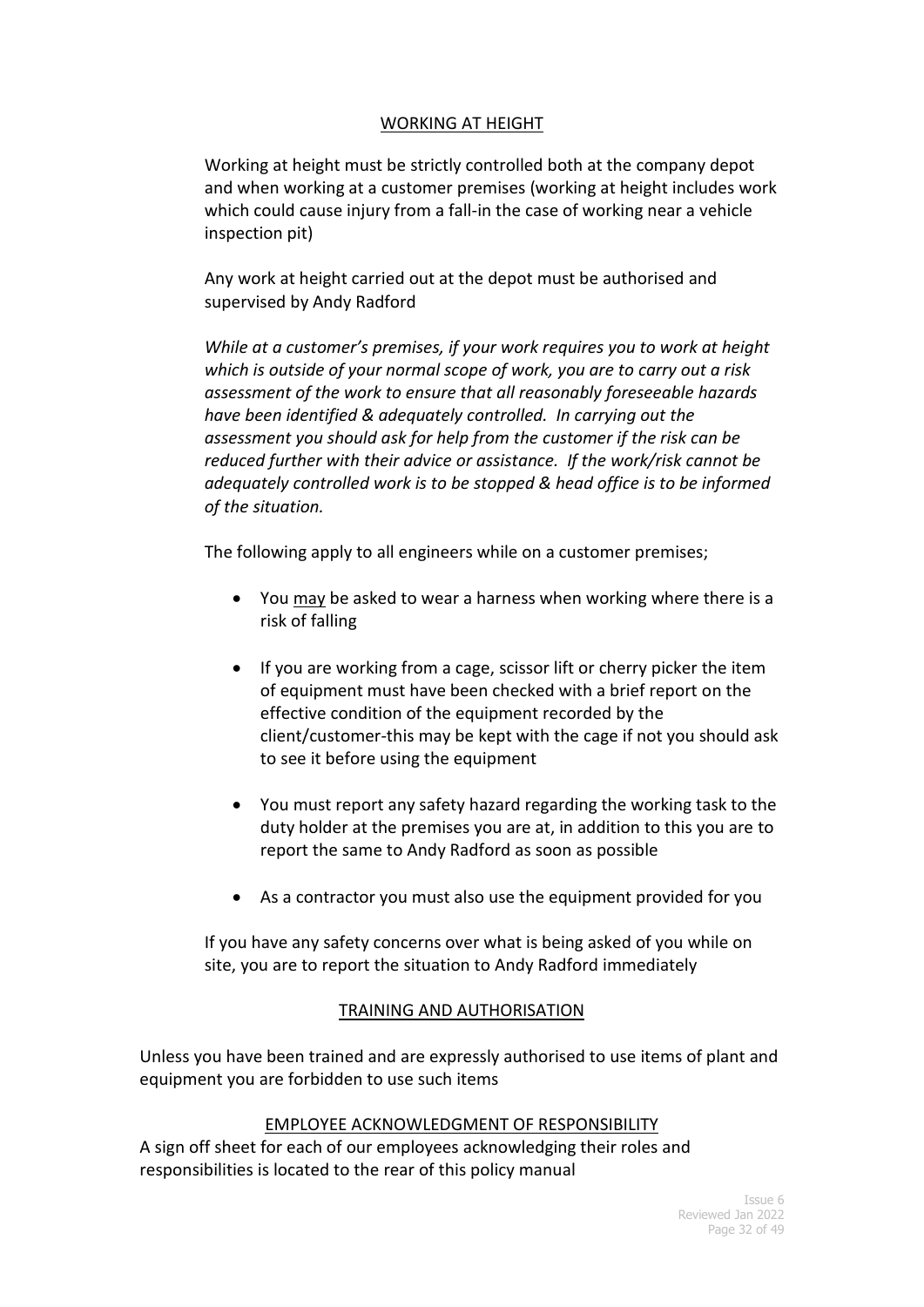#### SERIOUS AND IMMINENT DANGER

As a provider of statutory inspections we have a duty of care to both our customers and others who may be affected by their actions and activities. To this end we as a company have a duty to advise the enforcing authority of any instances which could lead to serious and imminent danger

While carrying out work should you encounter a fault, condition or failure which if left in its present condition could give rise to serious and imminent danger (i.e. lead to serious injury) you are to inform your contact with the host company and report your concerns immediately to Andy Radford*.*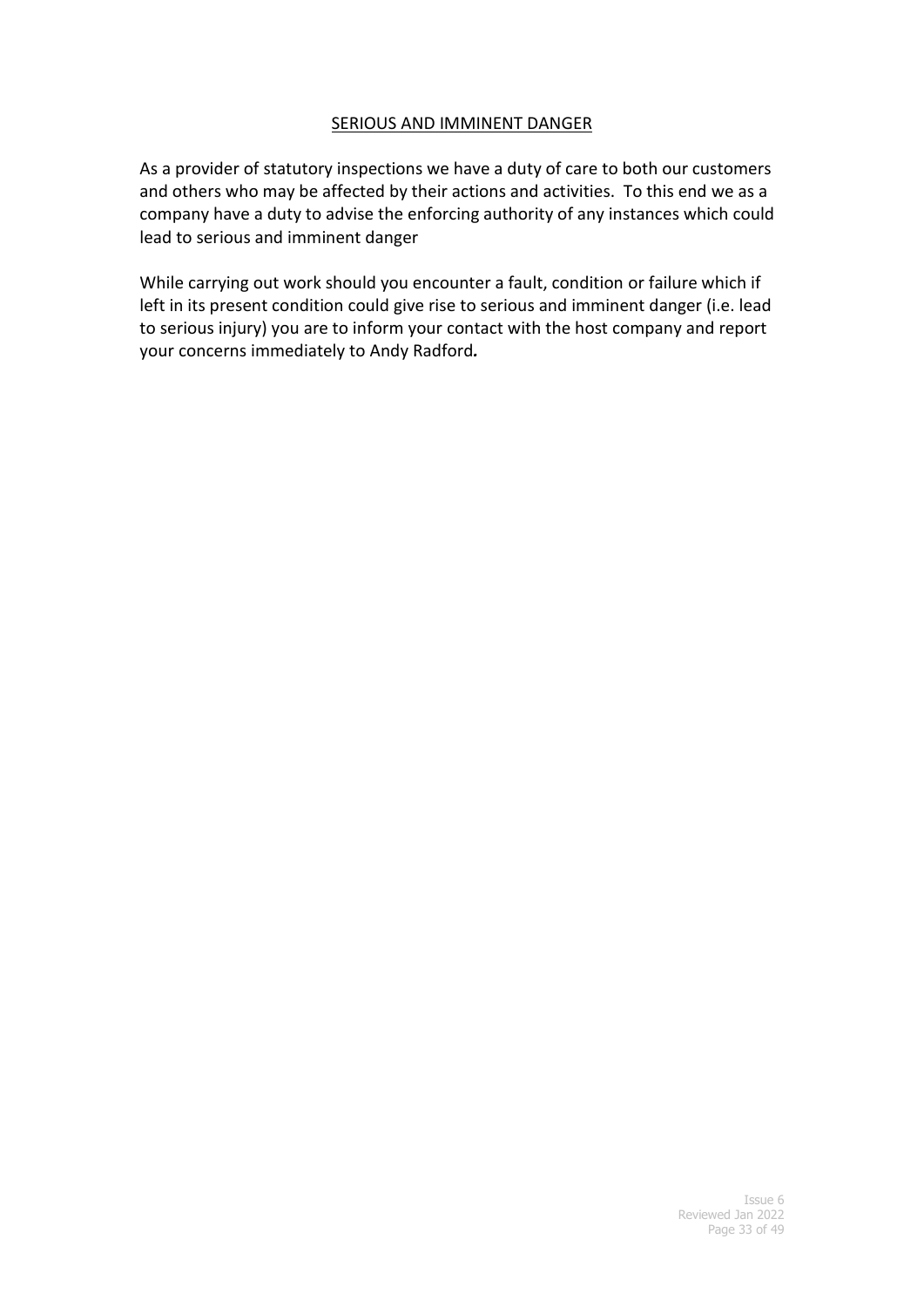#### SAFETY SIGNS AND NOTICES

Various signs and notices are displayed throughout our site a brief explanation is made for each below, where each is displayed you must act appropriately in each case.

#### **Prohibition (Must not)**



A sign prohibiting behaviour likely to increase or cause danger

*A round sign with a white back ground and a red border/diagonal cross bar*

#### **Warning**



A sign giving a warning of a hazard or danger.

*Triangular with a yellow background, black border and black symbols.*

#### **Mandatory (Must be done/worn)**



A sign prescribing specific behaviour.

*Round with a blue background and white symbol*

#### **Emergency Escape or First Aid Sign**



Is a sign giving information on emergency exits, first aid or rescue facilities (escape routes, etc)

*Square or oblong with white symbols on a green background.*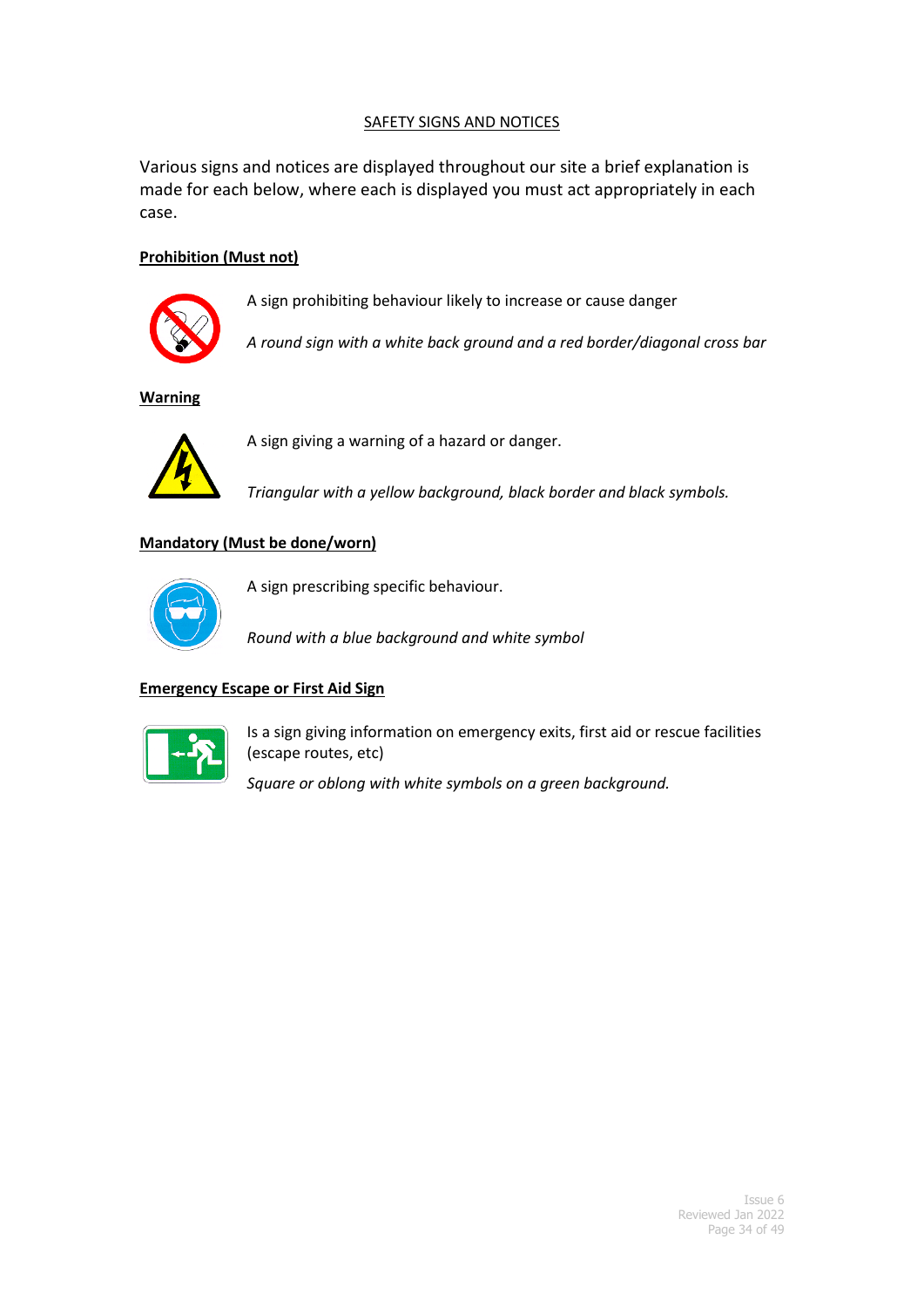#### HOUSEKEEPING

The company recognises that poor housekeeping is one of the most common causes of accidents in the workplace.

The risk of accidents and injuries can be reduced if you adopt the following precautions:

- Check that your workplace is free from hazards, fit for your working task and remains so throughout your time on site
- Put articles away immediately after use
- Clear up any spillages, etc immediately
- Do not place objects in, or allow them to protrude into walkways
- Do not obstruct access to fire alarms, extinguishers or other emergency equipment
- Do not obstruct access to electrical switches or panels
- Ensure that waste materials are deposited in the containers provided
- Do not store articles or substances anywhere other than in designated storage areas
- Ensure the site is tidy and that articles and substances have been put away at the end of your visit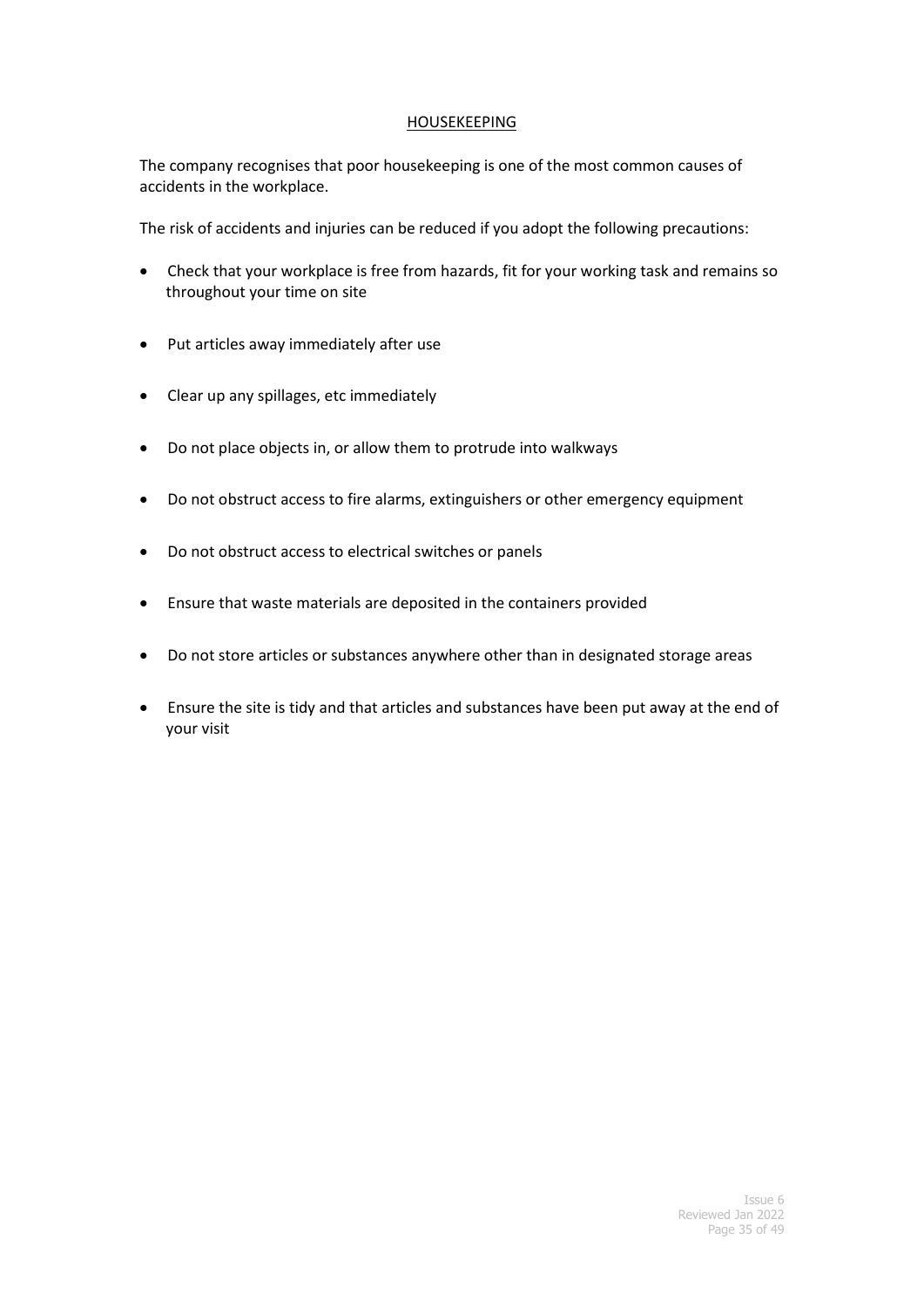#### **SAFE USE OF STEP LADDERS**

#### INTRODUCTION

You don't have to fall from a great height to become inured while working at height. Many injuries are caused from low falls from ladders, step ladders, low level staging, etc. Your individual safety when working from the step ladders must be maintained and planned by yourselves when working on site. All of the companies' ladders have been individually marked/identified, do not use any other ladder, including any purchased by yourselves or borrowed from a customer.

#### BEFORE USE

- 1. CARRY OUT A PRE-USE CHECK
	- CHECK THE STILES (UPRIGHTS) AND RUNGS (TREADS), FOR DAMAGE, CRACKS, DENTS, OIL, GREASE, ETC OR ANYTHING WHICH COULD FORSEEABLEY AFFECT THE STABILITY OF THE STEP LADDER OR YOUR POSITION ON IT
	- CHECK THE SURROUNDING AREA TO ENSURE THE FLOOR IS CLEAN AND NOT SLIPPERY
	- CHECK THE FEET OF THE STEP LADDER FOR ITEMS WHICH MAY HAVE BECOME STUCK IN THE FEET SUCH AS SWARF, STONES, GREASE, DIRT, ETC
	- MAKE SURE YOUR FOOTWEAR IS IN GOOD CONDITION, I.E. CLEAN AND WITHOUT THE LACES DANGLING
- 2. MAKE SURE YOU HAVE ENOUGH ROOM TO FULLY OPEN THE LADDER
- 3. IF LOCKING/BRACING DEVICES ARE FITTED TO THE STEP LADDER THEY MUST BE USED
- 4. CHECK THE GROUND, MAKE SURE IT IS FIRM AND LEVEL

*IF YOU SEE ANY DAMAGE OR FAULTS ON THE STEP LADDER, DO NOT USE THE STEP LADDER OR TRY TO REPAIR IT YOURSELF. REMOVE IT FROM USE AND INFORM A MEMBER OF THE COMPANIES MANAGEMENT TEAM*

*DO NOT USE THE LADDER IF YOU HAVE A MEDICAL CONDITION, OR TAKING MEDICATION THAT COULD AFFECT YOUR SAFETY, OR YOU ARE UNDER THE INFLUENCE OF DRUGS OR ALCOHOL*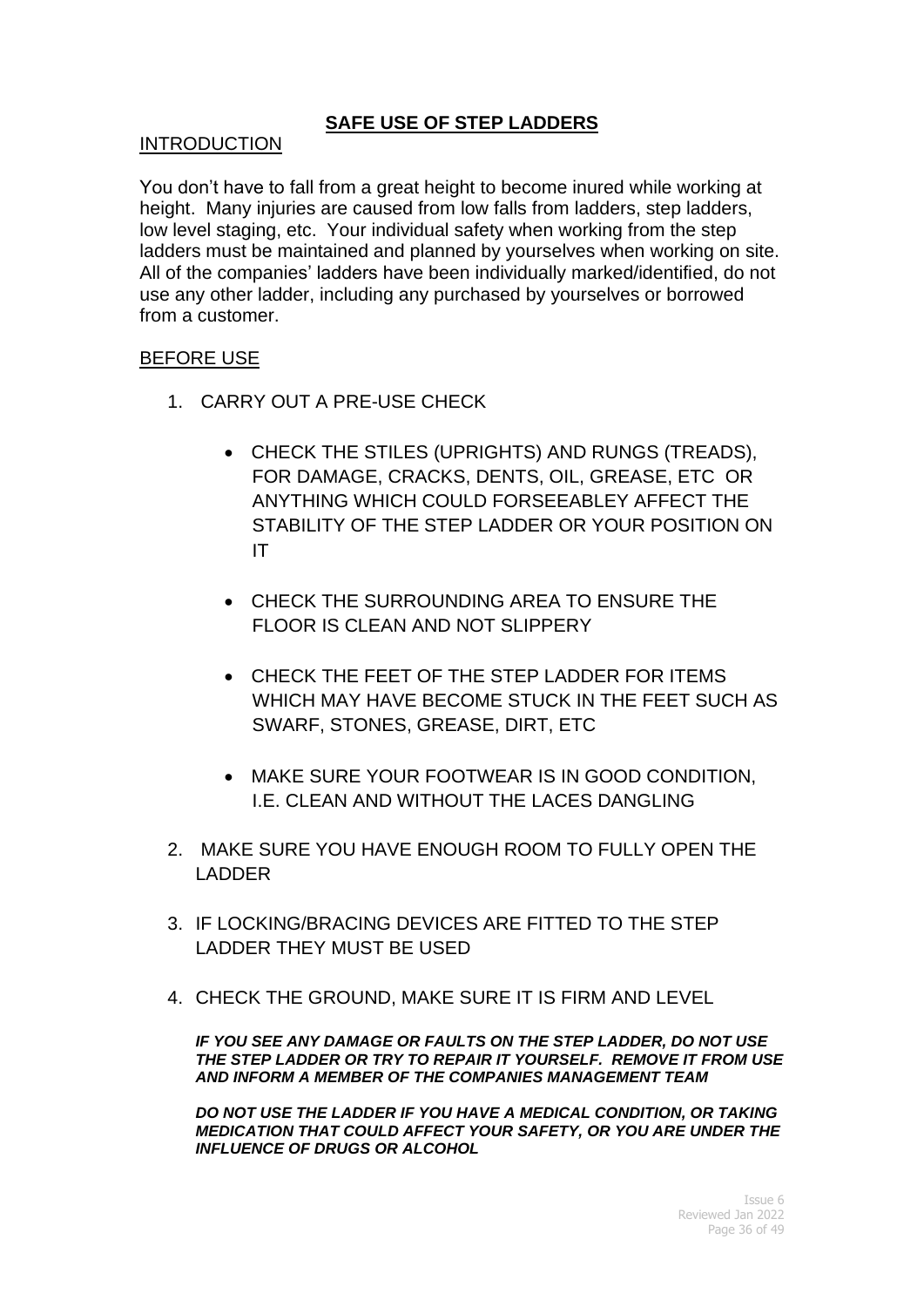#### IN USE

- 1. MAKE SURE THE WORK IS FOR A SHORT DURATION (NO MORE THAN 30 MINUTES), WORK OF A LONGER DURATION WILL REQUIRE AN ADDITIONAL WORK PLATFORM I.E. STAGING, SCISSOR LIFT, ETC
- 2. ENSURE ALL FOUR FEET ARE ON THE GROUND
- 3. MAKE SURE THE STEP LADDERS LEGS ARE FULLY OPEN
- 4. DO NOT WORK OFF THE TOP TWO STEPS (THE TOP THREE STEPS FOR SWING-BACK/DOUBLE SIDED STEP LADDERS) UNLESS YOU HAVE A SAFE HANDHOLD ON THE STEPS





- 5. AVOID SIDE-ON WORKING WHERE POSSIBLE, THIS IS LESS STABLE, TRY TO POSITION THE STEP LADDER HEAD ON TO THE WORK TASK AREA
- 6. DO NOT OVER REACH-MAKE SURE YOUR BELT BUCKLE STAYS WITHIN THE STILES (UPRIGHTS) AND KEEP BOTH FEET ON THE SAME RUNG (TREAD) AS YOU CARRY OUT THE TASK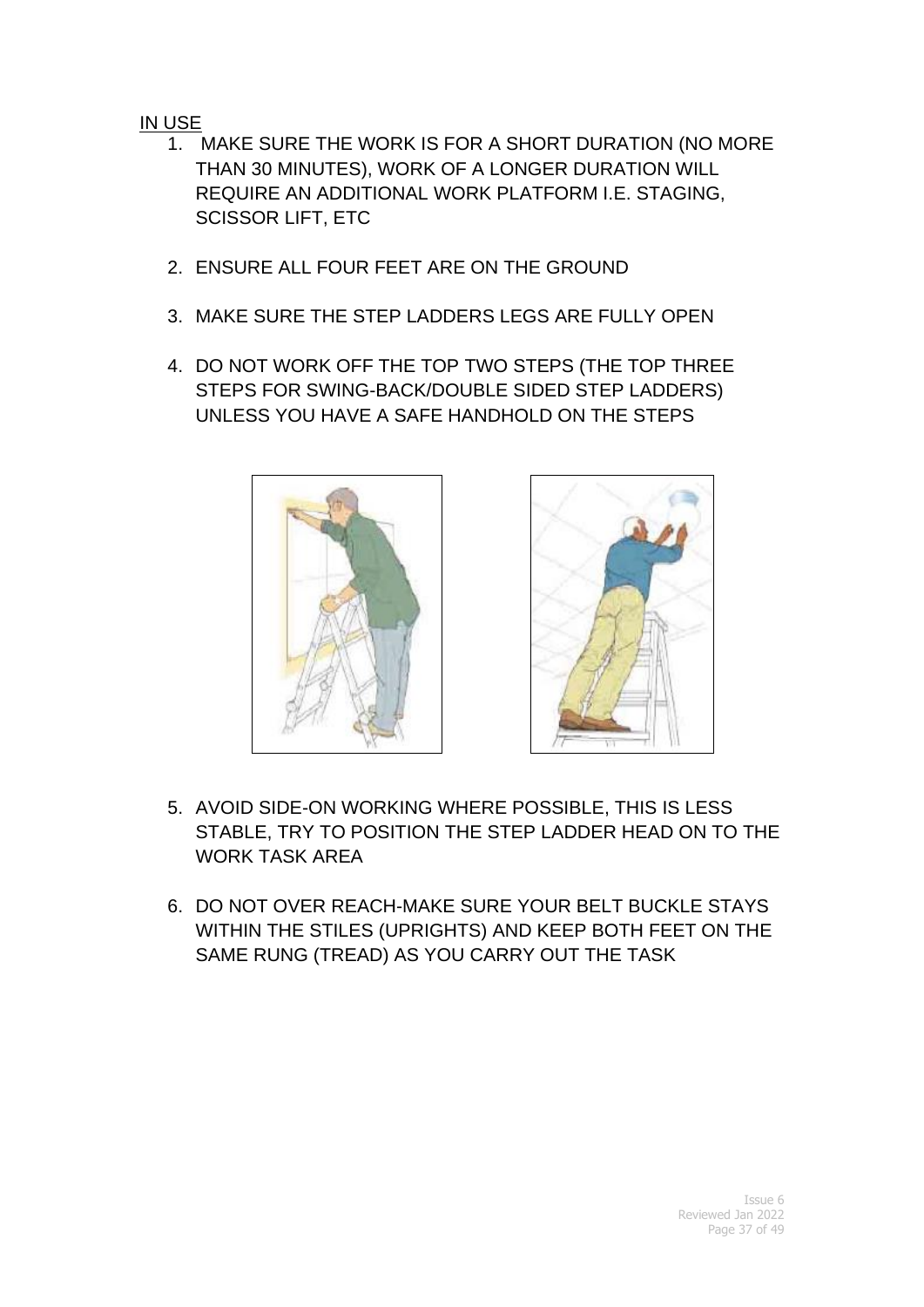## **Method Statement-battery washing**

#### **Job Description:**

#### **Battery washing**

#### **Access and Egress to engineers working area:**

Where a signing in system exists engineers will sign in at reception prior to commencing work

Contact is to be made with the host companies work coordinator

When required, before leaving site the engineer will sign out at reception

#### **Assembly Point (emergency evacuation)**

Should an evacuation take place the engineer will assemble at the designated point and make contact with the person responsible for contractors and visitors

#### **Langley Mechanical Services Limited, Emergency contact**

Mr Andy Radford, 01773 763 546-Normal office hours

Mr Andy Radford, 07870 577 828 -Mobile

#### **Supervisory control and monitoring**

The host companies' management will ultimately control all work on site, direct supervision for the service engineers will be controlled by Mr. Andy Radford.

On site monitoring will take place via safety audits by Peter Towlson and Langleys external health and safety consultant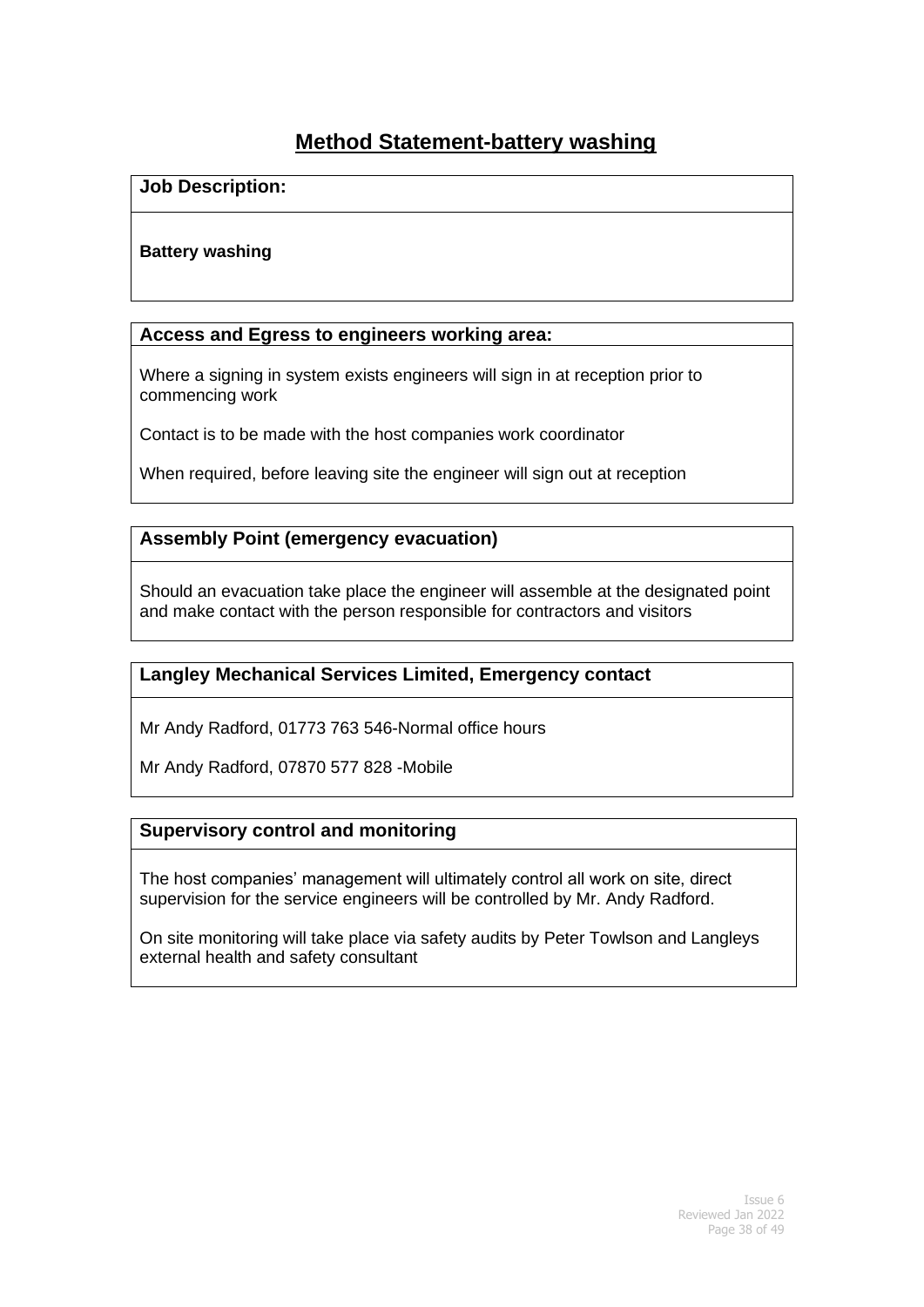## **Method Statement-battery washing (continued)**

#### **First aid and emergency aid**

Emergency first aid cover will be provided by the host company

Minor injuries will be the responsibility of the engineer using the vehicles' first aid kit

#### **Safety of the host companies employees**

All engineering and maintenance tasks will be carried out in an area provided by the host company to ensure minimal disruption to normal operations.

| <b>Personal Protective Equipment To be used:</b> |                            |                                                            |  |
|--------------------------------------------------|----------------------------|------------------------------------------------------------|--|
| a. Type:                                         | b. Specific references:    | c. To protect against:                                     |  |
| Hi visibility waistcoat                          | <b>EN-471</b>              | Increase visibility when working                           |  |
| Safety footwear                                  | <b>EN-345</b>              | Items dropped onto feet/toes and<br>sharp objects on floor |  |
| Work wear (company                               | Overalls, polo shirts,     | Contaminating engineers own                                |  |
| issued)                                          | sweatshirts                | clothing with oil, grease, etc                             |  |
| Safety gloves                                    | <b>EN-455</b>              | Oils and lubricants                                        |  |
| Safety eye wear/full<br>face visor               | Full face mask EN<br>166/B | Battery acid                                               |  |
| Apron                                            | EN 340;1993                | Battery acid                                               |  |
| Bump cap                                         | <b>EN-812</b>              | Minor bumps or cuts to the head                            |  |
| Ear defender                                     | <b>EN-352</b>              | Noisy working environments                                 |  |

#### **(Makes of items may differ due to availability of products)**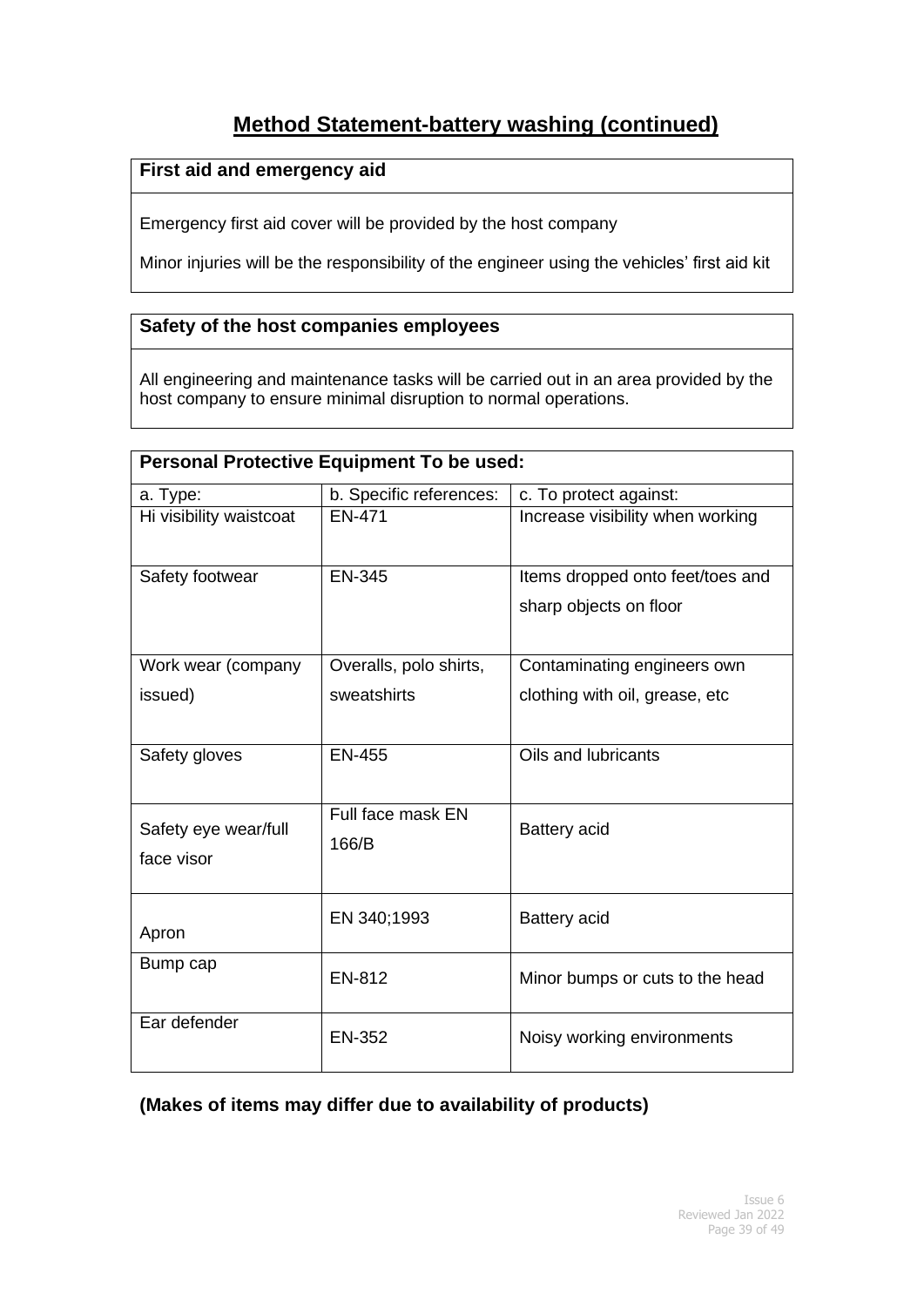## **Method Statement-battery washing (continued)**

| <b>Hazardous Substance:</b>   |                  |                       |  |
|-------------------------------|------------------|-----------------------|--|
| a. Hazardous Substance to be  | b. Risk phrases: | c. Controls required: |  |
| used:                         |                  |                       |  |
| LMS 18 Battery terminal spray | R <sub>38</sub>  | Full face mask        |  |
|                               | R51/53           | Safety gloves         |  |
|                               | R <sub>67</sub>  |                       |  |
| <b>LMS General purpose</b>    | R36/38           | Full face mask        |  |
| concentrate TFR               |                  | Safety gloves         |  |

#### **Technical Content of the job:**

- 1. Disconnect battery
- 2. Use the small wood saw, battery terminal spray and screw driver to remove any built up corrosion from edge of battery and between cells
- 3. Spray neat tfr onto battery and use the brushes to agitate solution, leave for 10 minutes to activate.
- 4. Dilute tfr in small bucket at a ratio of 4parts water to 1 part tfr re-apply using brushes, leave for a further 10 mins.
- 5. Rinse off using clean water in pump bottle, use clean cotton rags to dry off.
- 6. Use suction pump to remove excess water inside battery casing
- 7. Use battery terminal spray on and around tank to seal any damaged areas.
- 8. Remove any debris in a suitable container, and return to depot for disposal.
- 9. If battery corrosion is severe , step 4 may be repeated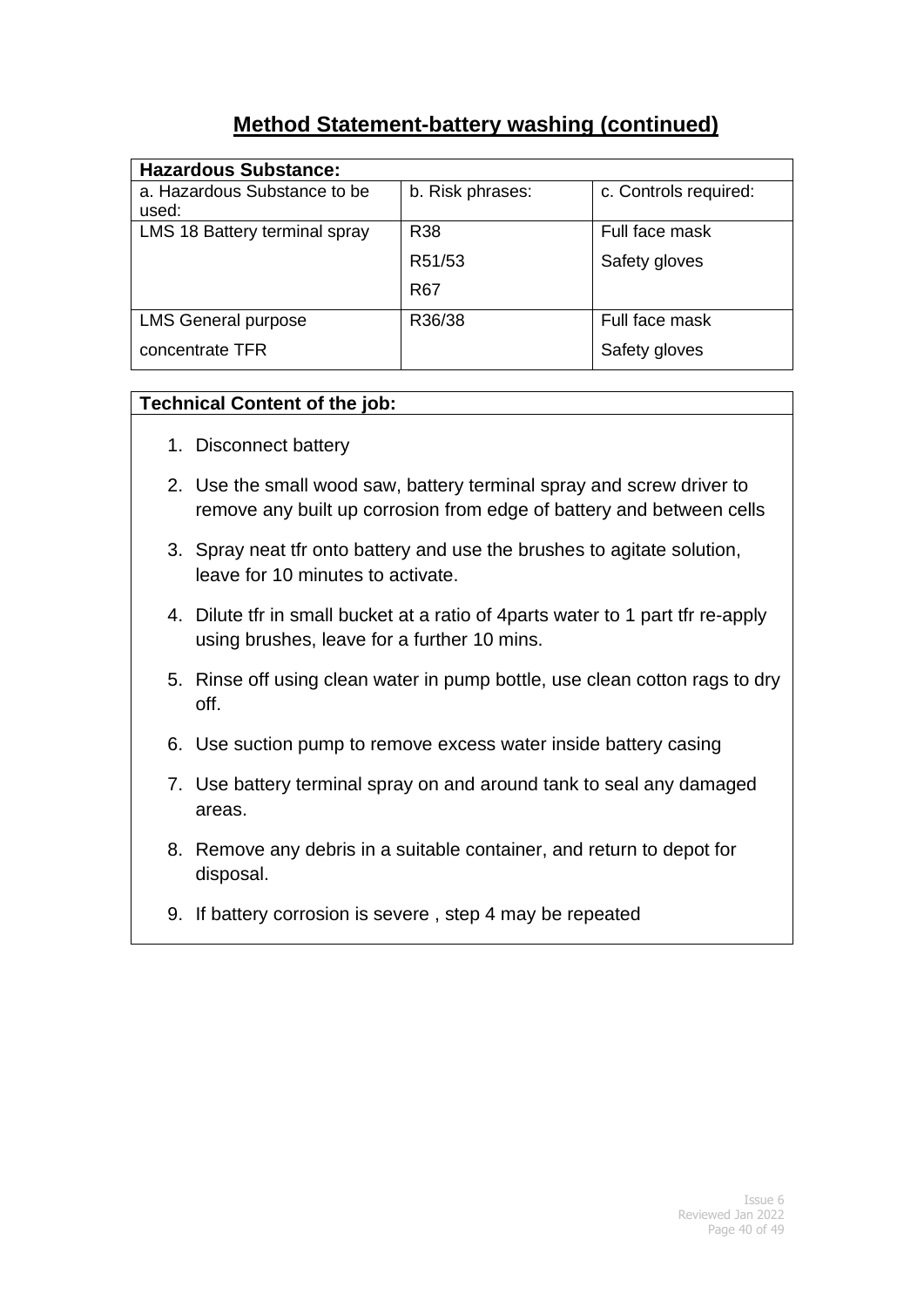## **Method Statement-battery washing (continued)**

| Risk assessment of the work to be done. |                                                                                                                           |                                                                                                                                                                                                                                                                                                                                                                                  |  |
|-----------------------------------------|---------------------------------------------------------------------------------------------------------------------------|----------------------------------------------------------------------------------------------------------------------------------------------------------------------------------------------------------------------------------------------------------------------------------------------------------------------------------------------------------------------------------|--|
| a. Hazards?                             | b. Risk to people/Environ                                                                                                 | c. Controls to be used?                                                                                                                                                                                                                                                                                                                                                          |  |
| Lone working                            | Potential to be injured or<br>unaccounted for while the<br>engineer is carrying out<br>the job/task                       | All engineers carry a mobile phone.<br>Numbers are held at the<br>companies' head office along with<br>the engineers' diary/movements for<br>that day.<br>Any restrictions on/to the engineers<br>working area are to be identified on<br>arrival. Where the host company<br>has a lone worker alarm system the<br>engineer shall cooperate and<br>comply with all requirements. |  |
| Slips, trips and<br>falls               | Risk presented to the<br>host company should the<br>engineers<br>tooling/components lay<br>across designated<br>walkways. | All items of tooling will be placed<br>away from areas designated as<br>walkways to reduce the chance of<br>occurrence. All engineers will wear<br>appropriate safety footwear.                                                                                                                                                                                                  |  |
| Battery acid                            | Potential for battery acid<br>to burn the engineers<br>eyes or exposed skin                                               | Appropriate PPE, full face mask,<br>apron, all exposed skin covered                                                                                                                                                                                                                                                                                                              |  |
| Use of chemicals                        | Irritant to exposed skin<br>and eyes                                                                                      | All exposed skin is to be covered,<br>full face visor to be worn when<br>using the substance                                                                                                                                                                                                                                                                                     |  |

Signature of director responsible for on site engineering;

Andy Radford;

Date;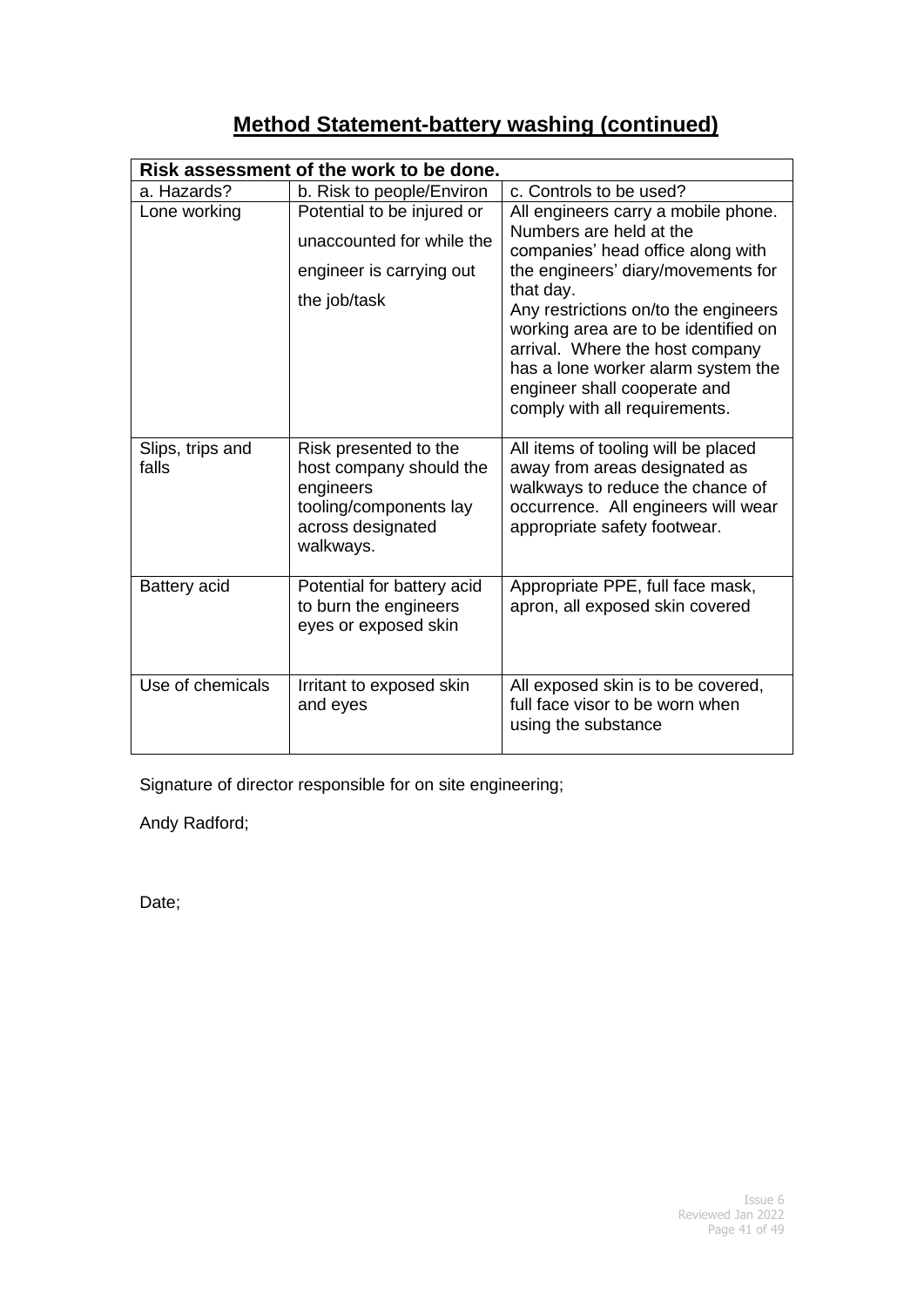## **Method Statement-Engineer general task**

**Job Description:**

#### **General servicing of lifting equipment**

#### **Lifting Operations and Lifting Equipment Regulation Inspections and testing**

#### **Access and Egress to engineers working area:**

Where a signing in system exists engineers will sign in at reception prior to commencing work

Contact is to be made with the host companies work coordinator

When required, before leaving site the engineer will sign out at reception

#### **Assembly Point (emergency evacuation)**

Should an evacuation take place the engineer will assemble at the designated point and make contact with the person responsible for contractors and visitors

#### **Langley Mechanical Services Limited, Emergency contact**

Mr Andy Radford, 01773 763 546-Normal office hours

Mr Andy Radford, 07870 577 828 -Mobile

#### **Supervisory control and monitoring**

The host companies' management will ultimately control all work on site, direct supervision for the service engineers will be controlled by Mr. Andy Radford.

On site monitoring will take place via safety audits by the companies management and external health and safety consultant

Please note that the Risk assessments and Method statements contained within this policy are generic in nature.

It may be necessary (and some customer sites will insist) that a dynamic risk assessment and method statement is carried out and agreed with the customer before any work is started.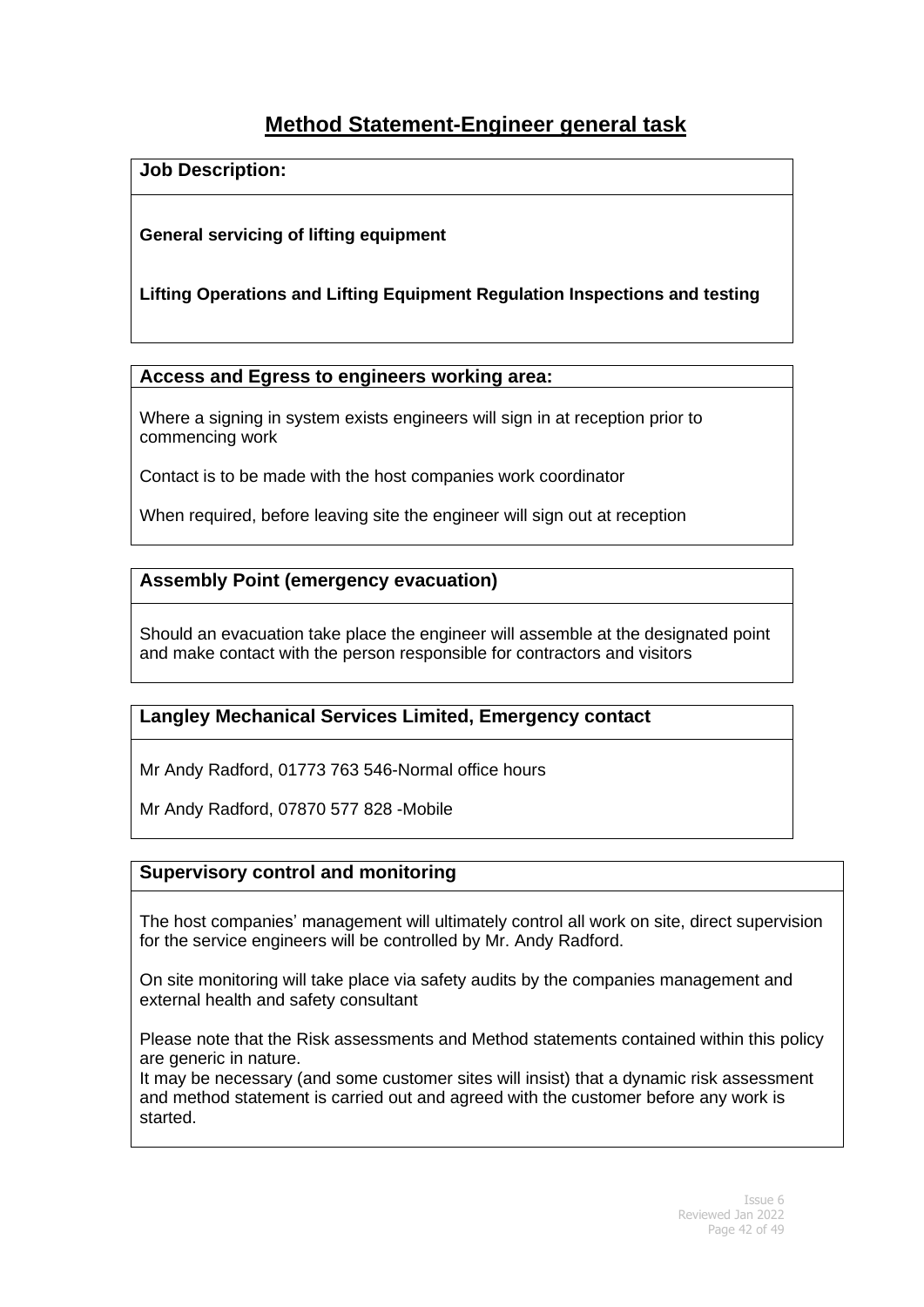## **Method Statement-Engineer general task (continued)**

#### **First aid and emergency aid**

Emergency first aid cover will be provided by the host company

Minor injuries will be the responsibility of the engineer using the vehicles' first aid kit

#### **Safety of the host companies employees**

All engineering and maintenance tasks will be carried out in an area provided by the host company to ensure minimal disruption to normal operations.

| <b>Personal Protective Equipment To be used:</b> |                            |                                  |
|--------------------------------------------------|----------------------------|----------------------------------|
| a. Type:                                         | b. Specific<br>references: | c. To protect against:           |
| Hi visibility waistcoat                          | EN-471                     | Increase visibility when working |
| Safety footwear                                  | <b>EN-345</b>              | Items dropped onto feet/toes     |
| Work wear                                        |                            | Contaminating engineers own      |
| (company issued)                                 |                            | clothing with oil, grease, etc   |
| Safety gloves                                    | <b>EN-455</b>              | Oils and lubricants              |
| Safety eye wear                                  | <b>EN-166</b>              | Aerosol irritants                |
| Bump cap                                         | EN-812                     | Minor bumps or cuts to the head  |
| Ear defender                                     | EN-352                     | Noisy working environments       |

#### **(Makes of items may differ due to availability of products)**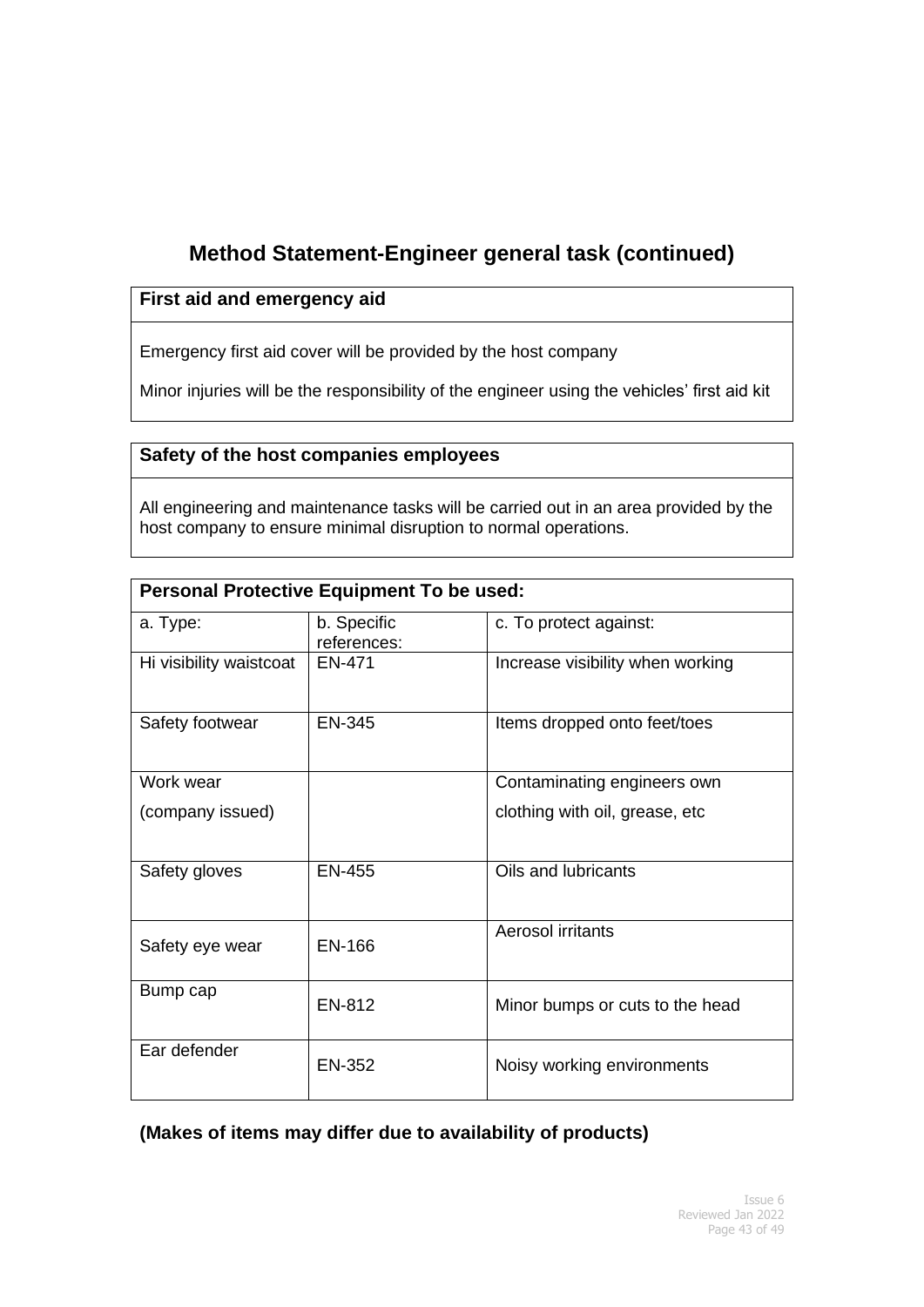## **Method Statement-Engineer general task (continued)**

## **Coshh register**

#### **Warning**

**Please note that warning labels on any container of chemicals, paint, oils or any hazardous substance are there for your safety and offer important health and safety information. These must never be removed or defaced even if the container is empty.**

> Issue 6 Reviewed Jan 2022 Page 44 of 49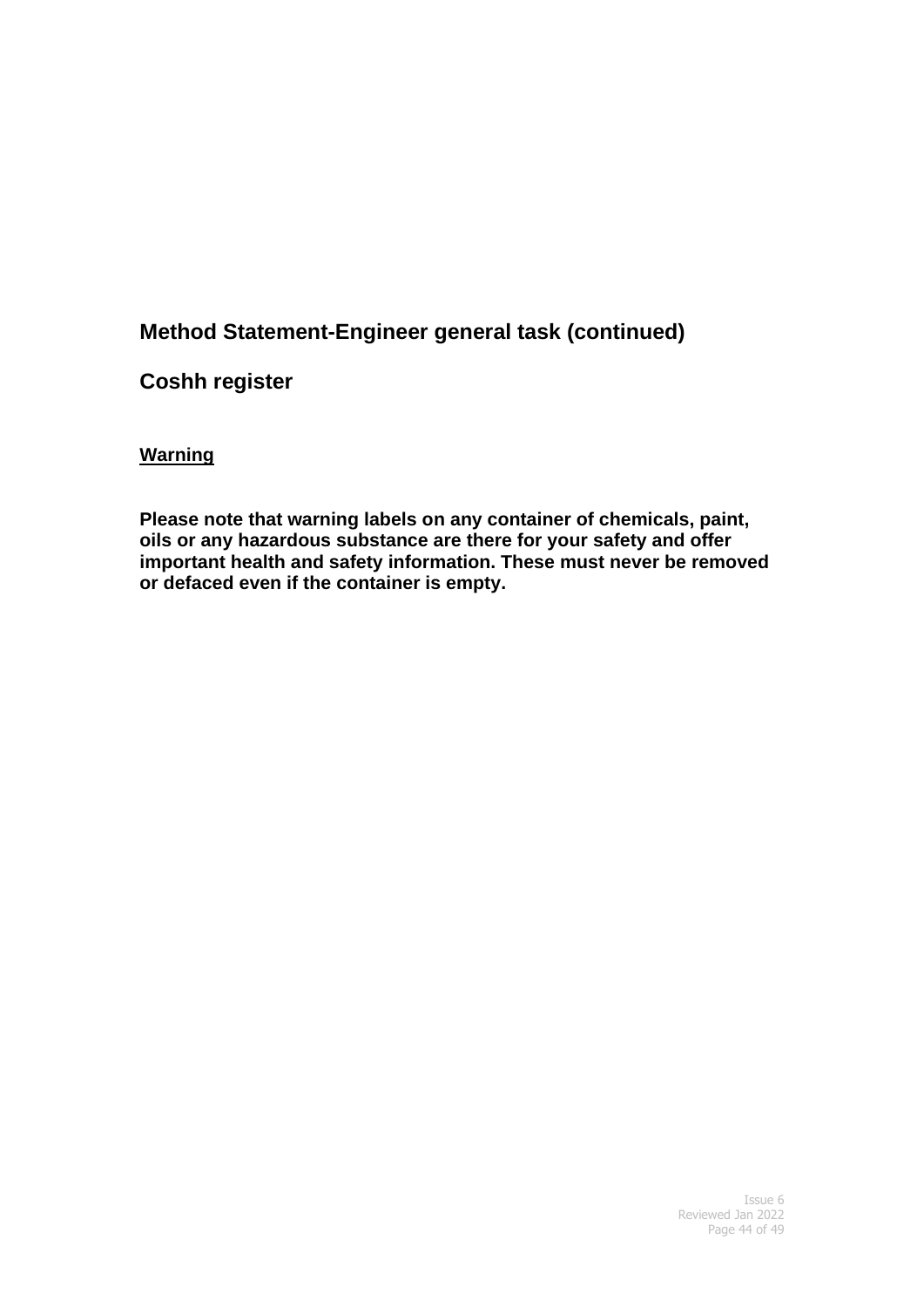# COSHH Risk assessment index

## See separate cover for COSHH details

| <b>COSHH</b>      |                                       |                         |
|-------------------|---------------------------------------|-------------------------|
| assessment number | <b>Substance</b>                      | <b>Next review date</b> |
| <b>LMS 001</b>    | Lithium lubricating grease            | 27/03/2021              |
| <b>LMS 002</b>    | 68 grade hydraulic oil                | 20/06/2021              |
| <b>LMS 003</b>    | Brake cleaner (Reca)                  | 21/01/2021              |
| <b>LMS 004</b>    | Antifreeze                            | 07/04/2021              |
| <b>LMS 005</b>    | Long lub chainspray (Reca)            | 14/04/2021              |
| <b>LMS 006</b>    | Bio Cut tapping fluid (Reca)          | 14/04/2021              |
| <b>LMS 007</b>    | Ultra Release fluid (Reca)            | 14/04/2021              |
| <b>LMS 008</b>    | Long Lub H1 food safe chain spray     | 23/01/2021              |
| LMS 009           | UPOL aerosol paint                    | 23/04/2021              |
| <b>LMS 012</b>    | Paraffin                              | 23/04/2021              |
| LMS 013           | Battery terminal protector (Ambersil) | 28/04/2021              |
| LMS 014           | Athena SAE 80 gear oil                | 29/04/2021              |
| <b>LMS 015</b>    | <b>Total Source paint</b>             | 26/05/2021              |
|                   |                                       |                         |
| <b>LMS 020</b>    | FLT Chainlube (Ambersil)              | 14/04/2021              |
| LMS 021           | <b>Brake Cleaner (Ambersil)</b>       | 05/04/2021              |
| LMS 023           | 5W/30 fully synthetic engine oil      | 01/03/2021              |
| <b>LMS 025</b>    | Battery acid                          | 25/06/2021              |
| <b>LMS 026</b>    | Propane                               | 22/06/2021              |
|                   |                                       |                         |
| LMS 031           | TFR Xtra car cleaning agent           | 11/02/2021              |
| <b>LMS 032</b>    | Glass clear                           | 05/09/2021              |
| <b>LMS 034</b>    | Silbronze brazing flux                | 26/06/2021              |
| <b>LMS 037</b>    | <b>Gravitex Plus</b>                  | 30/07/2021              |
| <b>LMS 038</b>    | Smartsan RTU                          | 30/07/2021              |
| <b>LMS 039</b>    | Quantum brake clutch cleaner          | 30/07/2021              |
| <b>LMS 040</b>    | Bio Spray (disinfectant)              | 30/07/2021              |
| <b>LMS 041</b>    | Clear Spray Grease                    | 22/06/2022              |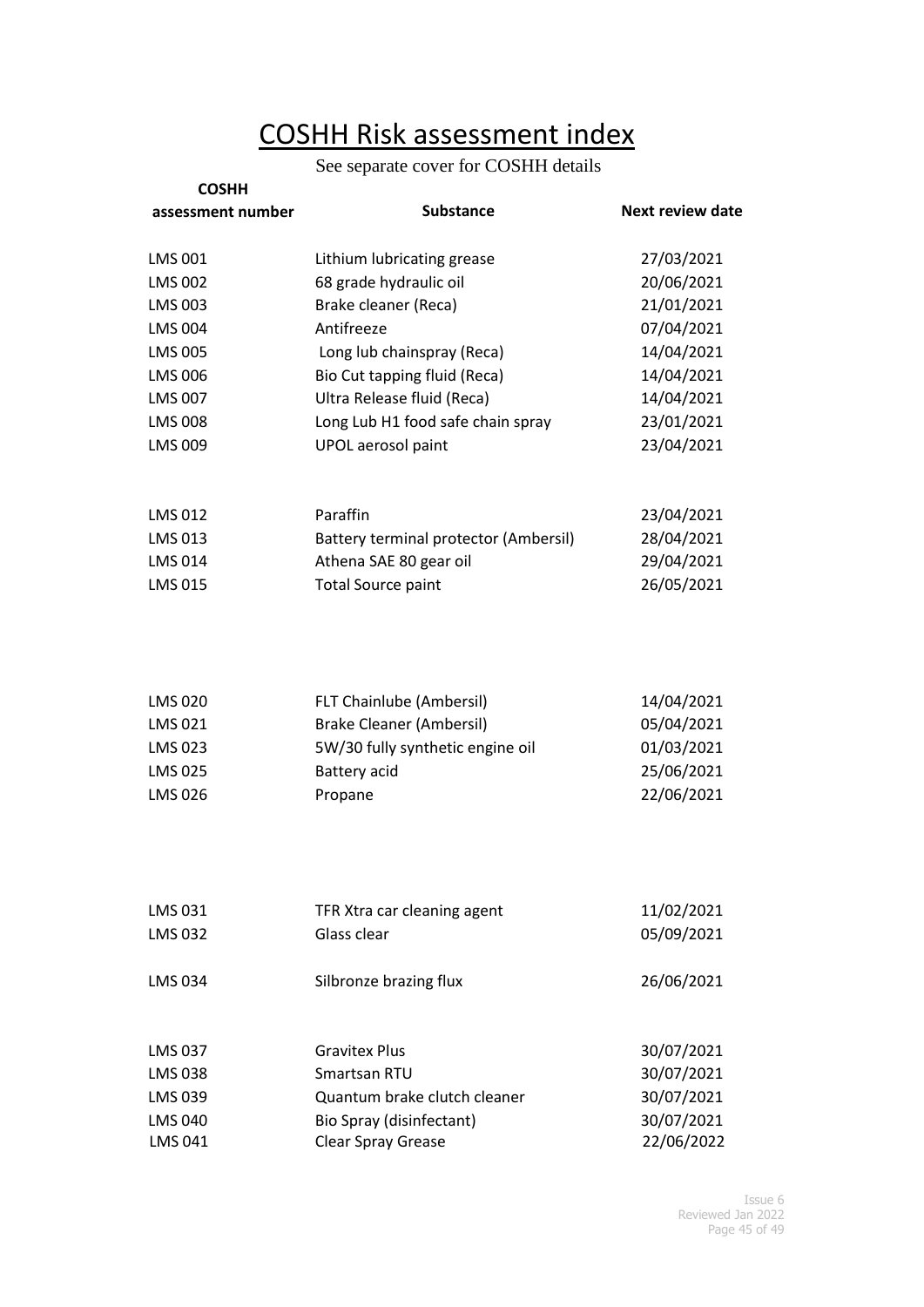## **Method Statement-Engineer general task (continued)**

## **Technical Content of the job:**

All job/work descriptions are conveyed to the engineer via individual job sheets

|                           | Risk assessment of the work to be done.                                                                                   |                                                                                                                                                                                                                                                                                                                                                                                  |
|---------------------------|---------------------------------------------------------------------------------------------------------------------------|----------------------------------------------------------------------------------------------------------------------------------------------------------------------------------------------------------------------------------------------------------------------------------------------------------------------------------------------------------------------------------|
| a. Hazards?               | b. Risk to people/Environ                                                                                                 | c. Controls to be used?                                                                                                                                                                                                                                                                                                                                                          |
| Workplace<br>transport    | Collision with transport                                                                                                  | Engineers are to wear a hi visibility<br>waistcoat when on site. The host<br>company shall provide a clear and<br>unobstructed area for the engineer<br>to work within.                                                                                                                                                                                                          |
| Fire evacuation           | Risk of being<br>unaccounted for                                                                                          | Engineers will sign in and out on<br>entering and exiting the site (where<br>such a system exists), ensuring<br>they understand where to evacuate<br>to and who to report to.                                                                                                                                                                                                    |
| Accident reporting        |                                                                                                                           | Should an engineer have an<br>accident whilst on the host<br>companies' site the companies'<br>management will be informed to<br>enable an investigation and any<br>subsequent reporting to take place.<br>Minor injuries away from the host<br>company will be dealt with through<br>the engineers minor injuries first aid<br>kit located within the vehicle                   |
| Lone working              | Potential to be injured or<br>unaccounted for while the<br>engineer is carrying out<br>the job/task                       | All engineers carry a mobile phone.<br>Numbers are held at the<br>companies' head office along with<br>the engineers' diary/movements for<br>that day.<br>Any restrictions on/to the engineers<br>working area are to be identified on<br>arrival. Where the host company<br>has a lone worker alarm system the<br>engineer shall cooperate and<br>comply with all requirements. |
| Slips, trips and<br>falls | Risk presented to the<br>host company should the<br>engineers<br>tooling/components lay<br>across designated<br>walkways. | All items of tooling will be placed<br>away from areas designated as<br>walkways to reduce the chance of<br>occurrence. All engineers will wear<br>appropriate safety footwear.                                                                                                                                                                                                  |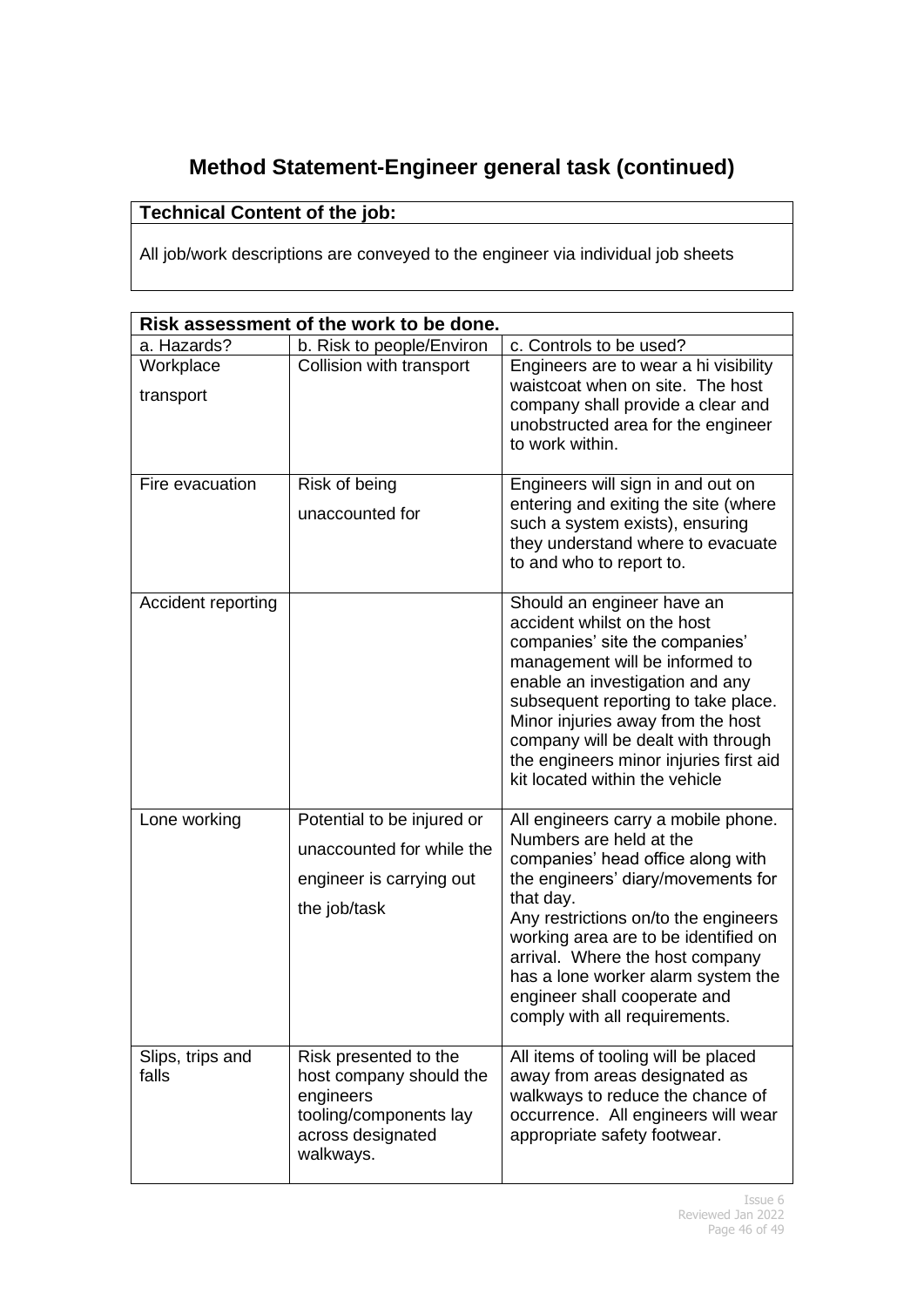|  | Method Statement-Engineer general task (continued) |  |  |  |
|--|----------------------------------------------------|--|--|--|
|--|----------------------------------------------------|--|--|--|

| Risk assessment of the work to be done.        |                                                                                                                       |                                                                                                                                                                |
|------------------------------------------------|-----------------------------------------------------------------------------------------------------------------------|----------------------------------------------------------------------------------------------------------------------------------------------------------------|
| a. Hazards?                                    | b. Risk to people/Environ                                                                                             | c. Controls to be used?                                                                                                                                        |
| Use of electrical<br>tools                     | Risk of electrical<br>failure/electrical injuries<br>when using hand tools                                            | All tools are subject to Portable<br>Appliance Testing, the company<br>maintains a register of tested items<br>at its head office.                             |
| Use of hoists/load<br>bearing equipment        | Risk of lifting equipment<br>failing during normal<br>working task in turn<br>causing crushing or<br>impact injuries. | All lifting equipment is subject to<br>inspection and test in accordance<br>with LOLER '98.                                                                    |
| Restraining items<br>of plant or<br>equipment  | Risk of nips to fingers<br>and hands should any<br>retraining tooling or<br>slinging fail                             | All equipment and tooling is to be<br>secure prior to any fine adjustments<br>being made.                                                                      |
| Battery acid                                   | Potential for battery acid<br>to burn the engineers<br>eyes or exposed skin                                           | Any battery related problem will not<br>be dealt with by the engineer, a<br>specialist battery company will be<br>contacted to carry out any remedial<br>work. |
| Generation of<br>waste                         | Risk of contamination of<br>floor surfaces due to spilt<br>oil/grease                                                 | All waste generated by the engineer<br>will be disposed of via approved<br>waste channels                                                                      |
| General minor<br>injuries                      | Risk of minor injuries due<br>to sharp edges of<br>machinery                                                          | A minor injuries first aid kit is kept<br>with the vehicles equipment                                                                                          |
| General low level<br>fire/instances of<br>fire | Potential risk of fire<br>generated during the<br>general use of the vehicle                                          | Portable fire extinguisher held<br>within the vehicle                                                                                                          |
| Working at height                              | Risk of low level falls<br>during accessing the<br>mast/beacons, etc                                                  | Access at height shall be via any<br>staging, fork lift cage or company<br>issued ladder                                                                       |

Signature of director responsible for on site engineering;

Andy Radford;

Date;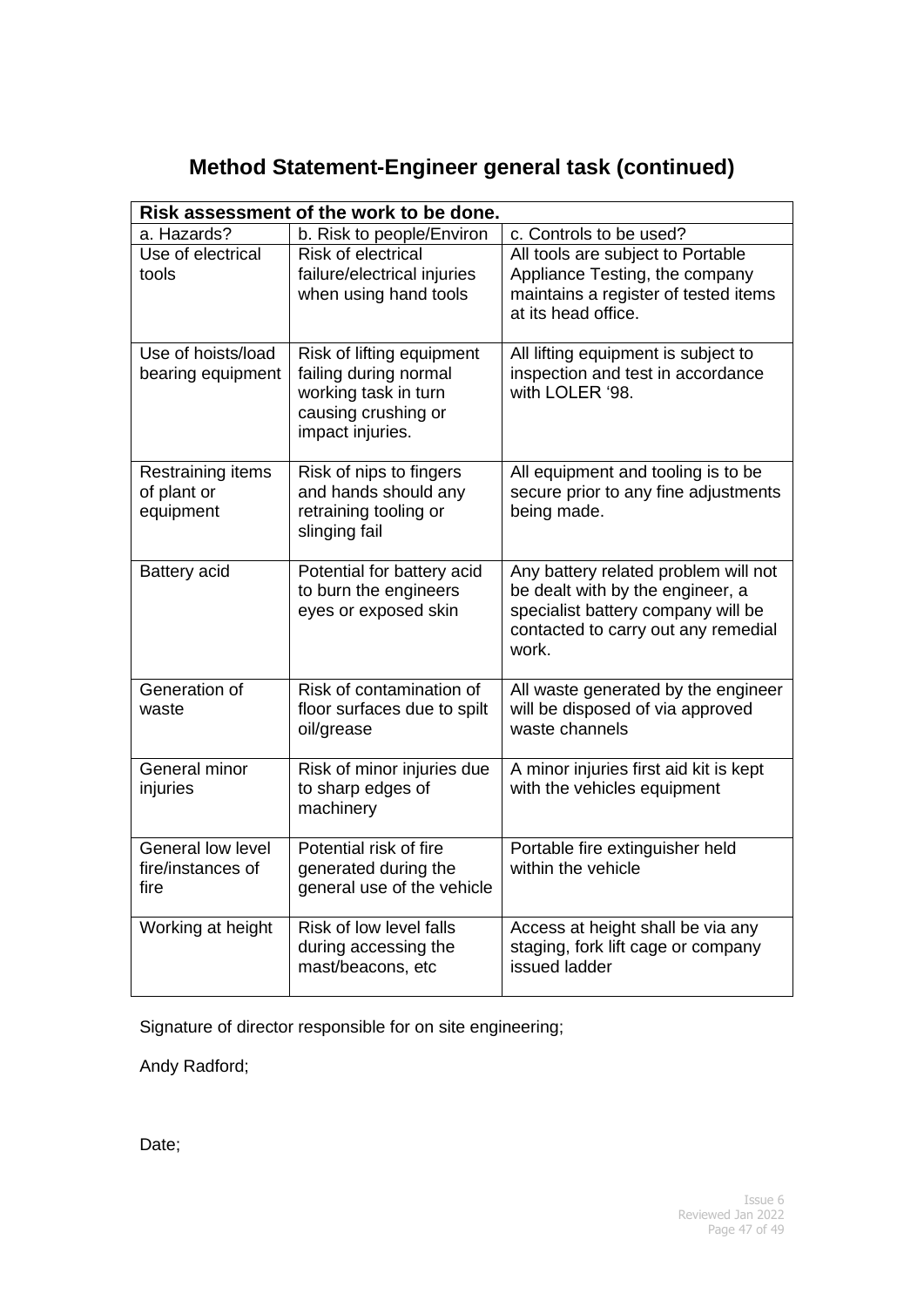## Employee/member of staff acknowledgement of having read and understood the contents of this health and safety policy document and associated procedures/method statements

| $\overline{Date}$ | Name                      | Signature |
|-------------------|---------------------------|-----------|
|                   |                           |           |
|                   | 13 Jan 22   Peter Towlson |           |
|                   |                           |           |
|                   |                           |           |
|                   |                           |           |
|                   |                           |           |
|                   |                           |           |
|                   |                           |           |
|                   |                           |           |
|                   |                           |           |
|                   |                           |           |
|                   |                           |           |
|                   |                           |           |
|                   |                           |           |
|                   |                           |           |
|                   |                           |           |
|                   |                           |           |
|                   |                           |           |
|                   |                           |           |
|                   |                           |           |
|                   |                           |           |
|                   |                           |           |
|                   |                           |           |
|                   |                           |           |
|                   |                           |           |
|                   |                           |           |